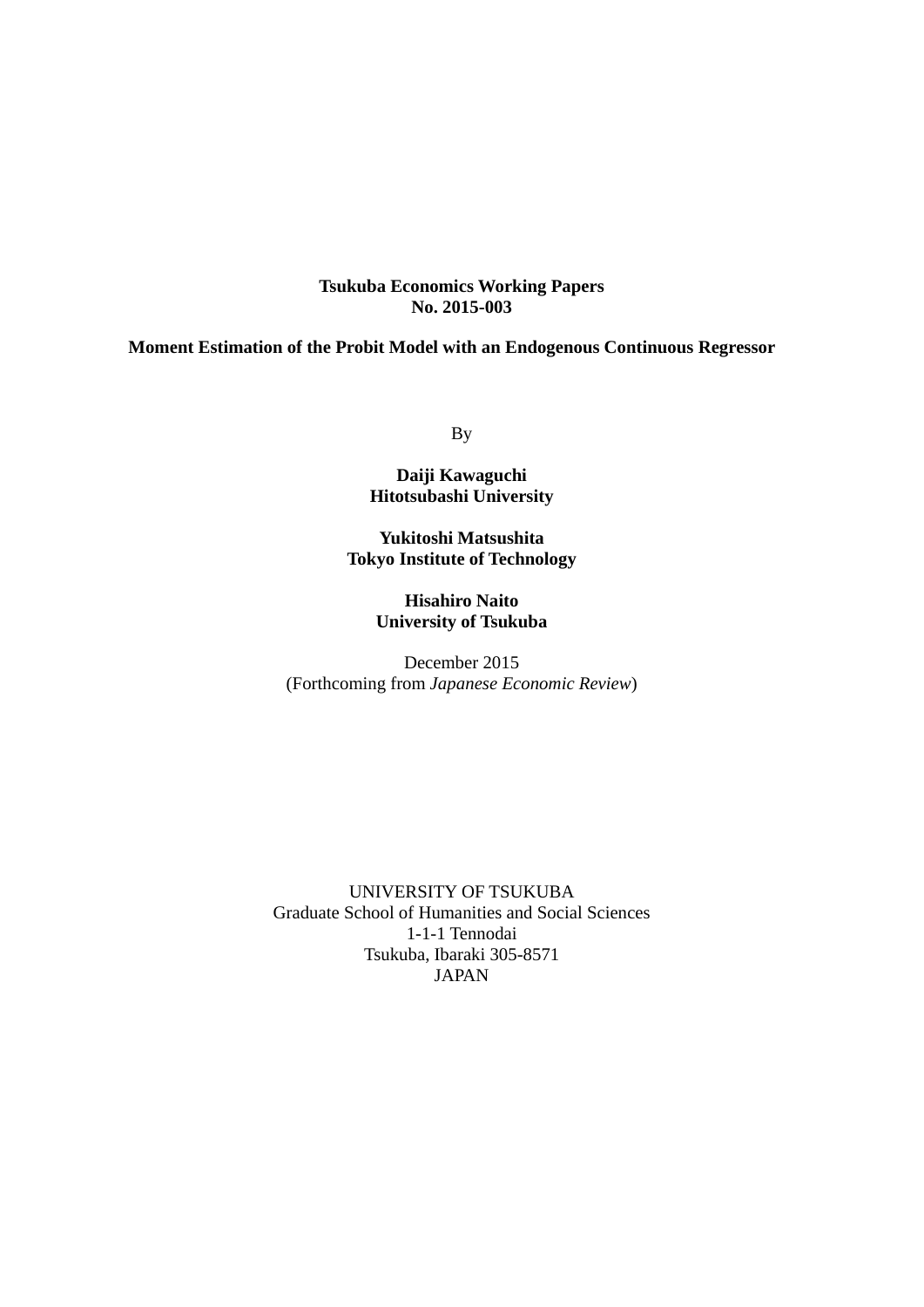# Moment Estimation of the Probit Model with an Endogenous Continuous Regressor<sup>∗</sup>

Daiji Kawaguchi† Graduate School of Economics Hitotsubashi University

Yukitoshi Matsushita‡

## Department of Mechanical and Environmental Informatics Tokyo Institute of Technology

Hisahiro Naito§

Graduate School of Humanities and Social Sciences University of Tsukuba

December 21, 2015

Forthcoming Japanese Economic Review

<sup>∗</sup>This is the longer version of the paper with the same tittle that is forthcoming from the Japanese Economic Review. This version contains the derivation of several equations and a mathematical appendix that are omitted in the paper from the JER due to the limitation of the space.

<sup>†</sup>Address: Naka 2-1, Kunitachi, Tokyo 186-8601; e-mail: kawaguch@econ.hit-u.ac.jp

<sup>‡</sup>Address: 2-12-1 Ookayama, Meguro-ku, Tokyo, 152-8552; e-mail: matsushita.y.ab@m.titech.ac.jp

<sup>§</sup>Address: Tennodai 1-1-1, Tsukuba, Ibaraki, 305-8573; e-mail: naito@dpipe.tsukuba.ac.jp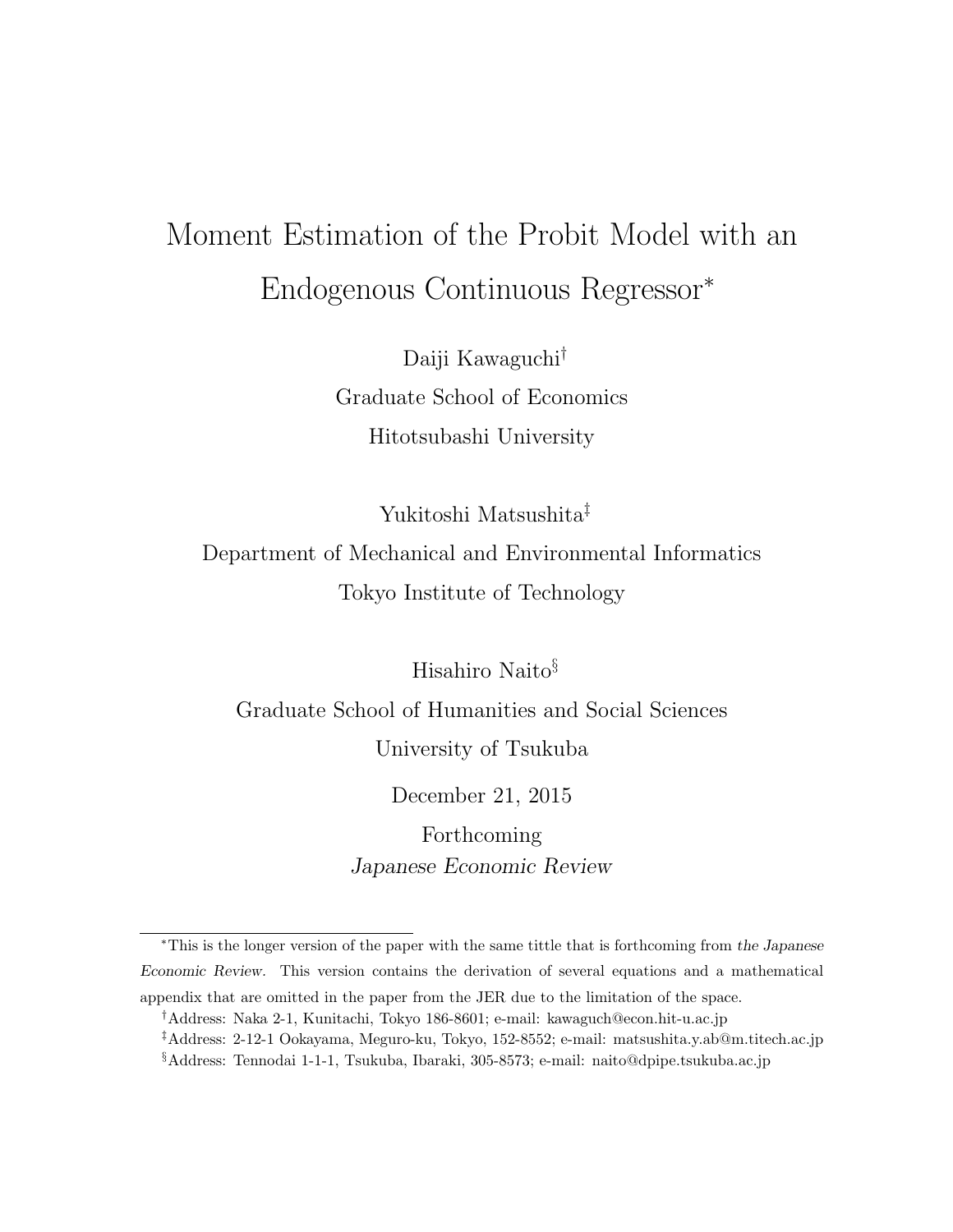### Abstract

We propose a GMM estimator with optimal instruments for a probit model that includes a continuous endogenous regressor. This GMM estimator incorporates the probit error and the heteroscedasticity of the error term in the first-stage equation in order to construct the optimal instruments. The estimator estimates the structural equation and the first-stage equation jointly and, based on this joint moment condition, is efficient within the class of GMM estimators. To estimate the heteroscedasticity of the error term of the first-stage equation, we use the k-nearest neighbor (k-nn) non-parametric estimation procedure. Our Monte Carlo simulation shows that in the presence of heteroscedasticity and endogeneity, our GMM estimator outperforms the two-stage conditional maximum likelihood (2SCML) estimator. Our results suggest that in the presence of heteroscedasticity in the first-stage equation, the proposed GMM estimator with optimal instruments is a useful option for researchers.

JEL Classification: C25

Keywords: Probit, Continuous endogenous regressor, Moment estimation.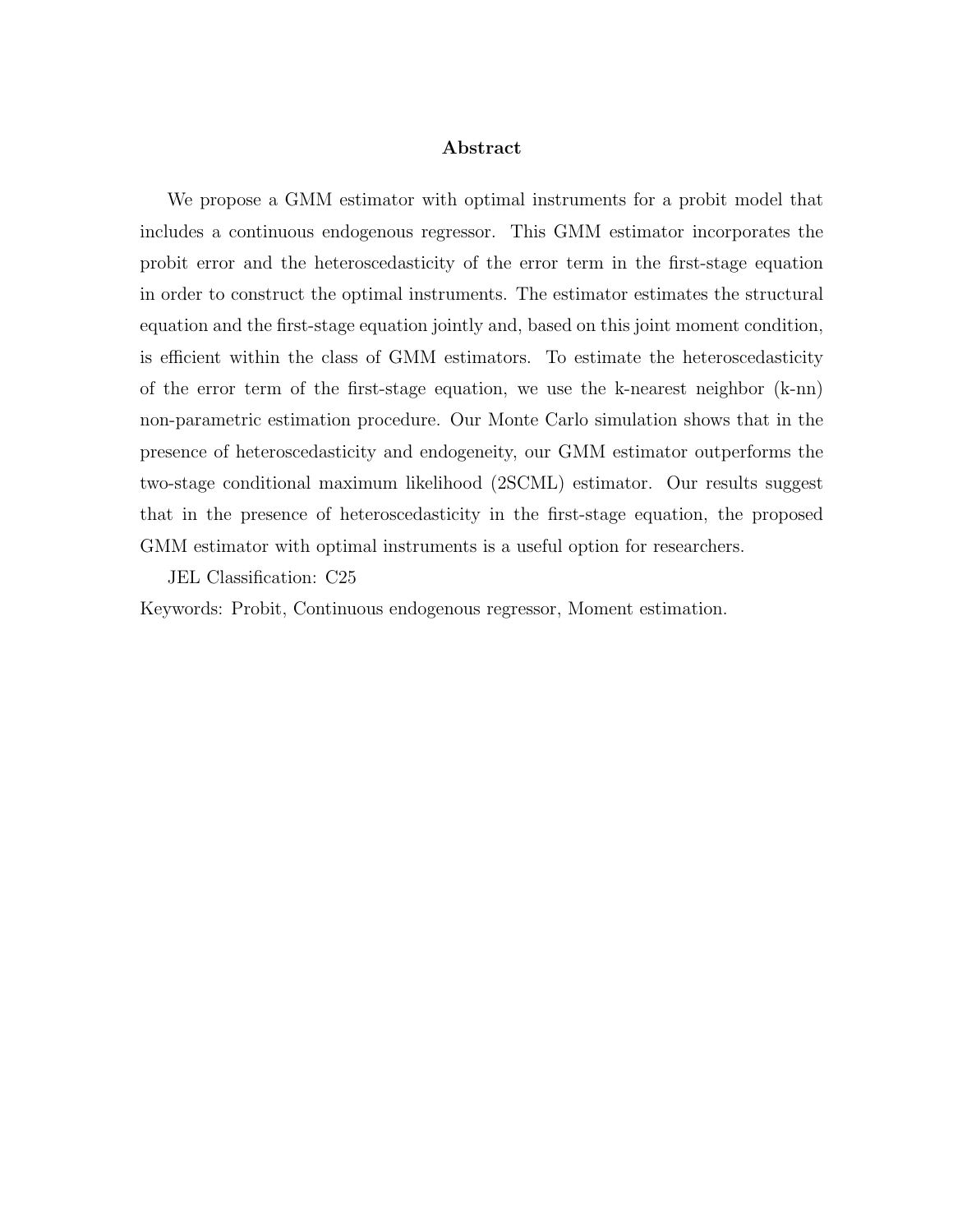#### 1 Introduction

Consider the following probit model with a continuous endogenous regressor:

 $\epsilon$ 

$$
y_{1i}^* = \alpha y_{2i} + x_i \beta + u_i,
$$
 (1)

$$
y_{1i} = 1 \text{ if } y_{1i}^* > 0,
$$
 (2)

$$
y_{1i} = 0 \text{ if } y_{1i}^* \le 0,
$$
 (3)

$$
y_{2i} = z_i \gamma + v_i, \tag{4}
$$

$$
E(v_i|z_i) = 0,\t\t(5)
$$

$$
u_i = \rho v_i + e_i,\tag{6}
$$

$$
i|z_i, v_i \sim N(0, 1),
$$
  
for  $i = 1, 2, ..., n$ ,

where  $x_i$  is a  $(1 \times k)$  row vector of exogenous explanatory variables,  $y_{2i}$  is a continuous explanatory variable, and  $z_i$  is a  $(1\times l)$  row vector of instrumental variables that includes  $x_i$  as a subset. We assume that the first k elements of  $z_i$  are  $x_i$ . Then, we assume there are h excluded variables, which implies that  $l = k + h$ . The system of equations is assumed to be just or over-identified (i.e.,  $h \geq 1$  and the part of  $\gamma$  that corresponds to the excluded variables includes at least one non-zero element). Following convention, we refer to  $(1)$  as the structural equation and  $(4)$  as the first-stage equation.

The probit model with a continuous endogenous regressor is typically estimated using the maximum likelihood method, assuming the multivariate normality of  $u_i$  and  $v_i$ . However, the normality assumption on  $v_i$  is a strong assumption because it excludes the case where  $v_i$  exhibits heteroscedasticity. It also excludes cases where  $y_{2i}$  has limited support and, thus, where  $v_i$  has limited support.

Rivers and Vuong (1988) proposed a two-step conditional maximum likelihood (2SCML) estimation in which they assume the joint normality of  $u_i$  and  $v_i$ .<sup>1</sup> The

<sup>&</sup>lt;sup>1</sup>Rivers and Vuong (1988) adopt the joint normality of u and v throughout their analysis. However, they mention in footnote 1 that the joint normality assumption is stronger than necessary for the validity of their estimator and that their result is valid without the assumption of joint normality.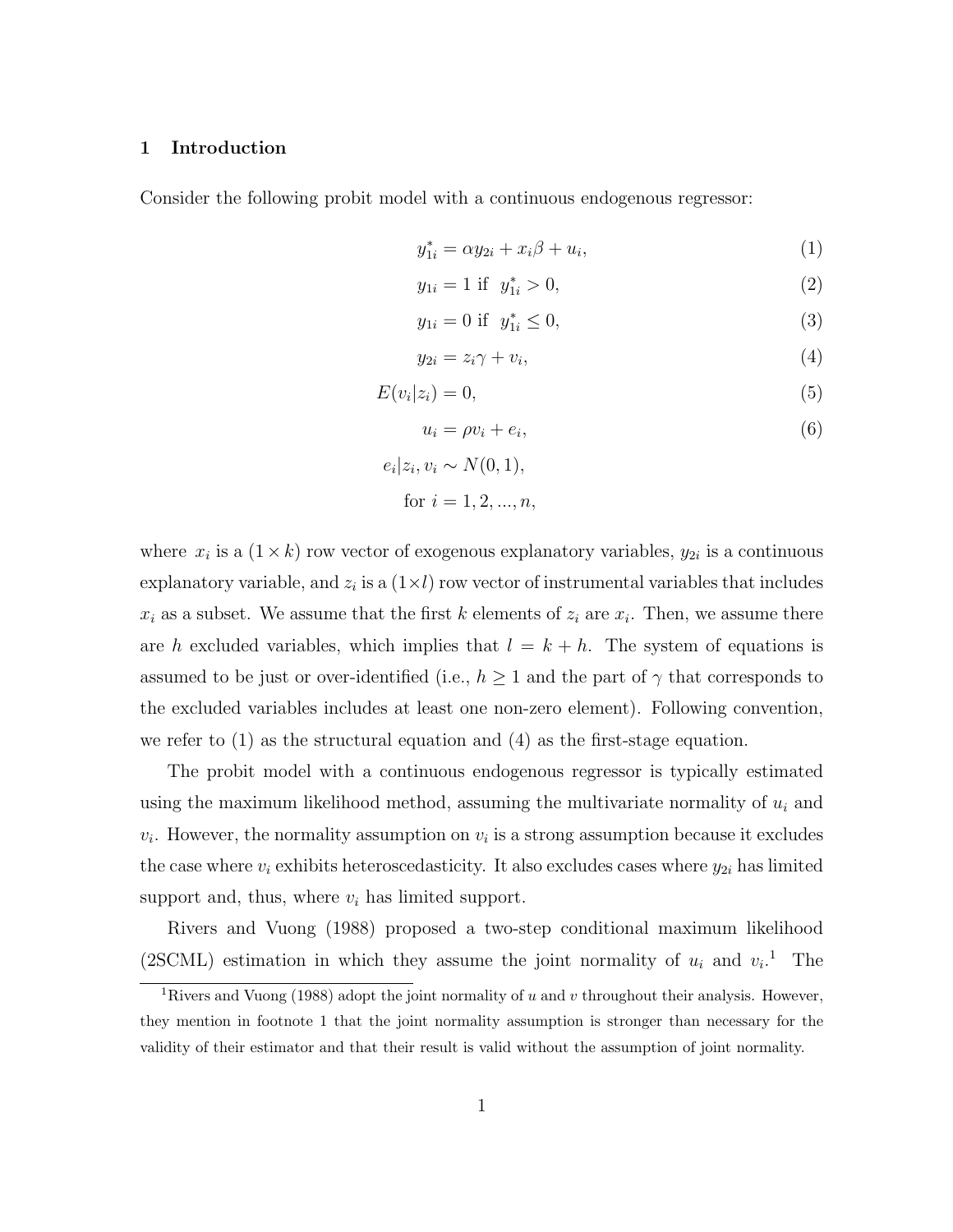2SCML estimation estimates  $\gamma$  using the ordinary least squares (OLS) method in the first stage, and introduces  $y_{2i}-z_i\hat{\gamma}$  as an additional regressor in the second-stage probit.

Now, consider the following equation:

$$
y_{1i}^* = \alpha y_{2i} + x_i \beta + \rho v_i + e_i
$$

Because  $e_i | z_i, v_i \sim N(0, 1)$ , the conditional expectation of  $y_{1i}$  on  $y_{2i}, x_i$ , and  $v_i$  is given as:

$$
E(y_{1i}|y_{2i}, x_{i_i}, v_i) = \Phi(\alpha y_{2i} + x_i \beta + \rho v_i),
$$
\n(7)

.

where  $\Phi$  is the standard normal distribution function. Thus, we have the conditional moment condition

$$
E[y_{1i} - \Phi(\alpha y_{2i} + x_i \beta + \rho v_i)|y_{2i}, x_i, v_i] = 0.
$$
\n(8)

Let  $Z_{1i}$  be a  $1 \times m_1$  row vector, where each element is a function of  $y_{2i}, x_i$  and  $v_i$ , and where  $m_1 \geq k+2$ . From the law iterated of expectations, we have

$$
E[Z'_{1i}(y_{1i} - \Phi(\alpha y_{2i} + x_i \beta + \rho v_i))] = \mathbf{0}_{m_1 \times 1}.
$$
\n(9)

With regard to  $y_{2i}$ , the conditional expectation of  $y_{2i}$  on  $z_i$  is  $E(y_{2i}|z_i) = z_i \gamma$ . Thus, we have

$$
E[y_{2i} - z_i \gamma | z_i] = 0. \tag{10}
$$

Let  $Z_{2i}$  be a  $1 \times m_2$  row vector, where each element is a function of  $z_i$ , and where  $m_2 \geq l$ . Then, we have

$$
E[Z'_{2i}(y_{2i} - z_i \gamma)] = \mathbf{0}_{m_2 \times 1}.
$$
\n(11)

Note that in our above formulation, we do not assume the error term of the firststage equation is homoscedastic. In microdata, heteroscedasticity is quite common, and often happens naturally when  $y_{2i}$  has limited support. Therefore, we believe that incorporating heteroscedasticity is important and, thus, allow for heteroscedasticity in the error term,  $v_i$ .

The above two moment conditions (9) and (11) naturally suggest using the generalized method of moments (GMM). In this study, we use these two orthogonal conditions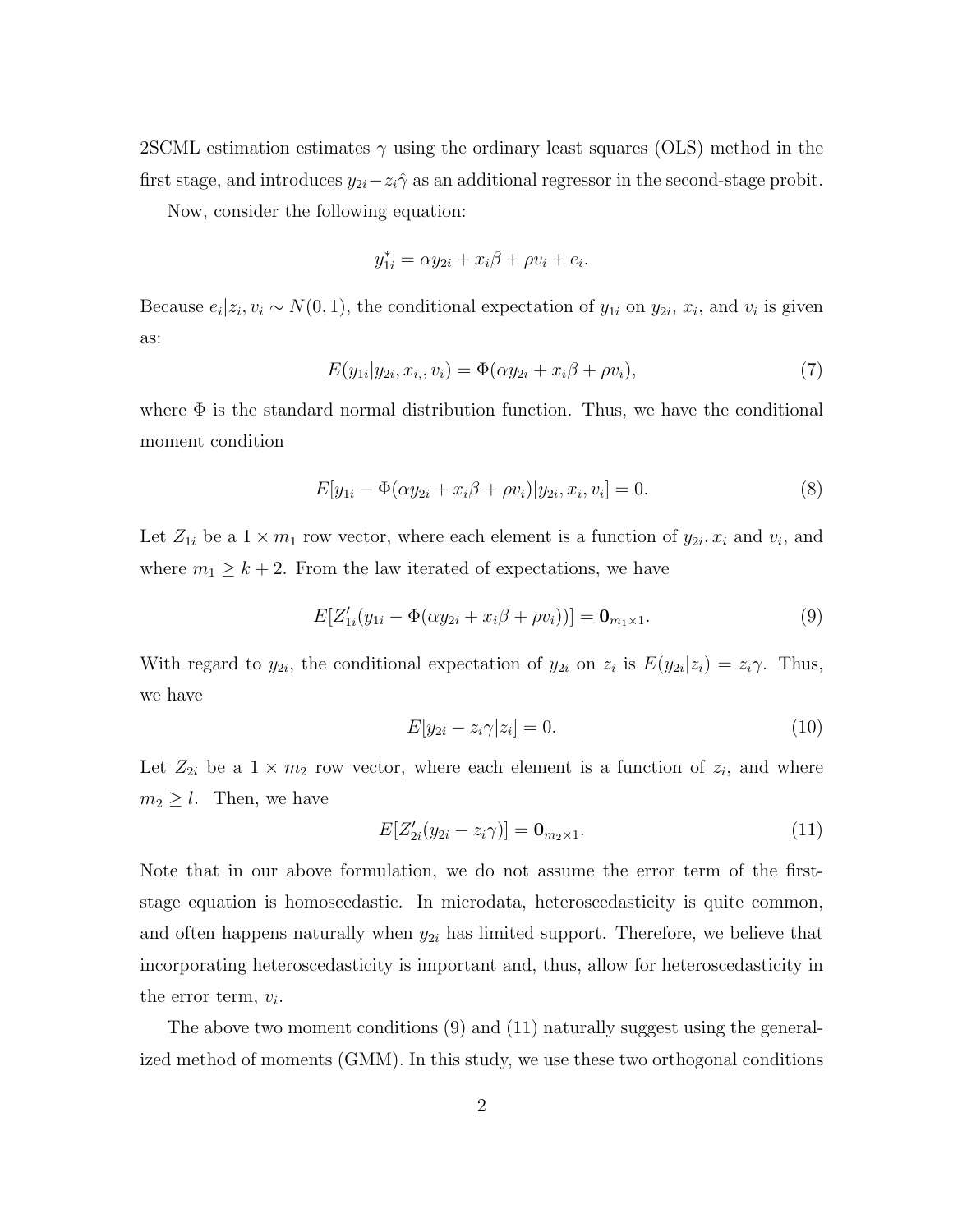to estimate the parameters of both the first-stage equation and the structural equation. In our GMM, our optimal instruments use the information on the conditional variance of the probit error and the conditional variance of the error of the first-stage equation. In contrast, the 2SCML estimator of Rivers and Vuong (1988) only uses the information on the probit error. With regard to the first-stage equation, the 2SCML estimator uses the OLS method. Here, we use the GMM with the optimal instruments, utilizing the heteroscedasticity information in the first-stage error term. Thus, the main difference between our GMM estimator and the 2SCML estimator is the treatment of the first-stage equation.

Does using the first-stage heteroscedasticity generate an efficiency gain over the 2SCML estimator for estimating the parameters of the structural equation? This is a natural question since, in most cases, researchers are interested in the parameters of the structural equation rather than the parameters of the first-stage equation. We argue that it is possible to make the estimation of the structural equation more efficient by estimating the first-stage equation more efficiently. To see why, consider the standard linear two-stage least squares (2SLS) estimator. In the standard 2SLS, if the predicted variable made by the instrumental variable is imprecise, the precision of the 2SLS becomes low. However, by modeling the heteroscedasticity of the first-stage equation, we can make the prediction of the endogenous variable more precise, which means we can estimate the structural equation more precisely. Our GMM with the optimal instruments adopts the same logic, increasing the precision of the estimated parameters of the structural equation.

Note that to increase the efficiency by modeling the heteroscedasticity of the error term of the first-stage equation, we need to estimate this heteroscedasticity. However, since we do not know its functional form, it may seem that this efficiency gain is difficult to achieve in practice.

In this study, we propose using the k-th nearest neighbor (k-nn) non-parametric estimation method to estimate the heteroscedasticity of the error term of the first-stage equation. In a very important paper, Robinson (1987) studied the feasible generalized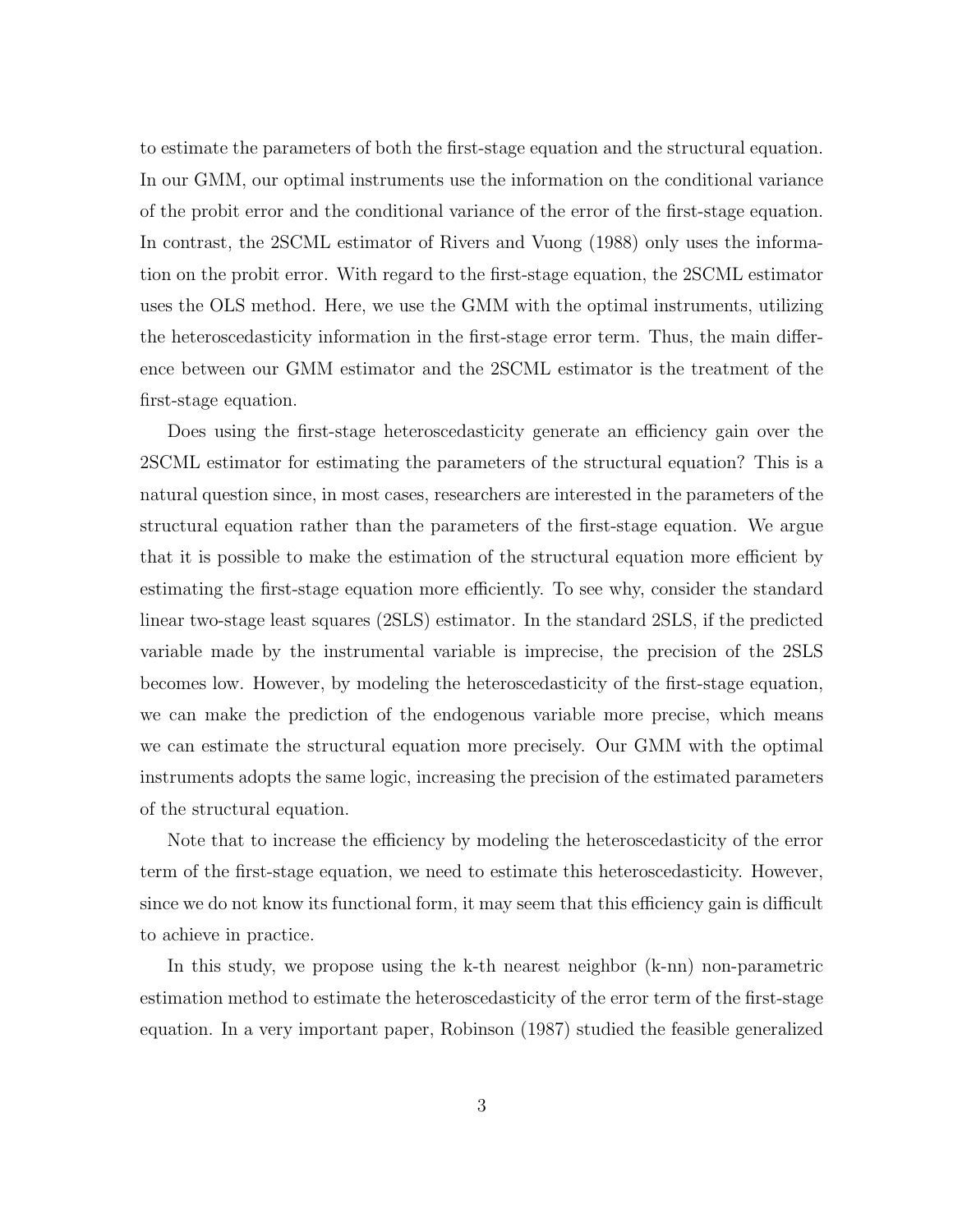least squares estimator when the functional form of the error term is unknown. He showed that by using the k-nn non-parametric method, the estimator of the parameter of the main equation performs as well as the GLS estimator.

Extending the result of Robinson (1987), Newey (1990) and Newey (1993) analyzed the instrumental variable estimation using the k-nn non-parametric estimation of the conditional expectation and the heteroscedasticity. In these studies, he proved that the estimated coefficients of the structural equation behave as if the conditional variance is known, rather than estimated. This implies that when we apply the k-nn nonparametric method to estimate the conditional variance in our GMM, we can conduct statistical inferences as if the conditional variance is known.

A natural question to the above argument is to what extent the estimate of the structural estimate is improved by considering the heteroscedasticity in the first-stage equation. We conduct a Monte Carlo simulation to investigate this issue, and show that there is a substantial efficiency gain when estimating the parameters of the structural equation. The order of improvement in terms of the root-mean-square error (RMSE) from the true parameter value varies from 0% to 50%, depending on the heteroscedasticity in the first-stage equation and on the endogeneity of one of the explanatory variables.

In the literature, a GMM estimator of the probit model with continuous endogenous regressors was originally suggested by Grogger (1990). However, Dagenais (1999) and Lucchetti (2002) have shown the inconsistency of the proposed GMM estimator. Here, we first propose a consistent estimator that is efficient within the class of GMM estimators.

The remainder of this paper is organized as follows. In section 2.1, we consider the optimal instrument in the case of the two-step estimation procedure. In this setting, we illustrate the importance of considering the heteroscedasticity in the first-stage equation when constructing the optimal instrument. In section 2.2, we analyze the optimal instrument in a more general setting and characterize the optimal instrument. In section 3, we discuss our Monte Carlo simulation. Here, we show there is a substantial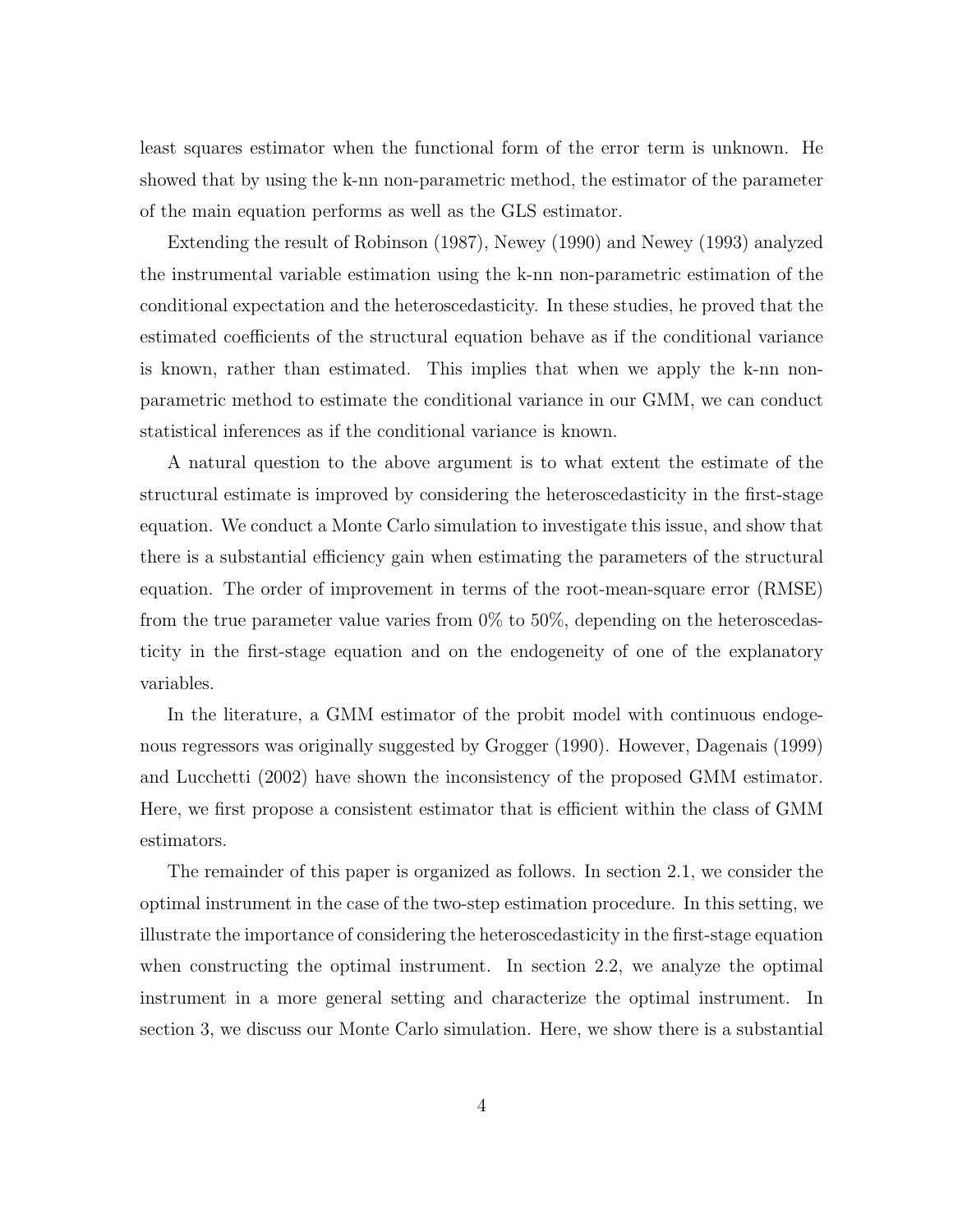efficiency gain from using the GMM estimator with the optimal instruments when endogeneity and heteroscedasticity are present in the first-stage equation. In section 4, we present an empirical analysis using the proposed GMM with optimal instruments and the 2SCML methods. Lastly, section 5 concludes the paper.

### 2 Analysis

### 2.1 Optimal Instrument in the Two-Step Estimation

In this section, we illustrate the role of considering the heteroscedasticity in the firststage equation when constructing the optimal instrument. Here, we consider the efficient estimator within the class of two-step estimators and characterize the optimal instrument. In this setting, we show that the optimal instrument must utilize the information on the heteroscedasticity of the first-stage equation. Then, in section 2.2, where we provide the main result, we characterize the optimal instrument in a more general class.

From (9), consider the following sample moment:

$$
\frac{1}{n}\sum_{i=1}^{n}Z'_{1i}\{y_{1i}-\Phi(\alpha y_{2i}+x_i\beta+\rho v_i)\}.
$$

Since  $y_{1i} - \Phi(\alpha y_{2i} + x_i \beta + \rho v_i) = e_i$  and  $e_i$  are i.i.d., it is natural to assume that

$$
\frac{1}{n}\sum_{i=1}^{n}Z'_{1i}\{y_{1i} - \Phi(\alpha y_{2i} + x_i\beta + \rho v_i)\} \xrightarrow{p} E[Z'_{1i}\{y_{1i} - \Phi(\alpha y_{2i} + x_i\beta + \rho v_i)\}].
$$
 (12)

For consistency, we need a stronger condition than (12). Let  $\theta_1 = [\alpha \beta \rho]$ . Let  $\Theta_1$ be the possible parameter space. We assume that the following uniform convergency holds:

$$
\max_{\theta_1 \in \Theta_1} \left| \frac{1}{n} \sum_{i=1}^n Z'_{1i} \left\{ y_{1i} - \Phi(\alpha y_{2i} + x_i \beta + \rho v_i) \right\} - E[Z'_{1i}(y_{1i} - \Phi(\alpha y_{2i} + x_i \beta + \rho v_i))] \right| \xrightarrow{p} 0. \tag{13}
$$

Similarly, for the first-stage equation, we assume that

$$
\max_{\gamma \in \theta_{\gamma}} \left| \frac{1}{n} \sum_{i=1}^{n} Z'_{2i} \left\{ y_{2i} - z_i \gamma \right\} - E[Z'_{1i}(y_{1i} - z_i \gamma)] \right| \xrightarrow{p} 0,
$$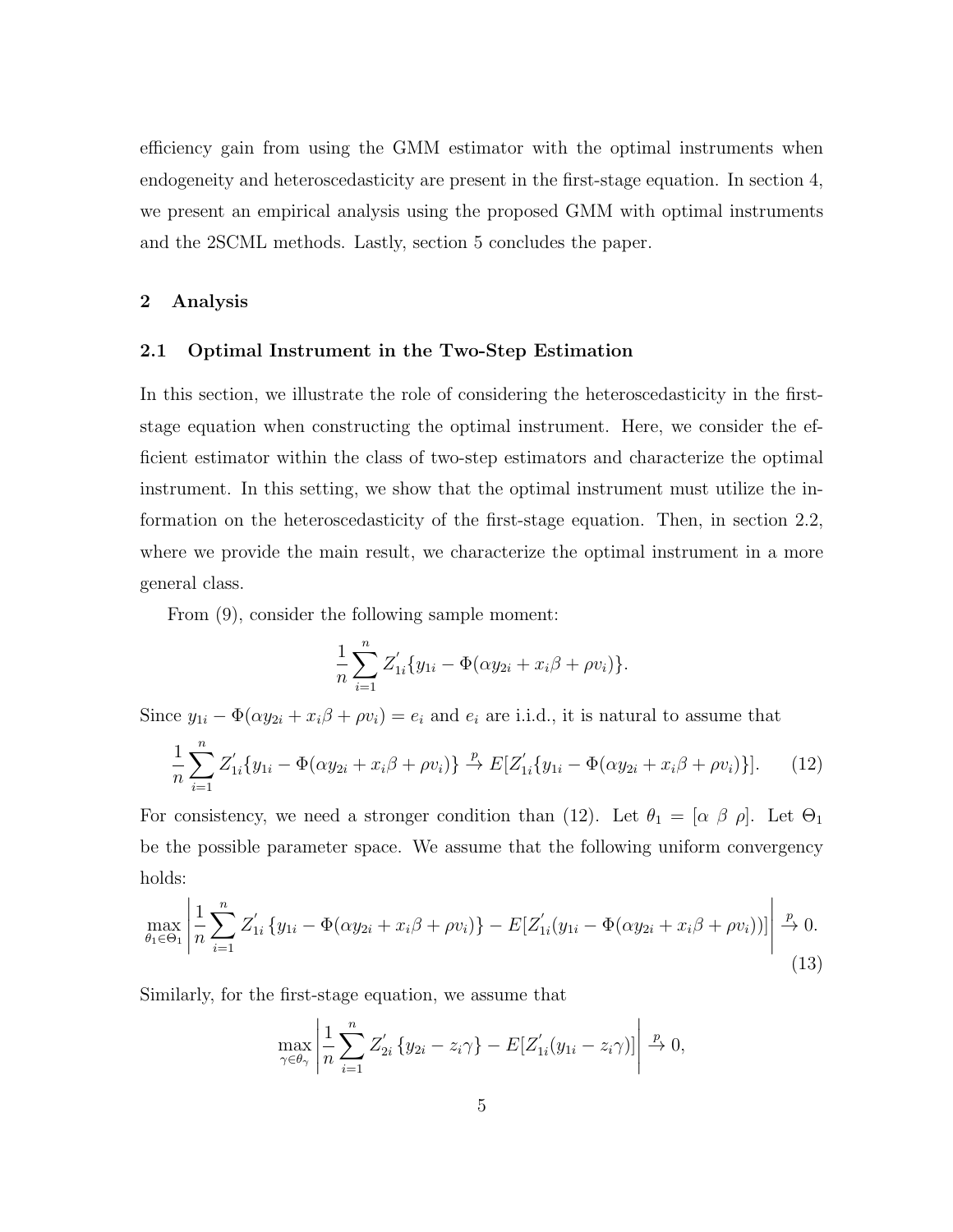where  $\Theta_{\gamma}$  is the possible space of  $\gamma$ . From the definition of  $v_i = y_{1i} - z_i \gamma$ . Let  $\theta_3 = [\alpha]$ β ρ γ. Let  $\Theta_3$  be the possible space of  $\theta_3$ . We also assume that the following uniform convergency holds:

$$
\max_{\theta_3 \in \Theta_3} \left| \frac{1}{n} \sum_{i=1}^n Z'_{1i} \{ y_{1i} - \Phi(\alpha y_{2i} + x_i \beta + \rho(y_2 - z_i \gamma)) \} - E[Z'_{1i} \{ y_{1i} - \Phi(\alpha y_{2i} + x_i \beta + \rho(y_2 - z_i \gamma)) \} \right| \xrightarrow{p} 0.
$$
\n(14)

For identification, we assume that  $\alpha, \beta$ , and  $\rho$  that satisfy  $E[Z'_1\{y_{1i} - \Phi(\alpha y_{2i} + x_i\beta + \theta)\}]$  $[ev_i]\}$  = 0 are the true parameters and are unique. With regard to the instrument  $Z_{1i}$ , until now, we have assumed that  $Z_{1i}$  is a function of  $y_{2i}, x_i$ , and  $v_i$ . Note that when  $\gamma$ is known, knowing  $y_{2i}$  and  $z_i$  is equivalent to knowing  $v_i$ , from  $y_{2i} - z_i \gamma = v_i$ . Thus, we henceforth assume that  $\gamma$  is known in the instrument  $Z_{1i}$  and that  $Z_{1i}$  is a function of  $y_{2i}$ ,  $x_i$ , and  $z_i$ . Since  $z_i$  includes  $x_i$ , we can state that  $Z_{1i}$  is a function of  $y_{2i}$  and  $z_i$ . Later, we analyze the effect of replacing  $\gamma$  with  $\hat{\gamma}$ , namely the consistent estimate of  $\gamma$ , when constructing  $Z_{1i}$ .

Next, we define an  $m_1 \times 1$  vector  $q_{1i}(\theta, \hat{\gamma})$  as follows:

$$
q_{1i}(\theta,\widehat{\gamma}) \equiv Z'_{1i}\{y_{1i} - \Phi(\alpha y_{2i} + x_i\beta + \rho(y_{2i} - z_i\widehat{\gamma})\}.
$$

Similarly, define an  $m_2 \times 1$  vector  $q_{2i}(\gamma)$  as follows:

$$
q_{2i}(\gamma) = Z'_{2i}(y_{2i} - z_i \gamma).
$$
 (15)

Let  $W_1$  and  $W_2$  be  $m_1 \times m_1$  and  $m_2 \times m_2$  symmetric positive definite weighting matrices, and let  $\widehat{W}_1$  and  $\widehat{W}_2$  be estimated matrices of  $W_1$  and  $W_2$ , respectively, where plim  $(\widehat{W}_1)$  $=W_1$  and  $\text{plim}(\widehat{W}_2) = W_2$ . Then, we choose  $\theta_1$  to minimize the following objective function:

$$
\min_{\theta_1 \in \Theta_1} \qquad (\frac{1}{n} \sum_{i=1}^n q_{1i}(\theta_1, \widehat{\gamma}))' \widehat{W}_1(\frac{1}{n} \sum_{i=1}^n q_{1i}(\theta_1, \widehat{\gamma})).
$$

Let  $\hat{\theta}_1$  be the solution of the above GMM problem. Let  $\theta_1^o$  be the true parameter value. Let  $\gamma^o$  be the true parameter value of  $\gamma$ . Then, the standard GMM argument implies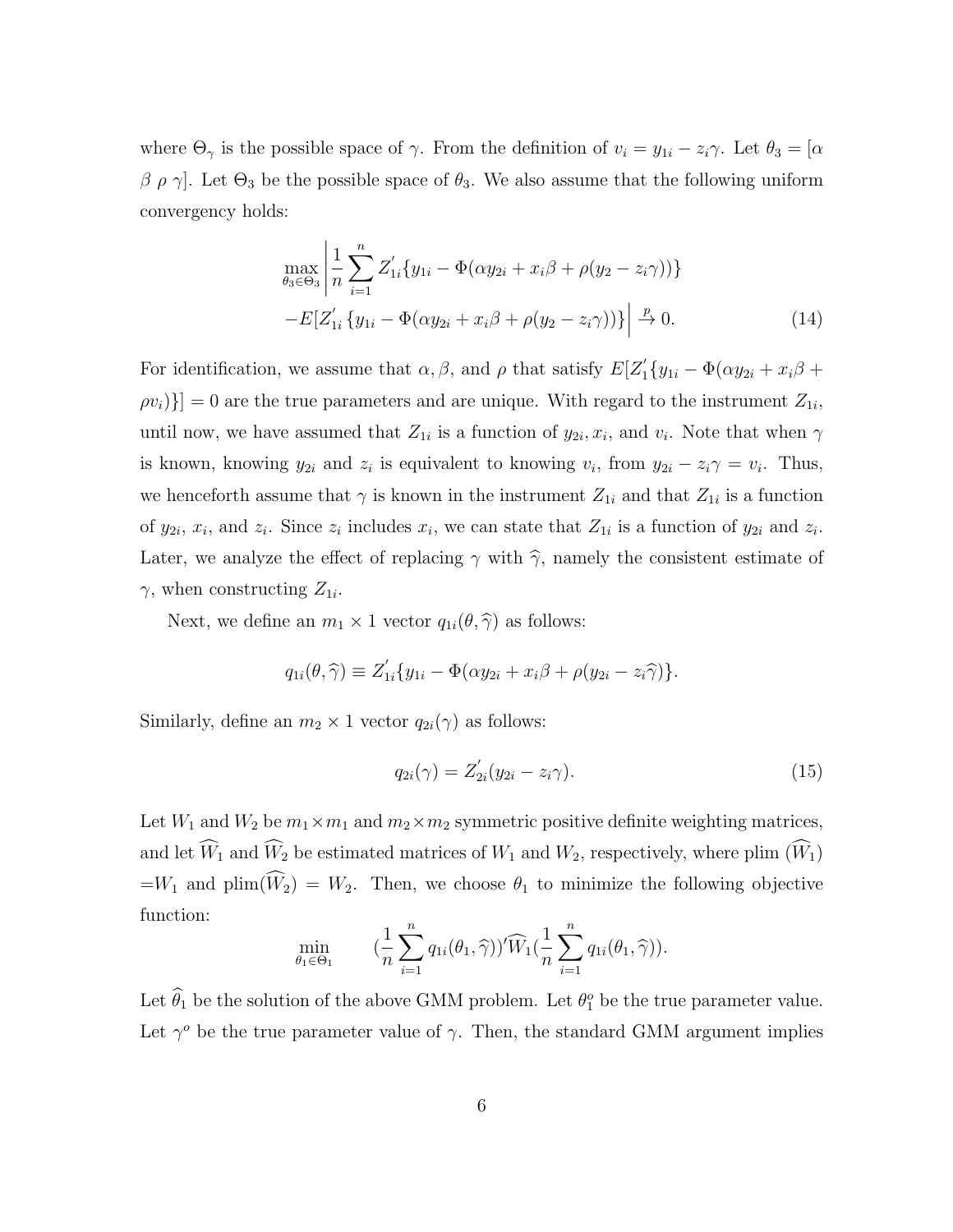that

$$
\sqrt{n}(\widehat{\theta}_1 - \theta_1^o) = -[G'_1 W_1 G_1]^{-1} G'_1 W_1 \frac{1}{\sqrt{n}} \sum_{i=1}^n q_{1i}(\theta_1^o, \widehat{\gamma}) + o_p(1)
$$
  
where  $G_1 = E\left[\frac{\partial q_1(\theta_1^o, \gamma^o)}{\partial \theta_1}\right]$  and it is  $m_1 \times (k+2)$  matrix.

Note that

$$
\frac{1}{\sqrt{n}}\sum_{i=1}^{n}q_{1i}(\theta_1^o,\widehat{\gamma})=\frac{1}{\sqrt{n}}\sum_{i=1}^{n}\left(q_{1i}(\theta_1^o,\gamma^o)+\frac{\partial q_{1i}(\theta_1^o,\gamma^o)}{\partial \gamma}\frac{1}{\sqrt{n}}\sqrt{n}(\widehat{\gamma}-\gamma^o)\right)+o_p(1),\tag{16}
$$

where 
$$
\frac{\partial q_{1i}(\theta_1^o, \gamma^o)}{\partial \gamma}
$$
 is an  $m_1 \times l$  matrix (17)

and 
$$
\sqrt{n}(\hat{\gamma} - \gamma^o)
$$
 is an  $l \times 1$  random vector (18)

We assume that  $\gamma$  is estimated by solving the following GMM problem:

$$
\min_{\gamma \in \Theta_{\gamma}} \qquad (\frac{1}{n} \sum_{i=1}^{n} q_{2i}(\gamma))' \widehat{W}_2(\frac{1}{n} \sum_{i=1}^{n} q_{2i}(\gamma)),
$$

where  $q_{2i}(\gamma)$  is defined in (15). Then,  $\sqrt{n}(\hat{\gamma} - \gamma^o)$  becomes

$$
\sqrt{n}(\hat{\gamma} - \gamma^o) = -[G_2' W_2 G_2]^{-1} G_2' W_2 \frac{1}{\sqrt{n}} \sum_{i=1}^n q_{2i}(\gamma^o) + o_p(1)
$$
  
\n
$$
= \frac{1}{\sqrt{n}} \sum_{i=1}^n s_i + o_p(1),
$$
  
\nwhere  $G_2 = E[\frac{\partial q_{2i}(\gamma^o)}{\partial \gamma}]$  and is an  $m_2 \times l$  matrix;  
\n
$$
s_i = -[G_2' W_2 G_2]^{-1} G_2' W_2 q_{2i}
$$
  
\n
$$
\equiv -[G_2' W_2 G_2]^{-1} G_2' W_2 Z_{2i}' (y_{2i} - z_i \gamma^o)
$$
 and is an  $l \times 1$  matrix.

Thus, (16) can be written as follows:

$$
\frac{1}{\sqrt{n}} \sum_{i=1}^{n} q_{1i}(\theta_1^o, \hat{\gamma}) = \frac{1}{\sqrt{n}} \sum_{i=1}^{n} q_{1i}(\theta_1^o, \gamma^o) + \frac{1}{n} \sum_{i=1}^{n} \frac{\partial q_{1i}(\theta_1^o, \gamma^o)}{\partial \gamma} \frac{1}{\sqrt{n}} \sum_{i=1}^{n} s_i + o_p(1).
$$
 (19)

Note that  $\frac{1}{n} \sum_{i=1}^{n}$  $\partial q_{1i}(\theta_1^o,\gamma^o)$  $\frac{(\theta_1^o, \gamma^o)}{\partial \gamma}$   $\stackrel{p}{\rightarrow}$   $E[\frac{\partial q_{1i}(\theta_1^o, \gamma^o)}{\partial \gamma}]$ . Let  $A = E[\frac{\partial q_{1i}(\theta_1^o, \gamma^o)}{\partial \gamma}]$ . The above equation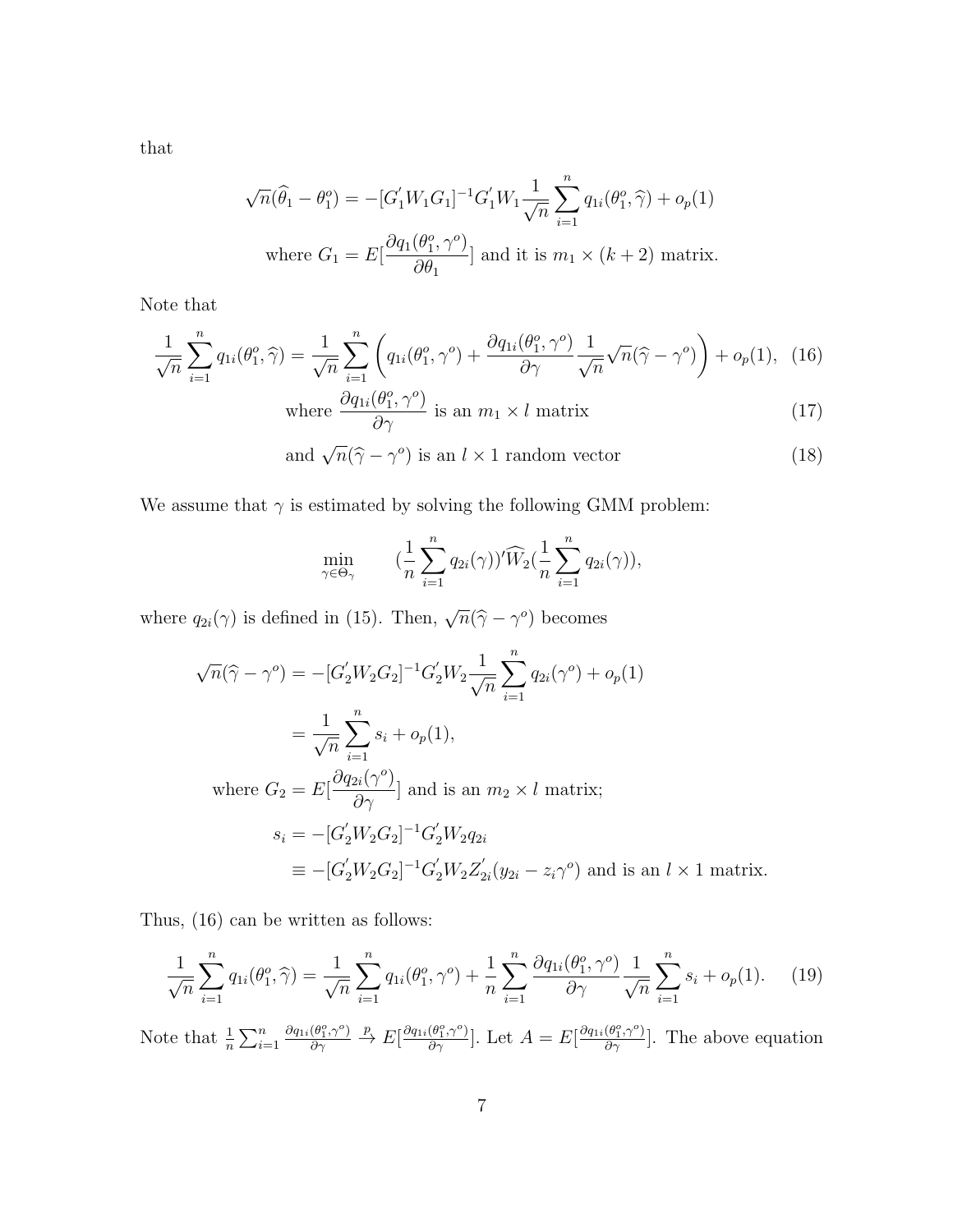now becomes

$$
\frac{1}{\sqrt{n}} \sum_{i=1}^{n} q_{1i}(\theta_1^o, \widehat{\gamma}) = \frac{1}{\sqrt{n}} \sum_{i=1}^{n} q_{1i}(\theta_1^o, \gamma^o) + A \frac{1}{\sqrt{n}} \sum_{i=1}^{n} s_i + o_p(1)
$$

$$
= \frac{1}{\sqrt{n}} \sum_{i=1}^{n} (q_{1i}(\theta_1^o, \gamma^o) + As_i) + o_p(1),
$$
where  $A = E\left[\frac{\partial q_{1i}(\theta_1^o, \gamma^o)}{\partial \gamma}\right]$ .

Then,  $E[q_{1i}] = 0$  and  $E[s_i] = 0$  from the law of the iterated expectations, and  $q_{1i}(\theta_1^o, \gamma^o) + As_i$  is independent across i. Thus,  $\frac{1}{\sqrt{3}}$  $\frac{1}{\sqrt{n}}\sum_{i=1}^n (q_{1i}(\theta_1^o, \gamma^o) + As_i)$  is distributed with mean 0 and variance  $E[(q_{1i} + As_i)(q_{1i} + As_i)']$ . In addition, note that  $E[q_{1i}s_i] = E[E[q_{1i}s_i|y_{2i}, z_i]] = E[s_i E[q_{1i}|y_{2i}, z_i]] = 0$ . Thus,

$$
Avar(\sqrt{n}(\hat{\theta} - \theta_1^o))
$$
  
=  $[G'_1 W_1 G_1]^{-1} G'_1 W_1 E[(q_{1i}(\theta_1^o, \gamma^o) + As_i)(q_{1i}(\theta_1^o, \gamma^o) + As_i)'] W_1 G_1 [G'_1 W_1 G_1]^{-1}$   
(20)

$$
= \underbrace{[G'_1 W_1 G_1]^{-1} G'_1 W_1 E[q_{1i}(\theta_1^o, \gamma^o) q'_{1i}(\theta_1^o, \gamma^o)] W_1 G_1 [G'_1 W_1 G_1]^{-1}}_{\text{standard covariance of GMM}}
$$
(21)

$$
+\underbrace{[G'_1W_1G_1]^{-1}G'_1W_1AE[s_is_i']A'W_1G_1[G'_1W_1G_1]^{-1}}_{\text{the effect of sampling error of }\hat{\gamma}},\tag{22}
$$

where 
$$
A = E\left[\frac{\partial q_{1i}(\theta_1^o, \gamma^o)}{\partial \gamma}\right]
$$
 and  $s_i = -[G_2' W_2 G_2]^{-1} G_2' W_2 Z_{2i}' (y_{2i} - z_i \gamma^o)$ .

In the above equation, (21) is the covariance matrix of the GMM estimator when  $\gamma$  is known. The term (22) is the covariance term measuring the sampling error due to the estimated value  $\hat{\gamma}$  being used instead of the true value  $\gamma^o$ .

Now, consider choosing the instruments  $Z_{1i}$  and  $Z_{2i}$  optimally. Note that  $Z_{1i}$  affects  $G_1$  and  $Z_{2i}$  affects  $E[s_is'_i]$  $Z_{i}$ . Thus,  $Z_{1i}$  affects both (21) and (22). On the other hand, (22) is positive semi-definite. Thus, irrespective of  $Z_{1i}$ , it is optimal to minimize  $E[s_is'_i]$  $\int_{i}$ in the sense of the matrix. When  $E[s_is'_i]$ i ] becomes smaller in the sense of the matrix, then (22) becomes smaller. By the definition of  $s_i$ ,  $E[s_is'_i]$  $i<sub>i</sub>$  becomes

$$
E[s_is'_i] = [G'_2W_2G_2]^{-1}G'_2W_2E[q_{2i}(\theta_1^o, \gamma^o)q_{2i}(\theta_1^o, \gamma^o)']W_2G_2[G'_2W_2G_2]^{-1}
$$

.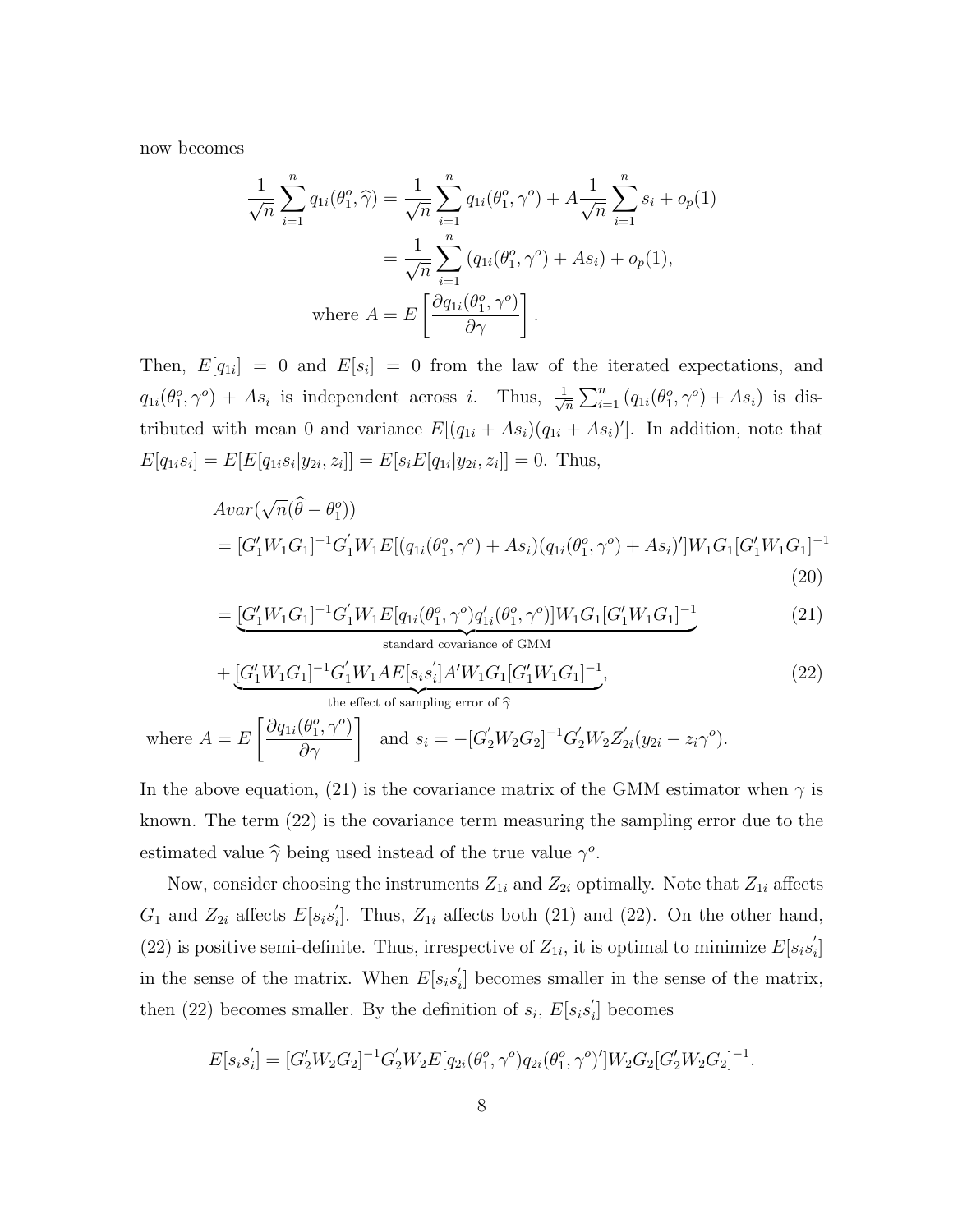This equation implies that  $E[s_is'_i]$ if is the asymptotic covariance of  $\hat{\gamma}$ . Thus, choosing  $Z_{2i}$  to make  $\hat{\gamma}$  efficient will also make  $\hat{\theta}_1$  more efficient when there is endogeneity on  $y_{2i}$  and there is heteroscedasticity in the error term of the first-stage equation. When  $y_{2i}$  is not endogenous,  $\rho = 0$  and  $A = 0$ . Thus, making  $E[s_i s_i']$  $i<sub>i</sub>$  small does not affect Avar( √  $\overline{n}(\widehat{\theta} - \theta_1^o)$ ). To make  $E[s_i s_i']$ i ] smallest in the sense of the matrix, we apply the standard argument of the optimal instrument because  $E[s_is'_i]$  $i<sub>i</sub>$  is the asymptotic covariance of  $\hat{\gamma}$ . The optimal instrument  $Z_{2i}^*$  is a  $1 \times l$  vector, defined as

$$
Z_{2i}^{*} = \frac{1}{\sigma_2^2(z_i)} J_2
$$
\nwhere  $J_2 = E\left[\frac{\partial r_{2i}}{\partial \gamma}|_{\gamma=\gamma} \circ z_i\right]$  and it is  $1 \times l$  matrix\n
$$
\sigma_2^2(z_i) = E[r_2^2|_{\gamma=\gamma} \circ z_i];
$$
\n
$$
r_{2i} = y_{2i} - z_i \gamma.
$$
\n(23)

Thus,  $Z_{2i}^*$  becomes

$$
Z_{2i}^{*} = \frac{1}{\sigma_2^2(z_i)} z_i.
$$
\n(24)

When  $Z_{2i}^*$  is chosen,  $E[s_is'_i]$  $i<sub>i</sub>$  becomes

$$
E[s_i s_i'] = E[J_2' \sigma_2^2(z_i)^{-1} J_2]^{-1}.
$$

With regard to the choice of  $Z_{1i}$ , it is not possible to characterize the optimal instrument of  $Z_{1i}$  in the class of two-step estimators unless it is just identified. In other words, it is not possible to find  $Z_{1i}$  that minimizes (20). This is because  $Z_{1i}$  affects both (21) and (22). Therefore, one alternative solution would be to find  $Z_{1i}$  that minimizes (21).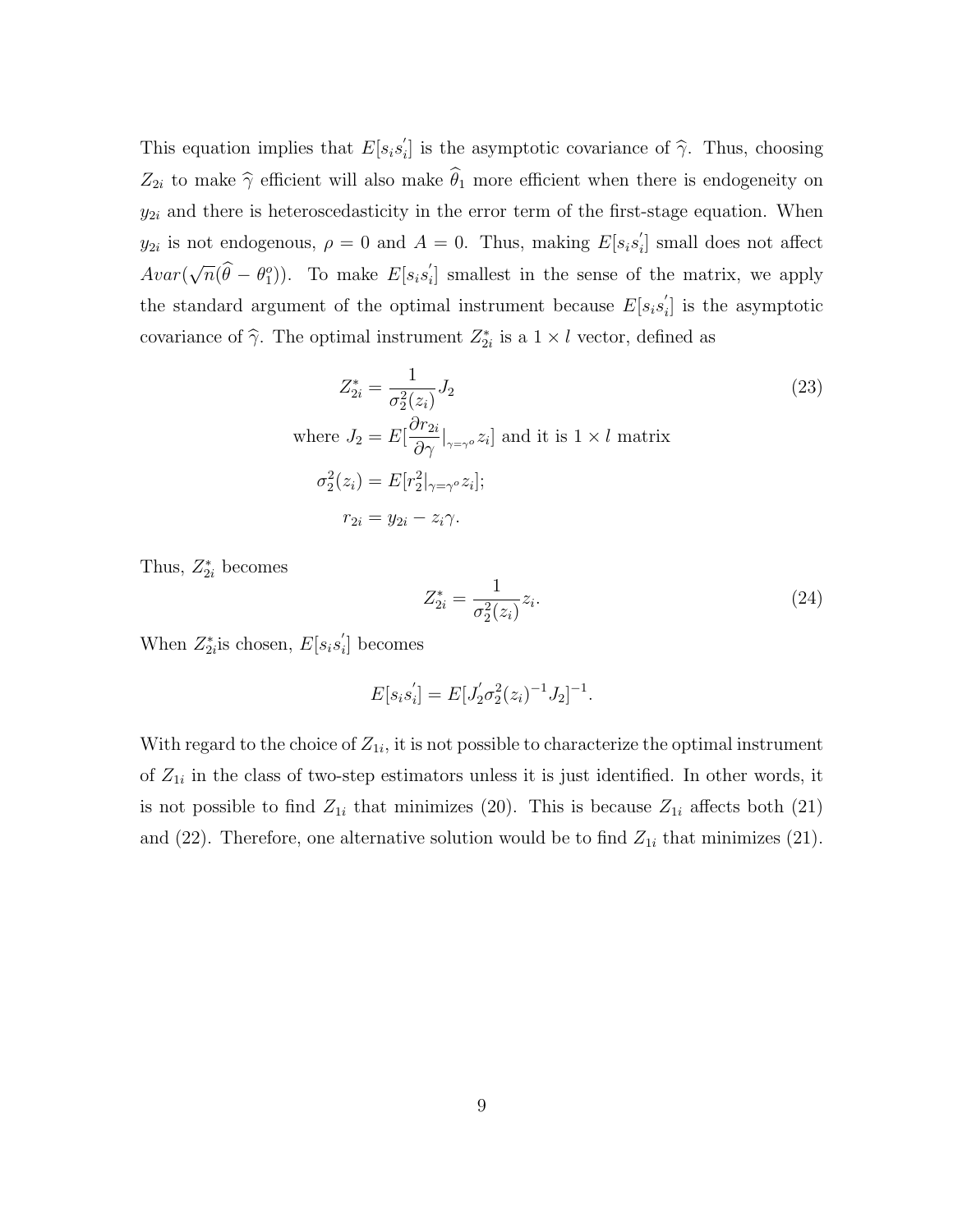Let  $Z_{1i}^*$  be  $Z_{1i}$  that minimizes (21). Then,  $Z_{1i}^*$  becomes

$$
Z_{1i}^* = \frac{1}{\sigma_1^2(y_{2i}, z_i)} J_1 \tag{25}
$$

where 
$$
J_1 = E\left[\frac{\partial r_{1i}(\gamma)}{\partial \theta_1}\bigg|_{\theta = \theta^o, \gamma = \gamma^o} y_{2i}, z_i\right]
$$
 and is a  $1 \times (k+2)$  matrix

$$
\sigma_1^2(y_{2i}, z_i) = E[r_{1i}(\gamma)^2|_{\theta = \theta^o, \gamma = \gamma^o} y_{2i}, z_i] = \Phi_i(1 - \Phi_i)
$$
  

$$
r_{1i} = y_{1i} - \Phi(\alpha y_{2i} + x_i \beta + \rho(y_{2i} - z_i \gamma))
$$
 (26)

$$
\Phi_i = \Phi(\alpha^o y_{2i} + x_i \beta^o + \rho^o(y_{2i} - z_i \gamma^o))
$$
\n(27)

$$
a^o, \beta^o, \rho^o
$$
 and  $\gamma^o$  are true value of  $\alpha, \beta, \rho$  and  $\gamma$  (28)

This implies that  $Z_{1i}^*$  can be written as follows:

$$
Z_{1i}^{*} = \frac{1}{\Phi_{i}(1 - \Phi_{i})} [\phi_{i}y_{2}, \phi_{i}z_{1i}, \phi_{i}z_{2i}, ..., \phi_{i}z_{ki}, \phi_{i}v_{i}] \qquad (29)
$$

where  $z_{ji}$  is the j-th element of  $z_i$ . . (30)

$$
\phi_i = \phi(\alpha^o y_{2i} + x_i \beta^o + \rho^o(y_{2i} - z_i \gamma^o))
$$
\n(31)

$$
\phi \text{ is the standard normal density function} \tag{32}
$$

The above equation has a quite intuitive interpretation. In each case, the observation with the higher variance should have the lower weight for the instrument. Furthermore, this variance depends on  $\Phi_i(1-\Phi_i)$ . Here,  $\Phi_i(1-\Phi_i)$  is the variance term that comes from the probit error.

When  $Z_{1i}^*$  and  $Z_{2i}^*$  are chosen according to (24) and (29), we solve the following moment conditions:

$$
\sum_{i=1}^{n} Z_{1i}^{*'} \{ y_{1i} - \Phi(\alpha y_{2i} + x_i \beta + \rho(y_{2i} - z_i \hat{\gamma})) \} = \mathbf{0}_{(k+2) \times 1}
$$
 (33)

$$
\sum_{i=1}^{n} Z_{2i}^{*'} \{ y_{2i} - z_i \gamma \} = \mathbf{0}_{l \times 1}
$$
 (34)

where  $\hat{\gamma}$  is the solution of (34)

The above result shows one of the key differences between the GMM estimator and the 2SCML method proposed by Rivers and Vuong (1988). In the case of the 2SCML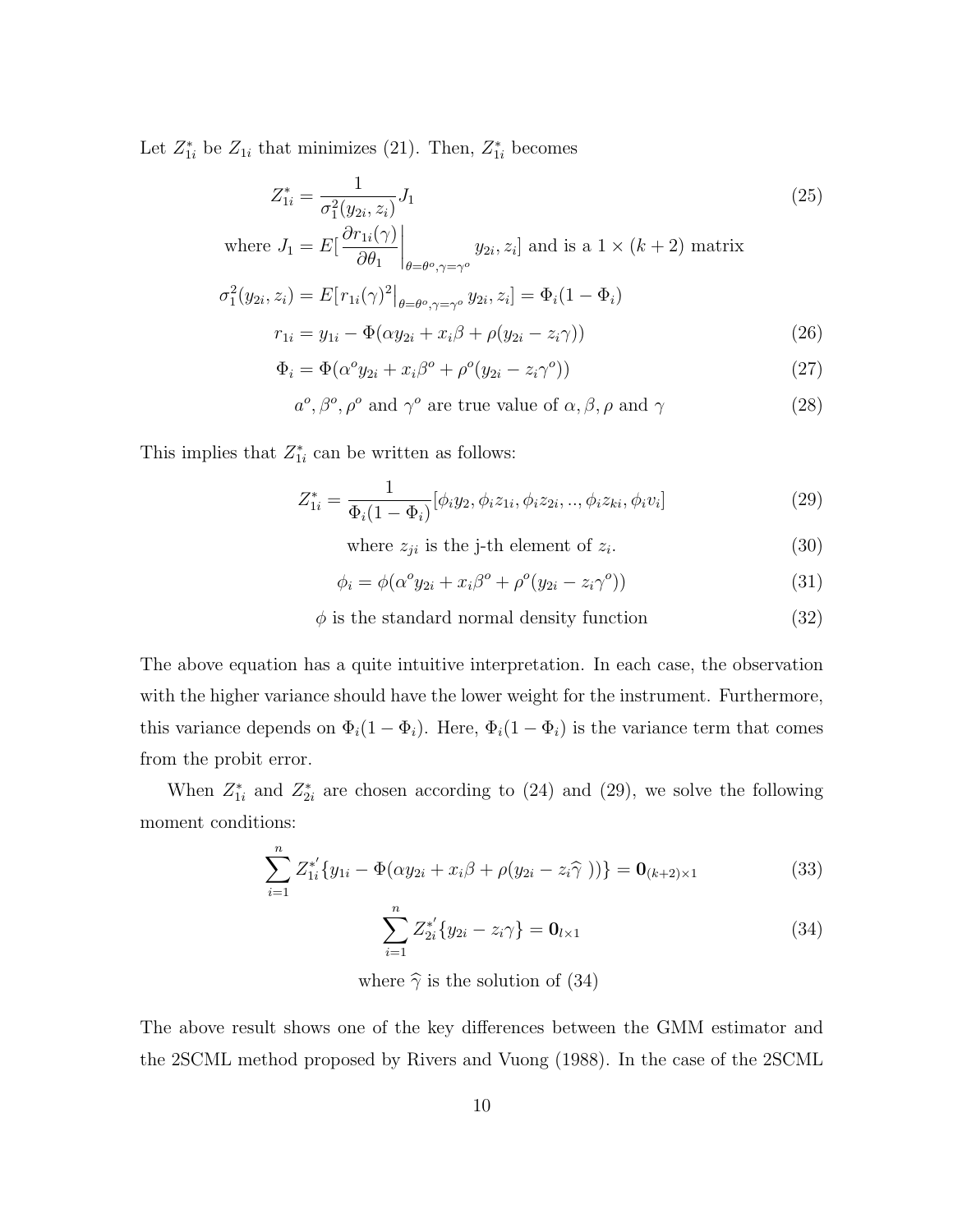method, the first stage is estimated using an OLS approach. In the GMM estimator, the first stage is estimated using (F)GLS in order to utilize the heteroscedasticity information in the first-stage equation. As equation (22) shows, utilizing the heteroscedasticity of the error term of the first-stage equation increases the efficiency of the estimated parameters of both the first-stage equation and the structural equation.

Note that in the two-step GMM estimator, the instrument for the structural equation is not optimal unless it is just identified.<sup>2</sup> To find a fully efficient estimator, we need to consider a more general class of estimator. In the next subsection, we consider the class of GMM estimators in which both the first-stage equation and the structural equation are estimated jointly. Since the two-step estimator can always be written as a joint-estimator, considering a one-step estimator implies that we are looking for an efficient estimator within a broader class of estimator.

### 2.2 Optimal Instruments in the Class of Joint-estimation

In the previous subsection, we characterized the optimal instruments in the class of two-step estimators. We were able to characterize the optimal instrument for the firststage equation, but were not able to find the optimal instrument for the structural equation. In this subsection, we consider the optimal instrument in the class of jointestimations. As we show, in this case, we can find the optimal instrument for both the first-stage equation and the structural equation. We characterize the form of optimal instrument in this setting and show that this instrument achieves the minimum bound in the class of GMM estimators.

It may seem that finding the optimal instrument is straightforward from the result of Chamberlain (1987). However, in our model, the information sets used for the conditional expectation are different for the two equations owing to the endogeneity. This implies that the optimal instruments in our setting are not obvious.

<sup>2</sup>We show this result in the next subsection.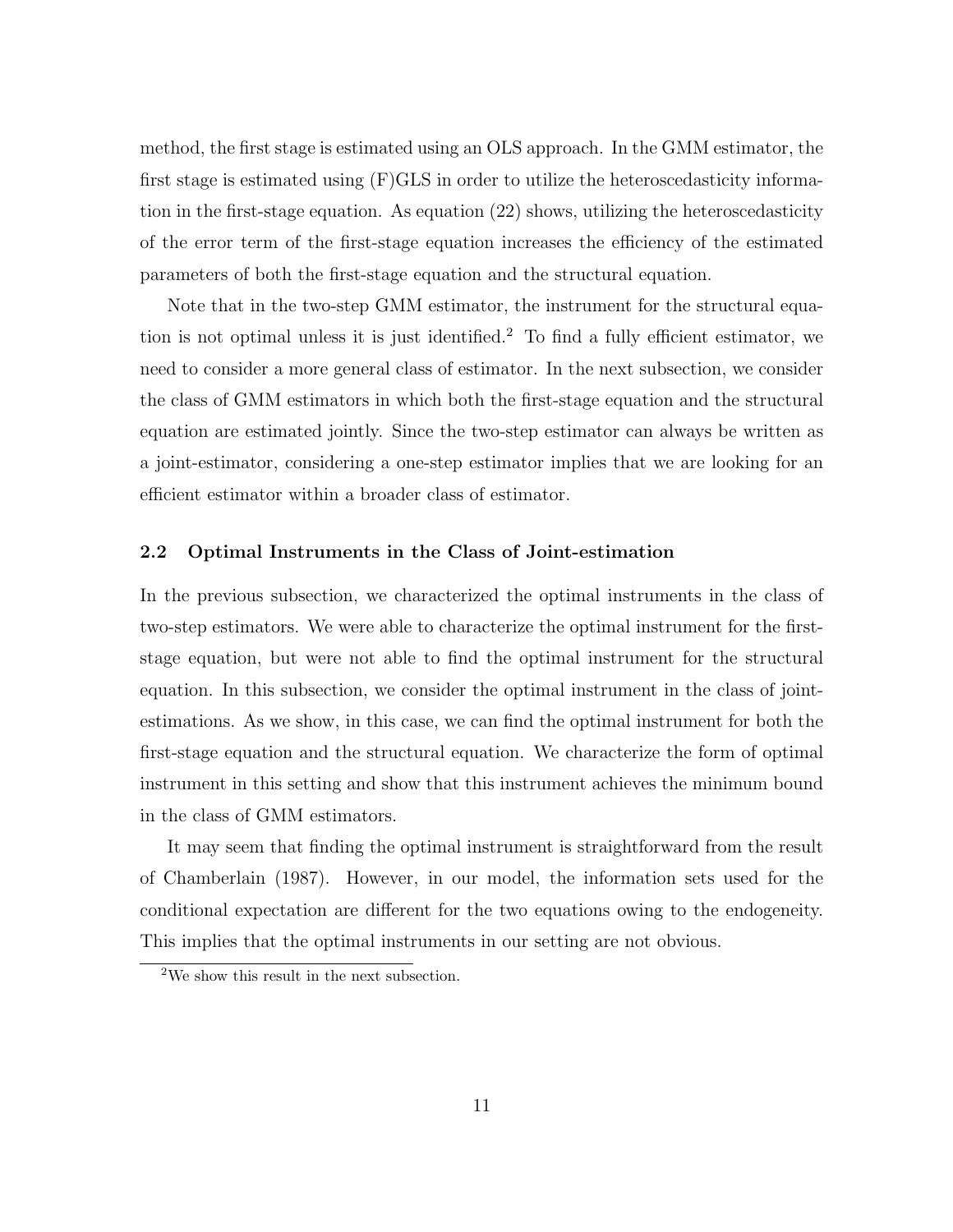Now, define the residual  $r_{1i}$  and  $r_{2i}$  as follows:

$$
r_{1i} = y_{1i} - \Phi(\alpha y_{2i} + x_i \beta + \rho(y_{2i} - z_i \gamma))
$$
  

$$
r_{2i} = y_{2i} - z_i \gamma.
$$

Let  $Z'_{1i}$  be the  $m \times 1$  instrument vector that corresponds to  $r_{1i}$ , where  $m \geq k + l + 2$ . We assume that  $Z'_1$  $i_1$  is a function of  $y_{2i}$  and  $z_i$ . Since  $z_i$  includes  $x_i$ , this is not restrictive. Let  $Z'_{2i}$  be an  $m \times 1$  instrument matrix that corresponds to  $r_{2i}$ . We assume that  $Z'_{2i}$  $2i$ is a function of  $z_i$ . Using the conditional expectation, we have

$$
E[Z'_{1i}r_{1i}] = 0 \text{ and } E[Z'_{2i}r_{2i}] = 0.
$$

Let  $\theta_3 = [\alpha \beta \rho \gamma]'$ , and let  $\Theta_3$  be the possible parameter space of  $\theta_3$ .

Then, we define  $Z_{3i}$  as

$$
Z'_{3i} = [Z'_{1i} \ Z'_{2i}] \text{ which is } m \times 2 \text{ matrix.}
$$
 (35)

Let  $r_{3i}$  be an  $2 \times 1$  matrix, where

$$
r_{3i} = \begin{pmatrix} r_{1i} \\ r_{2i} \end{pmatrix} \tag{36}
$$

Now, consider  $Z'_{\mathfrak{p}}$  $s'_{3i}r_{3i}$ . This is an  $m \times 1$  matrix and

$$
Z'_{3i}r_{3i} = [Z'_{1i} Z'_{2i}] \begin{pmatrix} r_{1i} \\ r_{2i} \end{pmatrix}
$$
  
=  $Z'_{1i}r_{1i} + Z'_{2i}r_{2i}.$  (37)

Then, we have

$$
E[Z'_{3i}r_{3i}] = E[Z'_{1i}r_{1i}] + E[Z'_{2i}r_{2i}].
$$
\n(38)

Because we have  $E[Z'_1]$  $T_{1i}r_{1i}]=0$  and  $E[Z'_2]$  $x'_{2i}r_{2i} = 0$ , we have

$$
E[Z'_{3i}r_{3i}] = 0.
$$
\n(39)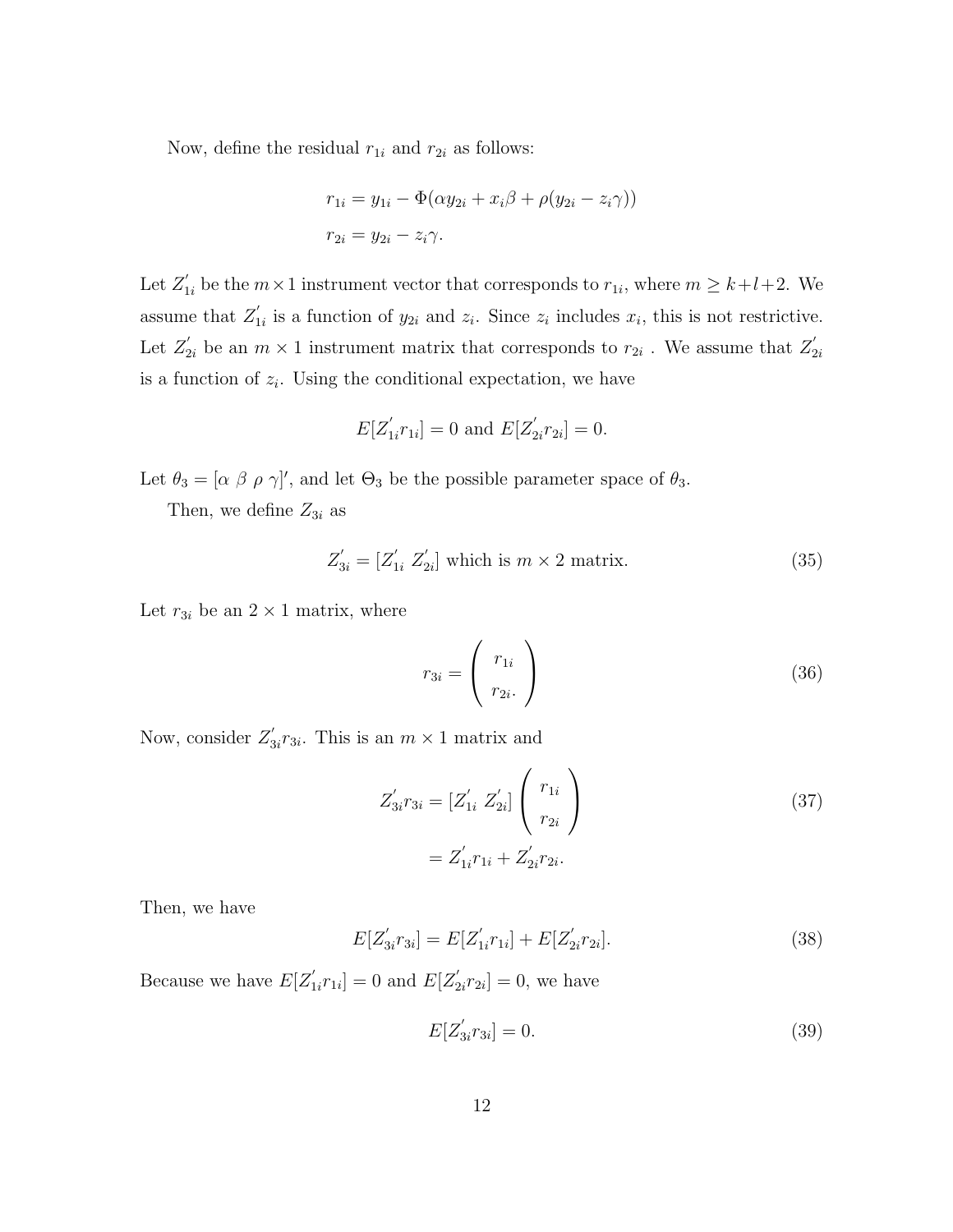Since  $E[Z'_3]$  $S_{3i}r_{3i} = 0$ , it is natural to consider the following sample moment:

$$
\frac{1}{n}\sum_{i=1}^n Z'_{3i}r_{3i}.
$$

Define  $q_{3i}$  as  $q_{3i} \equiv Z'_3$  $x_{3i}$  $x_{3i}$ . Let  $W_3$  be an  $m \times m$  positive definite matrix, where  $\text{plim}\widehat{W}_3 = W_3$ . Let  $\theta_3$  be  $\theta_3 = [\alpha, \beta, \rho, \gamma]$  and let  $\Theta_3$  be the possible space of  $\theta_3$ . Then, the GMM problem becomes

$$
\min_{\theta_3 \in \Theta_3} \qquad (\frac{1}{n} \sum_{i=1}^n q_{3i})' \widehat{W}_3(\frac{1}{n} \sum_{i=1}^n q_{3i}).
$$

Let  $\theta_3^o$  be the true value. Using the standard GMM argument, we have

$$
\sqrt{n}(\widehat{\theta}_3 - \theta_3^o) = -[G_3'W_3G_3]^{-1}G_3'W_3\frac{1}{\sqrt{n}}\sum_{i=1}^n q_{3i}(\theta_3^o) + o_p(1) ,\qquad(40)
$$
  
where  $G_3 = E\left[\frac{\partial q_3}{\partial \theta_3}\right]$  is an  $m \times (k+l+2)$  matrix.

In addition, the asymptotic variance of  $\sqrt{n}(\widehat{\theta}_3 - \theta_3)$  is

$$
Avar(\sqrt{n}(\widehat{\theta}_3 - \theta_3^o)) = [G'_3 W_3 G_3]^{-1} G'_3 W_3 E[q_{3i} q'_{3i}] W_3 G_3 [G'_3 W_3 G_3]^{-1}.
$$

Let  $Z_{3i}^*$  be the optimal instrument, and let  $\delta \equiv [\alpha, \beta, \rho]$ . Now, we have the following proposition:

Proposition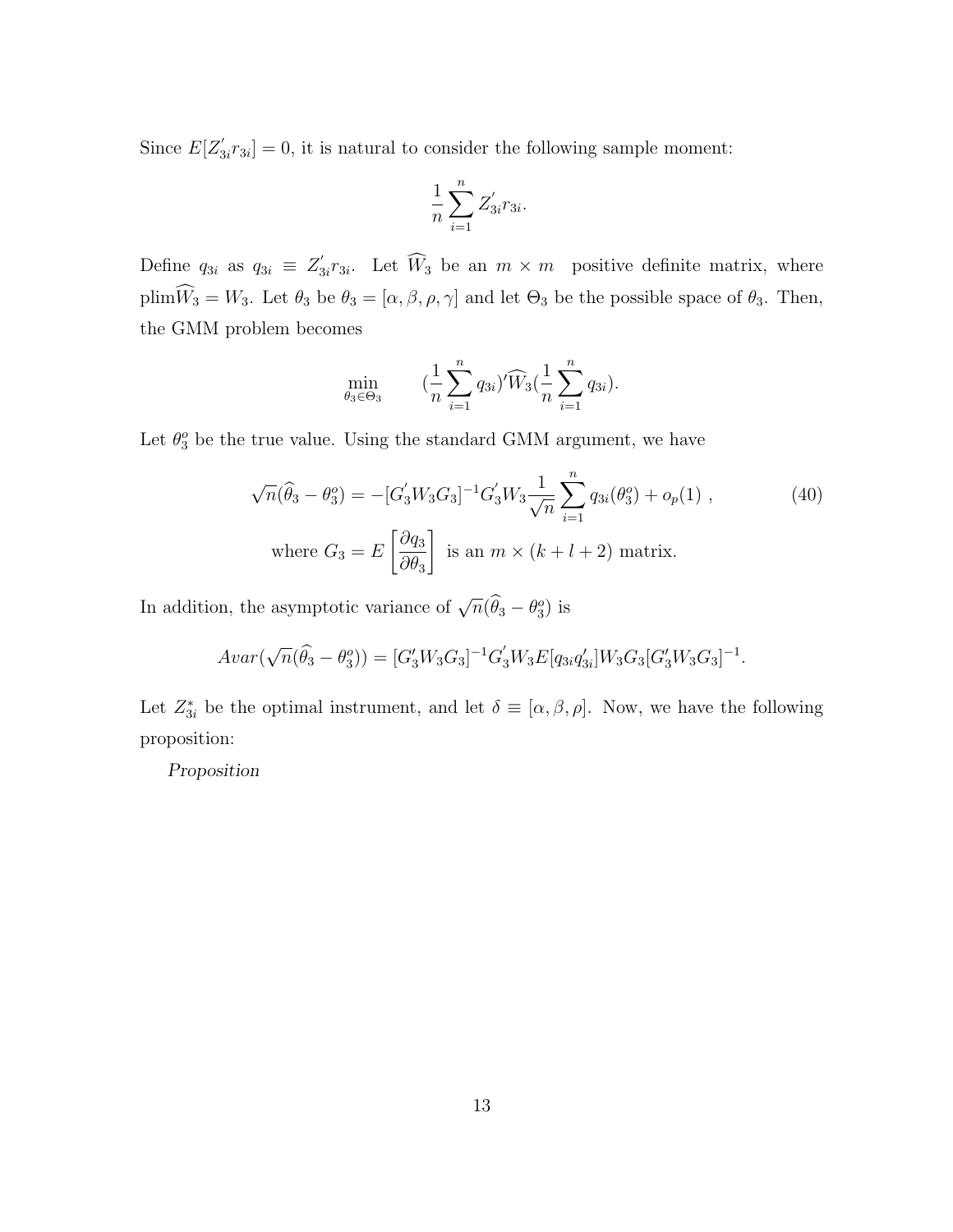The  $2 \times (2 + k + l)$  matrix,  $Z_{3i}^*$ , is the optimal instrument:

$$
Z_{3i}^* \equiv \Omega(z_i, y_{2i})^{-1} \times R(z_i, y_{2i}) \tag{41}
$$

, where  $Z_{3i}^{*}$  is a  $2 \times (2 + l + k)$  matrix, (42)

$$
\Omega(z_i, y_{2_i})^{-1} = \begin{pmatrix} \sigma_1^2 (y_{2i}, z_i)^{-1} & 0\\ 0 & \sigma_2^2 (z_i)^{-1} \end{pmatrix} \text{ and is a } 2 \times 2 \text{ matrix}; \qquad (43)
$$

$$
\sigma_1^2(z_i) = E[r_1^2|z_i, y_{2i}] = \text{ and } \sigma_2^2(z_i) = E[r_2^2|z_i]; \tag{44}
$$

$$
R(y_{2i}, z_i) = \begin{pmatrix} E[\nabla_{\delta}r_1 | z_i, y_{2i}] & E[\nabla_{\gamma}r_1 | z_i, y_{2i}] \\ \mathbf{0}_{1 \times (2+k)} & E[\nabla_{\gamma}r_2 | z_i] \end{pmatrix} \text{ and is a } 2 \times (2+k+l) \text{ matrix}
$$
\n(45)

 $\nabla_{\delta} r_1, \nabla_{\gamma} r_1, \nabla_{\gamma} r_2$  are derivative matrices, and  $\nabla_{\delta} r_1 = \frac{\partial r_1}{\partial \delta}, \nabla_{\gamma} r_1 = \frac{\partial r_1}{\partial \gamma}, \nabla_{\gamma} r_2 =$  $\partial r_2$  $\partial \gamma$ (46)

The asymptotic variance of  $\sqrt{n}(\widehat{\theta}_3 - \theta_3)$  is given by:

$$
Avar(\sqrt{n}(\hat{\theta}_3 - \theta_3^o)) = E[R(y_{2i}, z_i)'\Omega(z_i, y_{2i})^{-1}R(y_{2i}, z_i)]^{-1}
$$
(47)

The proof consists of several steps. First, we show that  $G_3 = G_3$ 3 . This implies that  $Avar = G_3^{-1}E[q_{3i}q'_{3i}]G_3^{-1}$ . Second, we show that  $G_3 = E[q_{3i}q'_{3i}]$ . This implies that  $G_3^{-1}E[q_{3i}q'_{3i}]G_3^{-1} = G_3^{-1}$ . Third, we show that  $E[R(y_{2i}, z_i)' \Omega(z_i, y_{2i})^{-1} R(y_{2i}, z_i)] = G_3$ . Then, we have  $Avar = E[R(y_{2i}, z_i)' \Omega(z_i, y_{2i})^{-1} R(y_{2i}, z_i)]^{-1}$ . Fourth, we show that if the asymptotic covariance has this form, it achieves the minimum bound. The proof is provided in the appendix.

Note that when  $Z_{3i}^*$  is defined in this way, the moment condition becomes

$$
\frac{1}{n}\sum_{i=1}^n Z_{3i}^{*'} r_{3i} = \mathbf{0}_{(k+2+l)\times 1}.
$$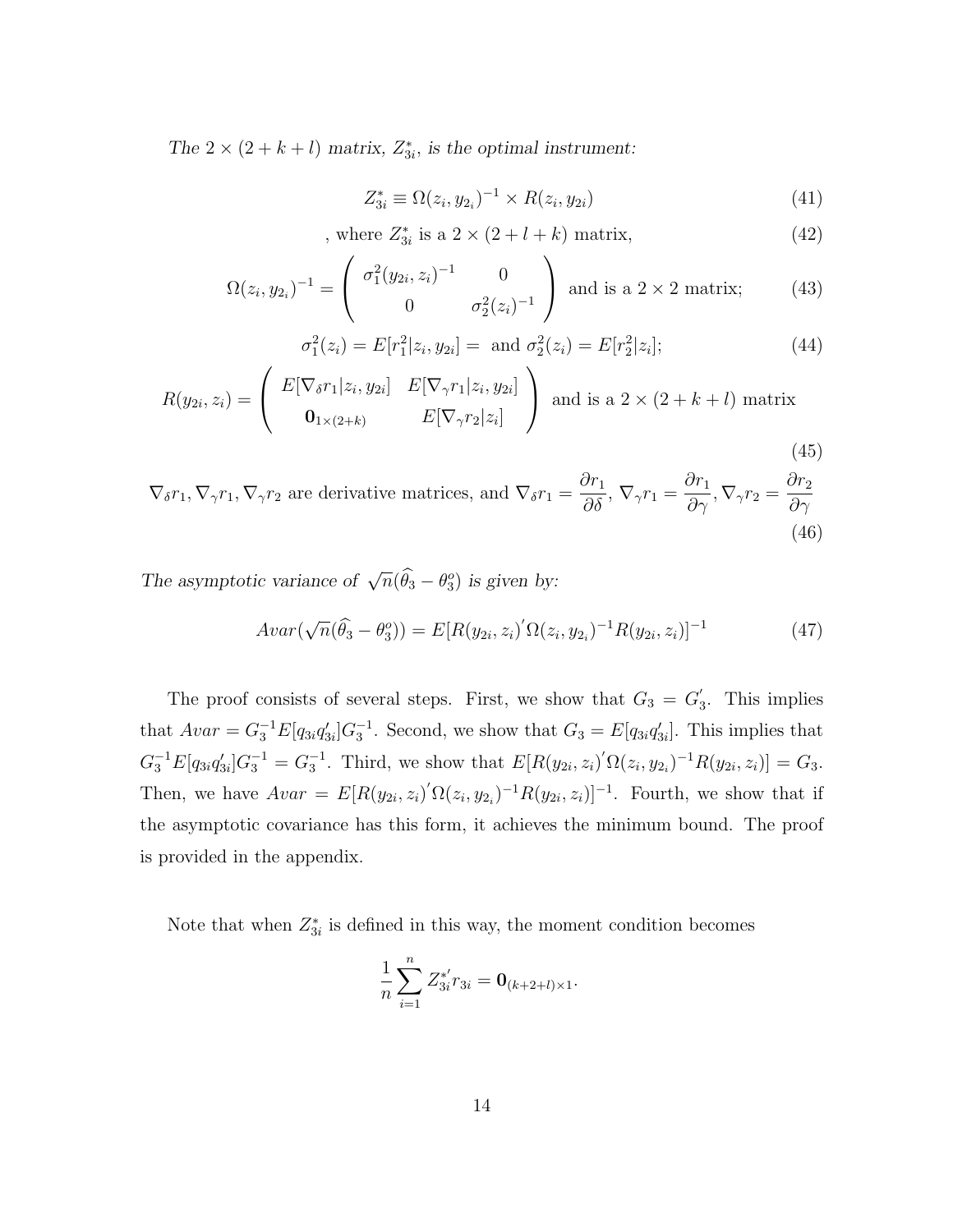This is equivalent to

$$
\frac{1}{n} \sum_{i=1}^{n} (Z_{1i}^{*'} Z_{2i}^{*'}) \begin{pmatrix} r_{1i} \\ r_{2i} \end{pmatrix} = \mathbf{0}_{(k+2+l)\times 1}
$$
\nwhere  $Z_{1i}^{*'} = \begin{pmatrix} \sigma_1^2 (y_{2i}, z_i)^{-1} E[\nabla_{\delta} r_1 | z_i, y_{2i}]' \\ \sigma_1^2 (y_{2i}, z_i)^{-1} E[\nabla_{\gamma} r_1 | z_i, y_{2i}]' \end{pmatrix}$   
\n $Z_{2i}^{*'} = \begin{pmatrix} \mathbf{0}_{(2+k)\times 1} \\ \sigma_2^2 (z_i)^{-1} E[\nabla_{\gamma} r_2 | z_i]' \end{pmatrix}.$ 

Thus, we have the following moment conditions:

$$
\frac{1}{n}\sum_{i=1}^{n}\frac{1}{\Phi_i(1-\Phi_i)}\phi_i y_{2i}r_{1i} = 0
$$
\n(48)

$$
\frac{1}{n} \sum_{i=1}^{n} \frac{1}{\Phi_i (1 - \Phi_i)} \phi_i x_i' r_{1i} = \mathbf{0}_{k \times 1}
$$
\n(49)

$$
\frac{1}{n}\sum_{i=1}^{n}\frac{1}{\Phi_i(1-\Phi_i)}\phi_i(y_{2i}-z_i\gamma)r_{1i}=0
$$
\n(50)

$$
\frac{1}{n}\sum_{i=1}^{n} \left\{ \frac{1}{\Phi_i (1 - \Phi_i)} \phi_i z_i' r_{1i} - \sigma_2^2 (z_i)^{-1} z_i' r_{2i} \right\} = \mathbf{0}_{l \times 1}.
$$
\n(51)

We can make several observations on the above moment conditions. First, the above conditions again clearly show the importance of considering the heteroscedasticity in the first-stage equation, which is captured by  $\sigma_1^2(z_i)^{-1}$ . Second, the moment conditions show that for excluded variables, the moment conditions of the first-stage equation and the structural equation need to be stacked together, which is absent in the case of the 2SCML estimator when it is over-identified. Third, in the just-identified case, the above joint-estimation can be implemented in two steps<sup>3</sup>. Thus, in the just-identified case, the moment conditions considered in the previous section, (33) and (34), are also fully efficient.

<sup>&</sup>lt;sup>3</sup>We can prove the just-identified case as follows. Note that the first k elements of  $z_i$  are  $x_i$ . Thus, from (49) and (51), we have  $\frac{1}{n}\sum_{i=1}^n \sigma_2^2(z_i)^{-1}x_i' r_{2i} = \mathbf{0}_{k\times 1}$ . For the excluded variable, from (48), (49), and (50), we have  $\frac{1}{n} \sum_{i=1}^n \frac{1}{\Phi_i(1-\Phi_i)} \phi_i z_{i,(k+1)} r_{1i} = 0$ , where  $z_{i,(k+1)}$  is the  $(k+1)$ -th element of  $z_i$ . From (51), we have that  $\frac{1}{n}\sum_{i=1}^n\sigma_2^2(z_i)^{-1}z_{i,(k+1)}r_{2i}=0$ . Thus, the moment conditions coincide with the moment conditions in the two-step case.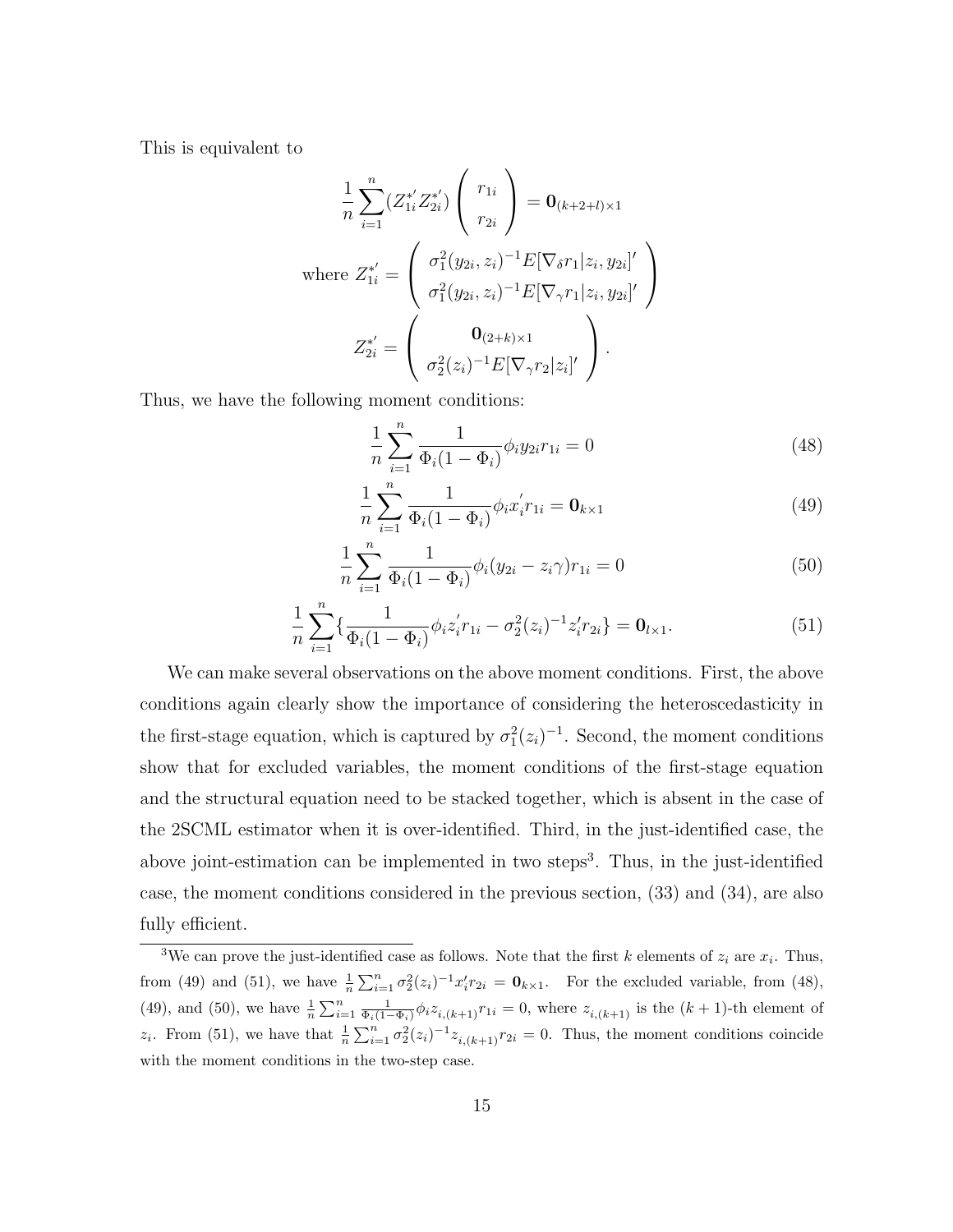### **2.3** Estimating  $\sigma_2^2(z_i)$

To use the instrument  $Z_{3i}^*$ , we need to estimate  $\sigma_2^2(z_i)$ . To estimate  $\sigma_2^2(z_i)$ , we need to know the functional form of the conditional variance. When researchers are not confident of the functional form of the conditional variance of the error term of the first-stage equation, a reasonable approach is to use a non-parametric method. In the literature on non-parametric methods, many methods have been proposed for nonparametric estimations of heteroscedasticity ( Carroll (1982) and Robinson (1987))(For survey of the literature, see Li and Racine (2007) and Wolfgangs and Linton (1994)). Among these methods, that of Robinson (1987) is prominent. Robinson (1987) studied the performance of the estimator in the feasible GLS model when the functional form of the conditional variance of the error term is unknown. He showed that by using the knearest neighbor non-parametric method, the estimator of the main equation behaves at the same speed as when estimated using the GLS. Newey (1990) and Newey (1993) used non-parametric estimations of the conditional expectation and the heteroscedasticity for the instrumental variable estimation. Here, we follow the procedure suggested by Newey (1990). Let  $z_{ji}$  be the j-th element of  $z_i$ . Let  $\sigma_{z_j}$  be the sample standard deviation of the j-th element of  $z_i$ . For  $i \neq t$ , calculate the standardized distance of observation i and  $t(i \neq t)$ ,  $d(i, t)$ , as follows:

$$
d(i,t) = \left\{ \sum_{j=1}^{l} (z_{ji} - z_{jt})^2 / \sigma_{z_j}^2 \right\}^{1/2}.
$$

For each observation  $z_i$ , rank the observation according to  $d(i, t)$ , where  $t \neq i$ . Then, choose the first k observations according to  $d(i, t)$  from those that that satisfy  $d(i, t)$ 0. Define  $\mathcal{N}(z_i)$  as follows:

 $\mathcal{N}(z_i) = \{t : z_t \text{ is one of the first k observations according to } d(i, t), \text{ where } d(i, t) > 0.\}$ 

Let  $\hat{\sigma}_{2i}^2$  be the calculated squared residual of the error of the first-stage equation at  $z_i$ , where the residual is calculated using the OLS approach. Next, the conditional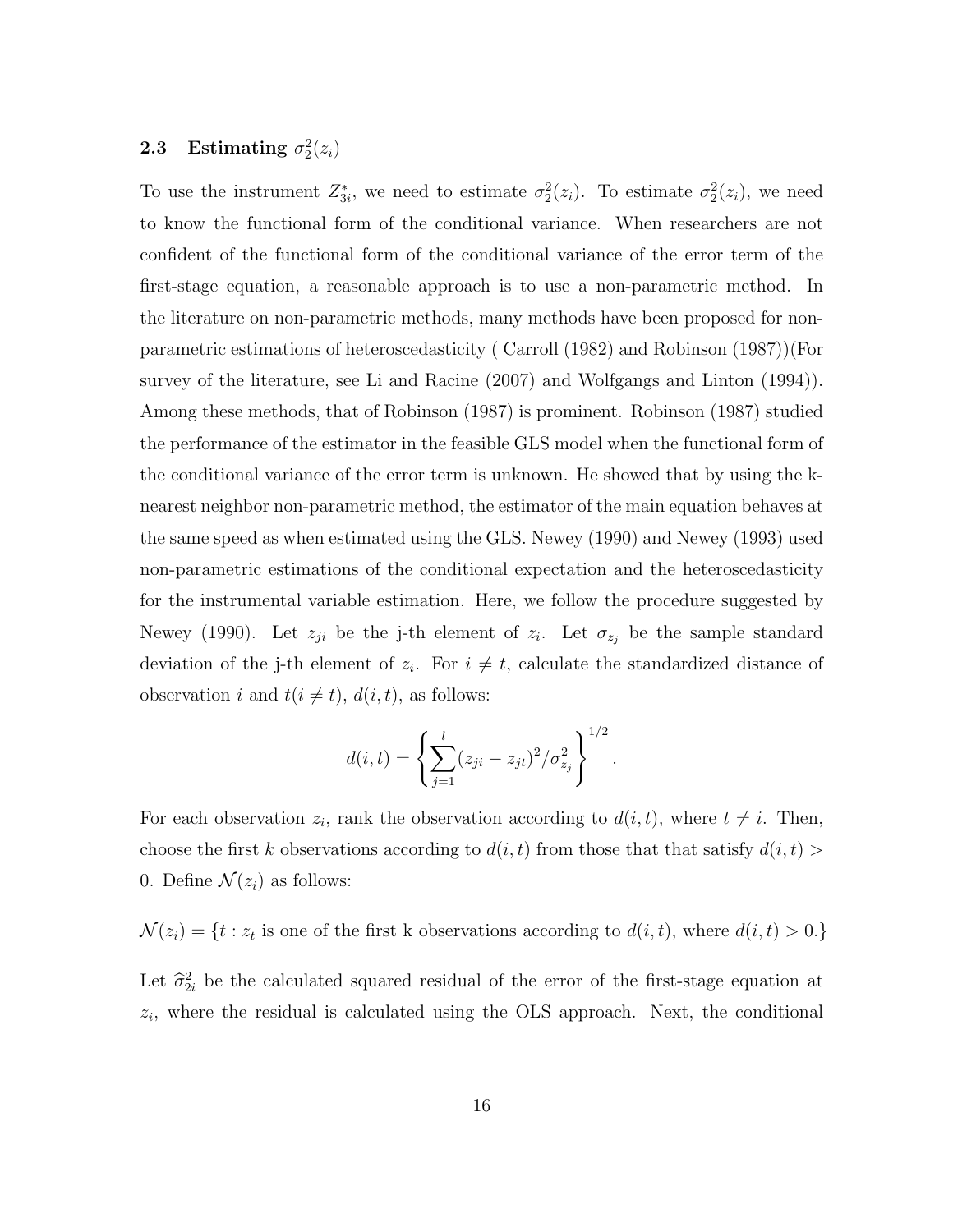variance of k-th nearest neighbor at  $z_i$  is calculated as follows:

$$
\widehat{m}_k(z_i) = \frac{1}{k} \sum_{t \in \mathcal{N}(z_i)} \widehat{\sigma}_{2t}^2 \tag{52}
$$

where  $\hat{\sigma}_{2i}$  is the calculated residual of observation of *i*. (53)

To choose an optimal value of k, we use the cross-validation (CV) method. Since  $\widehat{m}_k(z_i)$ is already calculated by excluding observation  $i$ , the CV function is

$$
CV(k) = \sum_{i=1}^{n} {\{\hat{\sigma}_{2i}^{2} - \hat{m}_{k}(z_{i})\}}^{2}.
$$
 (54)

The CV method chooses k to minimize  $CV(k)$ .

The theoretical results of Robinson (1987), Newey (1990), and Newey (1993) show that, asymptotically, the estimates of the parameters of the main equation behave as if the conditional variance is known, rather than estimated, when the above k-nn non-parametric method is used. We can apply their results directly to our GMM estimator. A natural question is how the GMM estimator behaves in practice when the k-nn non-parametric estimation method is used. In section 3, we conduct a smallscale Monte Carlo simulation using this method to estimate the conditional variance of the error term of the first-stage equation. The simulation shows that when there is heteroscedasticity and endogeneity, applying both the k-nn non-parametric estimation of the heteroscedasticity of the first-stage error and the GMM results in a substantial efficiency gain when estimating the parameters of the structural equation.

### 2.4 The Effect of the Preliminary Estimates

In order to construct  $Z_{3i}^*$ , we need to calculate  $\Phi_i$ . To calculate  $\Phi_i$ , we need preliminary estimates of  $\alpha, \beta, \rho$ , and  $\gamma$ , whose probability limits are the true values. In addition, we need to use the estimate value of  $\sigma_2^2(z_i)$  to construct  $Z_{3i}^*$ . Here, we determine the asymptotic behavior of  $\sqrt{n}(\hat{\theta}_3 - \theta_3)$  when the estimated values of  $\alpha, \beta, \rho, \gamma$ , and  $\sigma_2^2(z_i)$ are used. Let  $\hat{Z}_{3i}^*$  be the estimated value of  $Z_{3i}^*$  based on the preliminary consistent estimate of  $\alpha, \beta, \rho, \gamma$ , and  $\sigma_2^2(z_i)$ . As in previous subsection, we assume that  $\sigma_2^2(z_i)$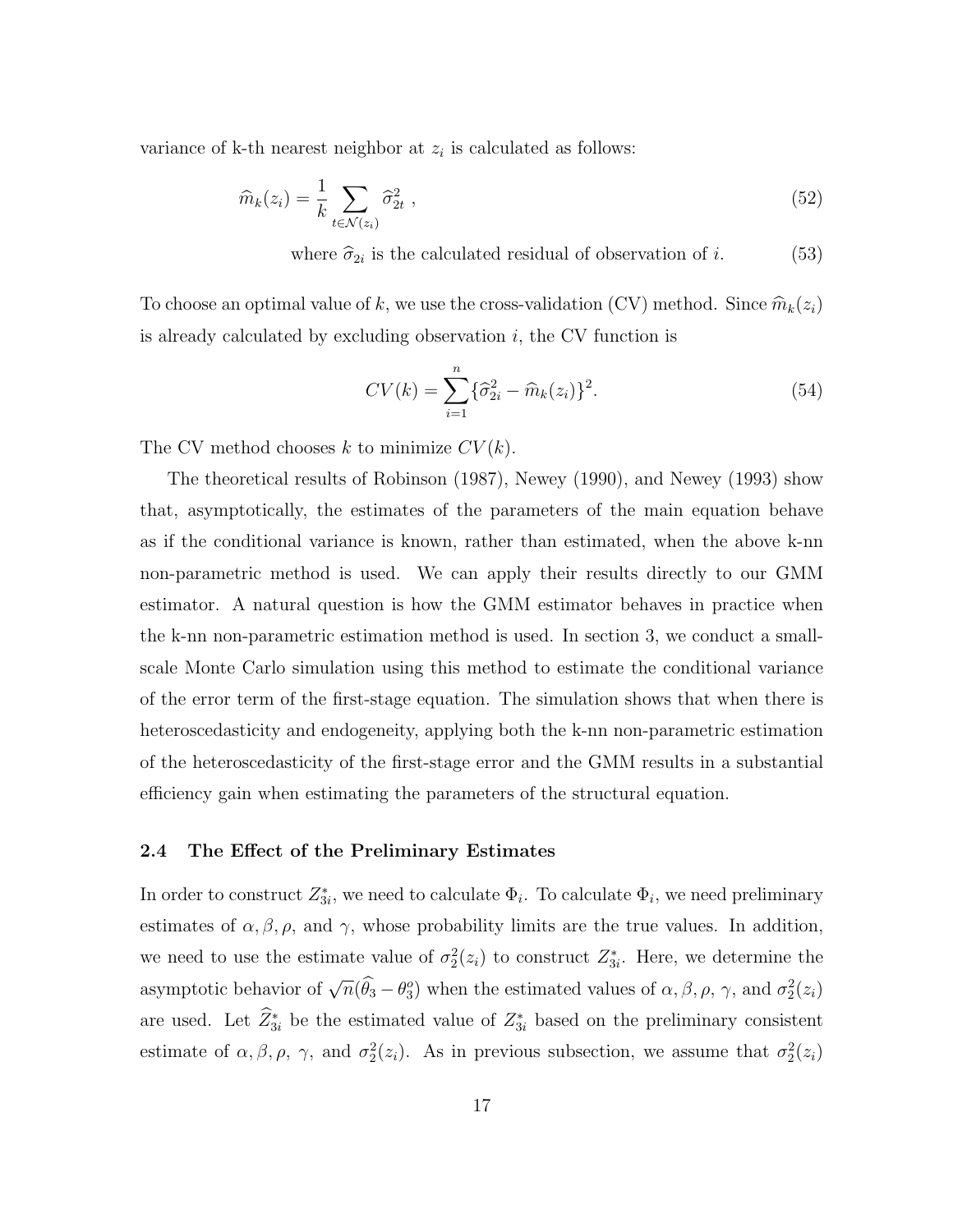is estimated using the k-nn non-parametric method. We further assume that the CV method is used to find the optimal  $k$ . Then, it can be shown that the mean value expansion of  $n^{-1/2} \sum \tilde{Z}_{3i}^* r_{3i}$  is the same as the mean value expansion of  $n^{-1/2} \sum Z_{3i}^* r_{3i}$ , based on the arguments of Newey (1990) and Newey (1993), and in particular, on Theorem 1 of Newey (1993). Thus, using the preliminary consistent estimates to construct the instrument does not affect the asymptotic distribution of  $\sqrt{n}(\hat{\theta}_3 - \theta_3)$ .

### 2.5 Estimation Procedure

The actual procedure for the estimation is as follows:

1. Run the OLS regression  $y_{2i}$  on  $z_i$ , and keep the residual as  $\hat{v}_i$ . Calculate  $\hat{v}_i^2$ .

2. Run the probit regression  $y_{1i}$  on  $y_{2i}, x_i, \hat{v}_i$ , and estimate  $\alpha, \beta$ , and  $\rho$ . Denote the estimates of these parameters as  $\widehat{\alpha}$ ,  $\widehat{\beta}$ , and  $\widehat{\rho}$ , respectively. Using  $\widehat{\alpha}$ ,  $\widehat{\beta}$ , and  $\widehat{\rho}$ , calculate  $\widehat{\Phi}_i$  as  $\widehat{\Phi}_i = \Phi(\widehat{\alpha}y_{2i} + \widehat{\beta}x_i + \widehat{\rho}\widehat{v}_i)$  and  $\widehat{\phi}_i = \phi(\widehat{\alpha}y_{2i} + \widehat{\beta}x_i + \widehat{\rho}\widehat{v}_i)$ .

3. Apply the k-nn non-parametric method to estimate  $\sigma_2^2(z_i)$  from  $\hat{v}_i^2$ . Since we do not know which element of  $z_i$  should be included in order to calculate  $\sigma_2^2(z_i)$ , we include all elements of  $z_i$  when applying the k-nn non-parametric estimation of  $\sigma_2^2(z_i)$ . For the choice of  $k$ , use the CV method to choose the optimal  $k$  for the k-nn non-parametric estimation. Once k is determined, apply the k-nn estimator to estimate  $\sigma_2^2(z_i)$ . Let  $\widehat{\sigma}_2^2(z_i)$  be the estimate of  $\sigma_2^2(z_i)$ .

4. Conduct the GMM estimation using the following moment conditions, assuming that the weighting matrix is the  $(k+2+l)\times (k+2+l)$  identity matrix:

$$
\frac{1}{n} \sum_{i=1}^{n} \frac{1}{\widehat{\Phi}_{i}(1-\widehat{\Phi}_{i})} \widehat{\phi}_{i} y_{2i} r_{1i} = 0
$$

$$
\frac{1}{n} \sum_{i=1}^{n} \frac{1}{\widehat{\Phi}_{i}(1-\widehat{\Phi}_{i})} \widehat{\phi}_{i} x_{i}^{\prime} r_{1i} = \mathbf{0}_{k \times 1}
$$

$$
\frac{1}{n} \sum_{i=1}^{n} \frac{1}{\widehat{\Phi}_{i}(1-\widehat{\Phi}_{i})} \widehat{\phi}_{i} \widehat{v}_{i} r_{1i} = 0
$$

$$
\frac{1}{n} \sum_{i} z_{i}^{\prime} \{ \frac{1}{\widehat{\Phi}_{i}(1-\widehat{\Phi}_{i})} \widehat{\phi}_{i} r_{1i} - \widehat{\sigma}_{2}^{2}(z_{i})^{-1} r_{2i} \} = \mathbf{0}_{l \times 1}.
$$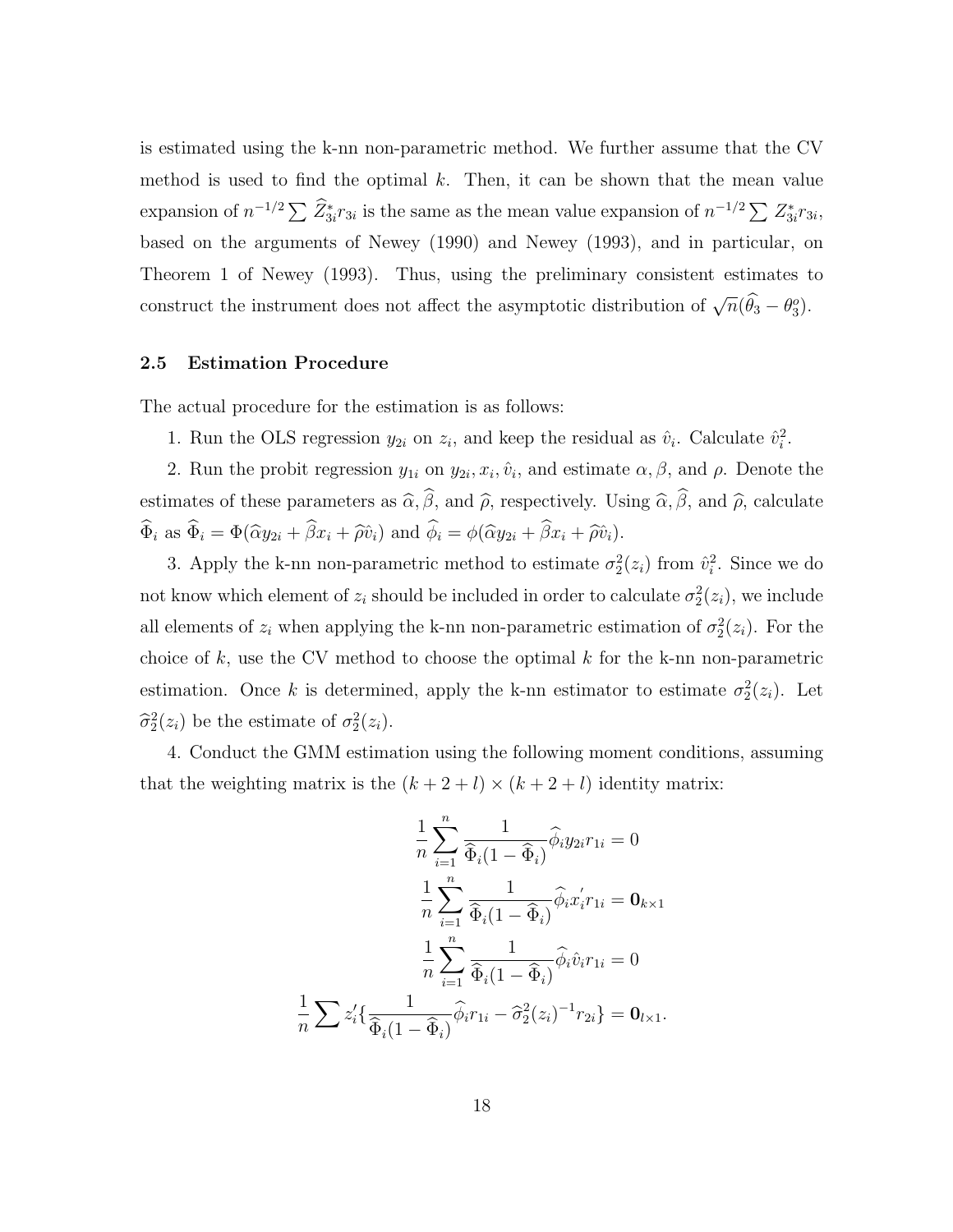5. In order to calculate the asymptotic variance of  $\sqrt{n}(\widehat{\theta}_3 - \theta_3)$ , we use equation (47). Let  $R(y_{2i}, z_i)$  be the calculated residual after following the above GMM procedure. Let  $\Omega(z_i, y_{2_i})$  be the estimated conditional variance. Then, the asymptotic variance is calculated as

$$
Avar(\sqrt{n}(\hat{\theta}_3 - \theta_3^o)) = \left[ n^{-1} \sum_{i=1}^n \widetilde{R}(y_{2i}, z_i)' \widetilde{\Omega}(z_i, y_{2i})^{-1} \widetilde{R}(y_{2i}, z_i) \right]^{-1}.
$$
 (55)

#### 3 Monte Carlo Simulation

We conduct Monte Carlo simulations to assess the performance of our proposed GMM estimator. We consider the following model:

$$
y_1^* = \alpha y_2 + \beta_0 + x_1 \beta_1 + \rho v + e \tag{56}
$$

$$
y_1 = 1 \text{ if } y_1^* > 0 \tag{57}
$$

$$
y_1 = 0 \text{ if } y_1^* \le 0 \tag{58}
$$

$$
y_2 = \gamma_0 + x_1 \gamma_1 + z_1 \gamma_2 + z_2 \gamma_3 + v. \tag{59}
$$

We set the parameter values as  $\alpha = 1$ ,  $\beta_0 = 1$ ,  $\beta_1 = -1$ ,  $\gamma_0 = 1$ ,  $\gamma_1 = 1$ ,  $\gamma_2 = -1$ , and  $\gamma_3 = -1$ . The error term e is drawn randomly from the standard normal distribution. The error term  $v$  follows a normal distribution with heteroscedasticity. We assume that  $v \sim N(0, e^{\lambda z_2})$ , where  $\lambda$  is a parameter showing the degree of heteroscedasticity. When  $\lambda = 0$ , the variance of v is constant. We set  $\lambda = 0, 1, 1.5$  and compare the 2SCML estimator and the GMM estimator with optimal instruments, where the heteroscedasticity is estimated using the k-nn non-parametric method. Here,  $\rho$ shows the degree of endogeneity of  $y_2$  and  $y_1$ . For the value of  $\rho$ , we consider the cases where  $\rho = 0, 1, 2, -1, -2$ . <sup>4</sup> The random variables  $\{x_1, z_1, z_2\}$  are drawn from the multivariate normal distribution with  $Var(x_1) = Var(z_1) = Var(z_2) = 1$  and  $Cov(z_1, z_2) = Cov(x_1, z_1) = Cov(x_1, z_2) = 0.5$ . These settings are similar to the assumptions in Rivers and Vuong (1988). The number of observations in each replication

<sup>&</sup>lt;sup>4</sup>To save space, we include results for these parameter values only. Comprehensive results of the Monte Carlo simulation are available on the authors' website.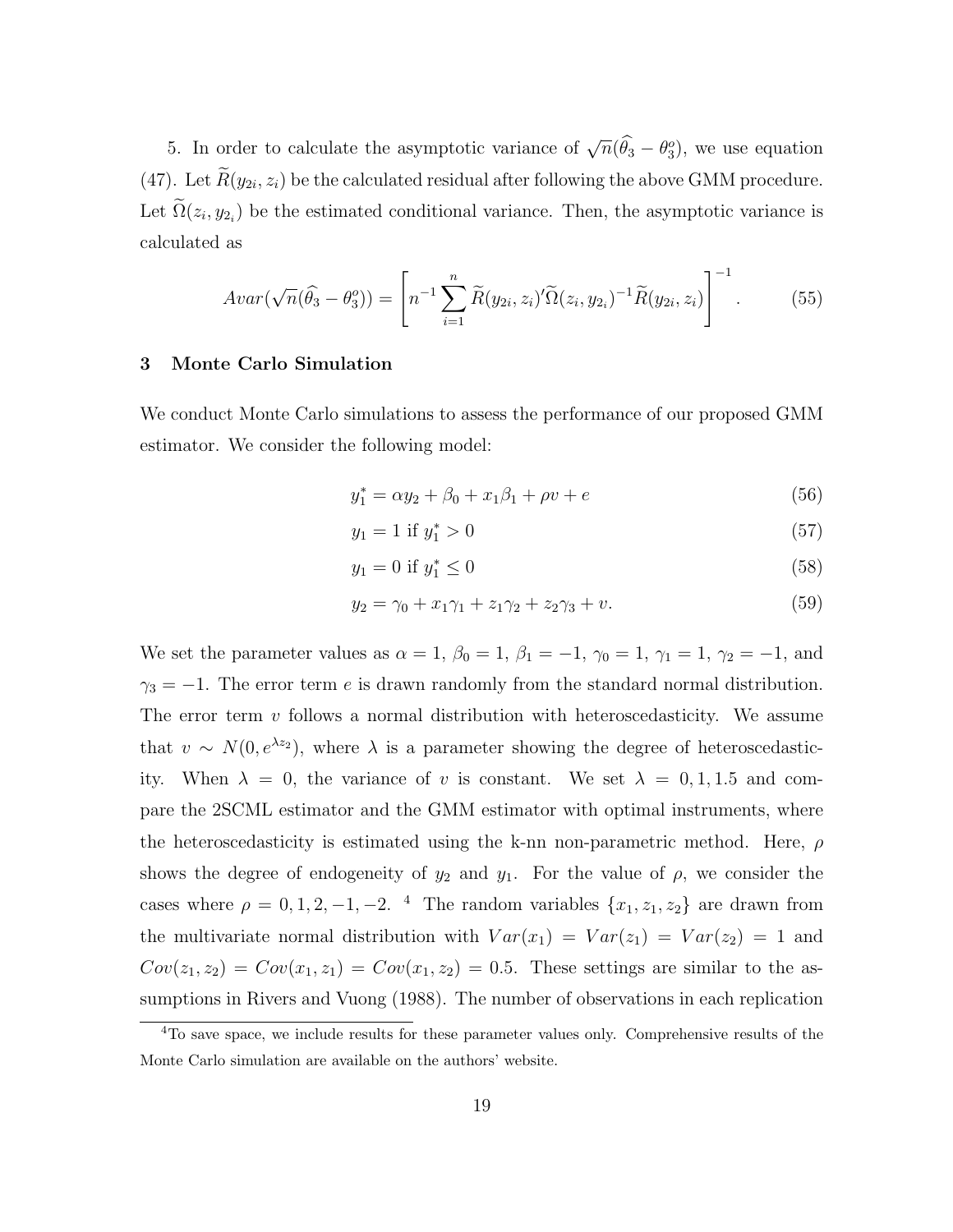is set to 500 and we replicate the estimation 500 times. In order to conduct the k-nn non-parametric estimation of the conditional variance of the error of the first-stage equation, we need to set the parameter value of  $k$ . This is a smoothing parameter in the k-nn non-parametric estimation. To calculate  $k$  is time consuming because it needs to conduct a cross validation for all possible values from 1 to the number of observations. It is not realistic to calculate  $k$  in each replication separately. Thus, in this simulation, we first conduct 20 replications for  $\rho = 1$  and  $\lambda = 1$ , then find the optimal k in each replication. Next, we calculate the average value for k, which we find to be 14 in these 20 replications. Thus, we fix  $k$  at 14 for all replications for different values of  $\rho$  and  $\lambda$ . Note that the optimal k can be different for different values of  $\rho$  and  $\lambda$ . In addition, even if the values of  $\rho$  and  $\lambda$  are the same, the optimal k may differ across replications. Thus, our Monte Carlo simulation underestimates the performance of the GMM with optimal instruments. We will demonstrate that, even in such a situation, our estimator outperforms the 2SCML method.

Table 1 shows the bias and RMSE of the estimated  $\alpha, \beta_0, \beta_1$ , and  $\rho$  for the two estimators. With regard to the bias, there is little difference between the 2SCML and GMM estimators. However, with regard to the RMSE, when there is endogeneity ( $\rho \neq$ 0) and a large degree of heteroscedasticity  $(\lambda = 1)$ , there is a substantial efficiency gain when using the GMM with optimal instruments. For example, when  $\rho = 2$  and  $\lambda = 1$ , the RMSE of  $\alpha$  when using the 2SCML is 50 percent greater than when using the GMM with optimal instruments. When there is no endogeneity or no heteroscedasticity, there is no efficiency gain when using the GMM with optimal instruments.

### 4 The Effect of Non-labor Income on Married Women's Labor-force Participation

As an empirical application of the proposed method, we consider married women's labor-force participation decisions. The standard labor supply model predicts that married women participate in the labor force when their offered wages exceed their reservation wages. Since the offered wage of non-participants is not observed, it is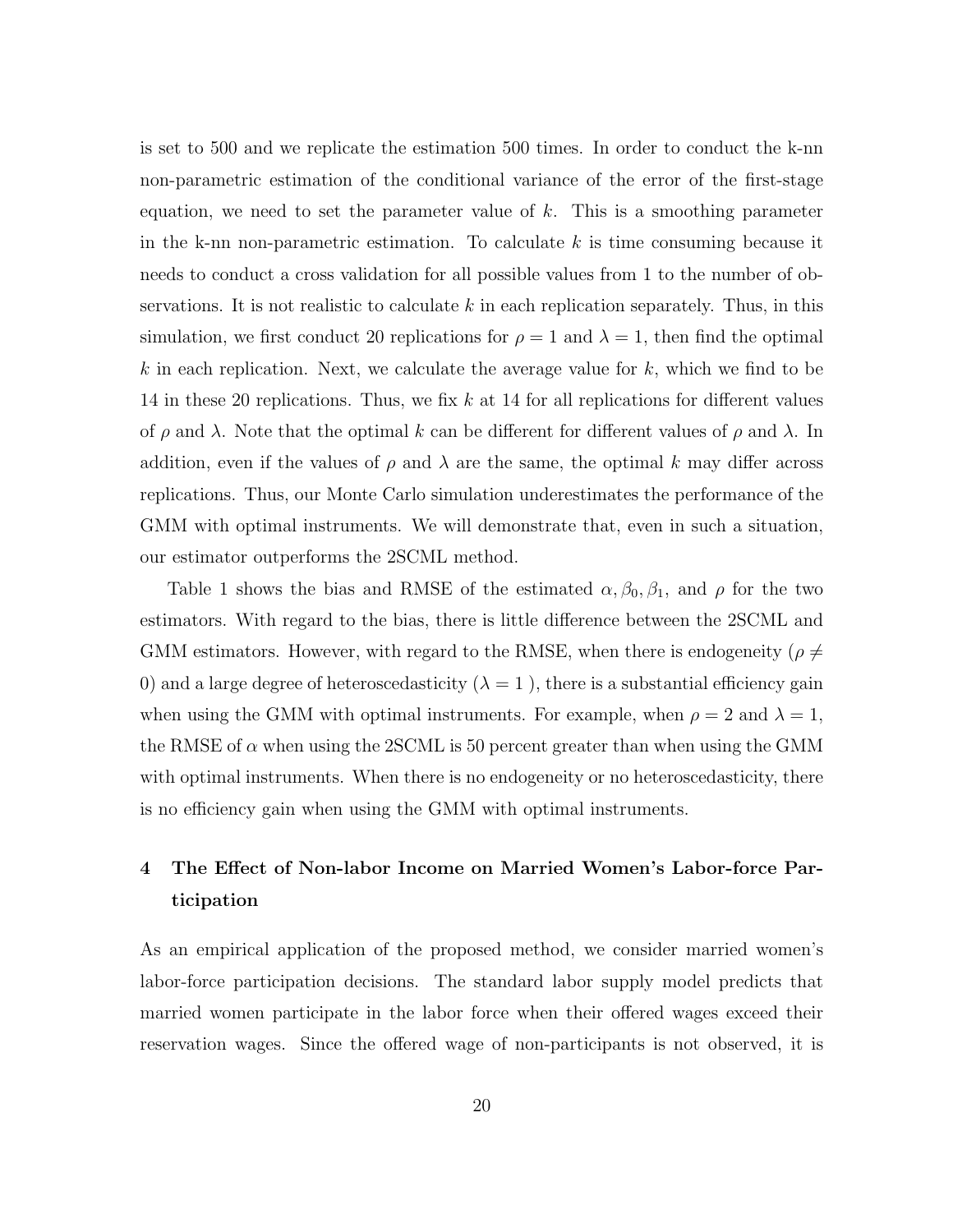typically modeled as a linear function of demographic characteristics, such as age, education, and race. In the following example, the reservation wage is modeled as a linear function of the number of children between ages 0 and 5, the household income, and the married woman's own labor earnings.

In addition to a married woman's own labor earnings, a typical source of household income is spousal earnings. An increase in spousal earnings generally increases the reservation wage of a married woman and reduces her probability of labor-force participation. Although we often observe a negative impact of husband's earnings on wife's labor-force participation, note that the husband's earnings could be endogenous. If a wife has a high ability in market work, she is more likely to work and spend less time on household production, such as child rearing. The husband, accordingly, may reduce his market work to share the burden of household production. The husband's endogenous allocation of efforts between market and household production makes the other household income (the household income less the married woman's labor earnings) endogenous. To deal with this potential endogeneity in the other household income, the variable is instrumented using dummy variables indicating the husband's occupation.

This empirical exercise is implemented by the data set provided by Lee (1995), which was originally extracted from the 1987 wave of the Michigan Panel Study of Income Dynamics. The sample includes 3,382 married women, whose descriptive statistics are shown in Table 2.

Table 3 reports the regression results. Column (1) reports the probit regression, without considering the endogeneity of other household income. The increase in other household income decreases the labor-force participation rate in a statistically significant way. An increase in a husband's income decreases the wife's employment via the income effect. The estimated coefficients for the other covariates are standard.

Columns (2) and (3) report the estimation results for the 2SCML procedure (Rivers and Vuong (1988)). The first-stage regression reported in Column (2) indicates that the husband's occupation strongly predicts other household income. The second-stage probit regression result in Column (3) indicates that other income does not explain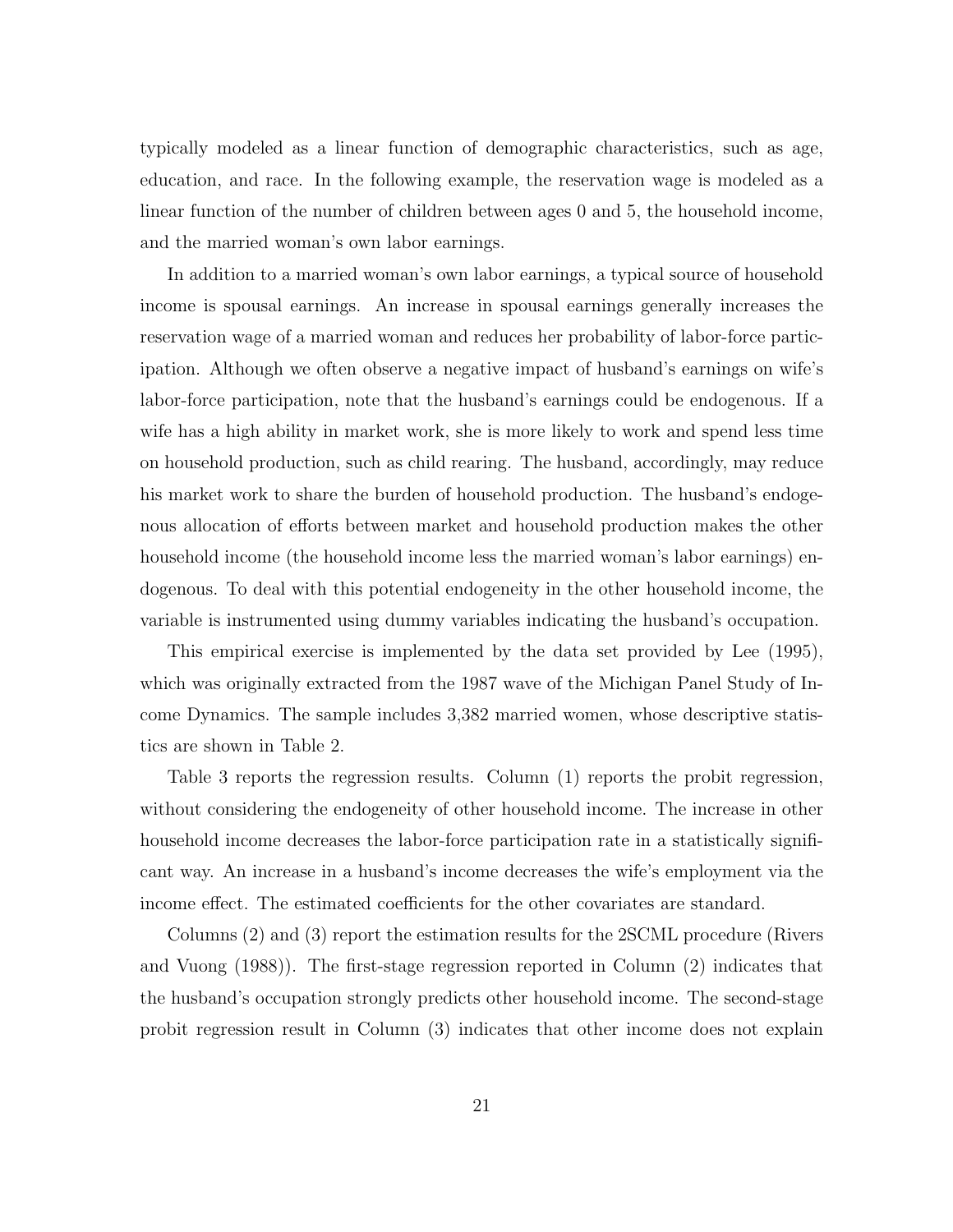the wife's employment, once endogeneity is considered. The estimated  $\rho$  is negative and statistically significant. As expected, the unobserved determinants of the wife's labor-force participation and other income are negatively correlated, perhaps resulting from the husband's endogenous effort allocation in market work.

The GMM estimations reported in Columns (4) and (5) are almost identical to the results using the 2SCML procedure. Thus, in this empirical example, the GMM with optimal instruments does not increase the precision of the estimator. The reason for this can be seen in Column (1), which shows that  $\rho$ , which estimates the degree of endogeneity, is quite low compared with the other parameters. When  $\rho$  is low, A in equation in (22) is also low. In such a case, there is little gain from estimating the firststage equation more efficiently, as we show in our Monte Carlo simulation. Thus, this empirical example confirms the Monte Carlo simulation result that the benefit of using GMM with optimal instruments depends on the heteroscedasticity in the first-stage equation and the endogeneity in the structural equation.

### 5 Conclusion

This study proposed an efficient GMM estimator for a probit model with a continuous regressor. We derived the optimal instruments that attain asymptotic efficiency within the class of GMM estimators in the presence of heteroscedasticity in the first-stage equation. Here, we use the k-th nearest neighbor non-parametric estimator to characterize the heteroscedasticity of the error term of the first-stage equation. A Monte Carlo simulation reveals that the GMM estimator based on optimal instruments performs better than the 2SCML estimator in the presence of heteroscedasticity. These results suggest that the GMM estimator with a non-parametric estimation of the heteroscedasticity of the first-stage equation is a useful tool for empirical research.

### Acknowledgments

We thank two anonymous referees and the editor, Yoshihiko Nishiyama, for their helpful comments on the previous version of the paper. One of the referees suggested the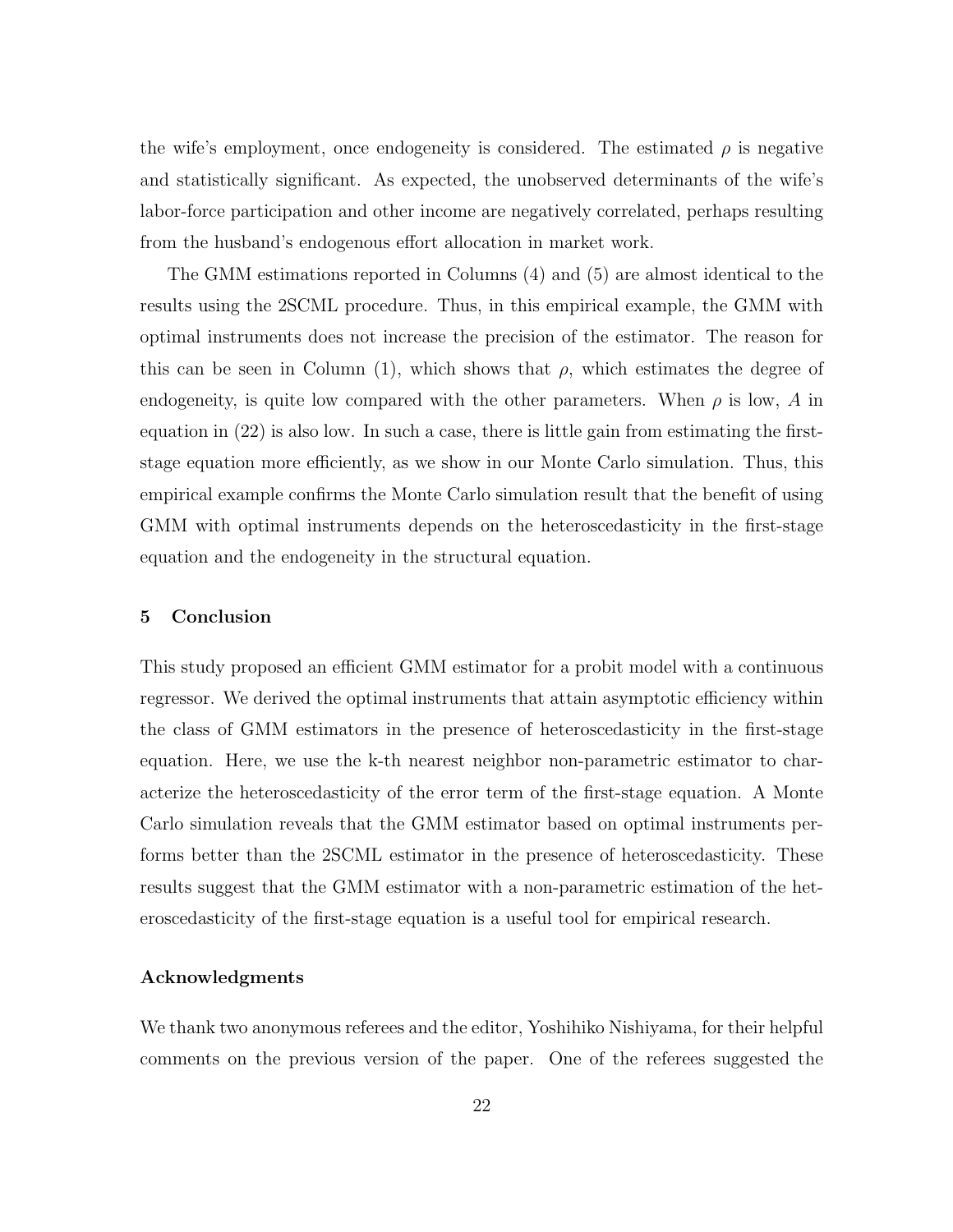literature on non-parametric estimations. Using the non-parametric method improved the estimation procedure of the study substantially. We also thank Hidehiko Ichimura and Yu-Chin Hsu for their comments, which improved the paper significantly.

### References

- Carroll, Raymond J., "Adapting for heteroscedasticity in linear models," Annals of Statistics, 1982, 10, 1224–1233.
- Chamberlain, Gary, "Asymptotic efficiency in estimation with conditional moment restrictions," Journal of Econometrics, March 1987, 34 (3), 305–334.
- Dagenais, Marcel G., "Inconsistency of a proposed nonlinear instrumental variables estimator for probit and logit models with endogenous regressors," *Economics Let*ters, April 1999, 63 (1), 19–21.
- Grogger, Jeffrey, "A simple test for exogeneity in probit, logit, and Poisson regression models," Economics Letters, August 1990, 33 (4), 329–332.
- Lee, Myoung-Jae, "Semi-parametric estimation of simultaneous qquations with limited dependent variables: A case study of female labour supply," Journal of Applied Econometrics, April-Jun 1995, 10 (2), 187–200.
- Li, Qi and Jeffrey S. Racine, Nonparametric Econometrics: Theory and Practice, Princeton University Press, 2007.
- Lucchetti, Riccardo, "Inconsistency of naive GMM estimation for QR models with endogenous regressors," Economics Letters, April 2002, 75 (2), 179–185.
- Newey, Whitney K., "Efficient instrumental variables estimation of nonlinear models," Econometrica, July 1990, 58 (4), 809–837.
- , "Efficient estimation of models of conditional moment restrictions," in C.R. Rao G.S. Maddala and H.D. Vinnot, eds., *Handbook of Statistics*, Vol. 11, Elsevier Sience, 1993.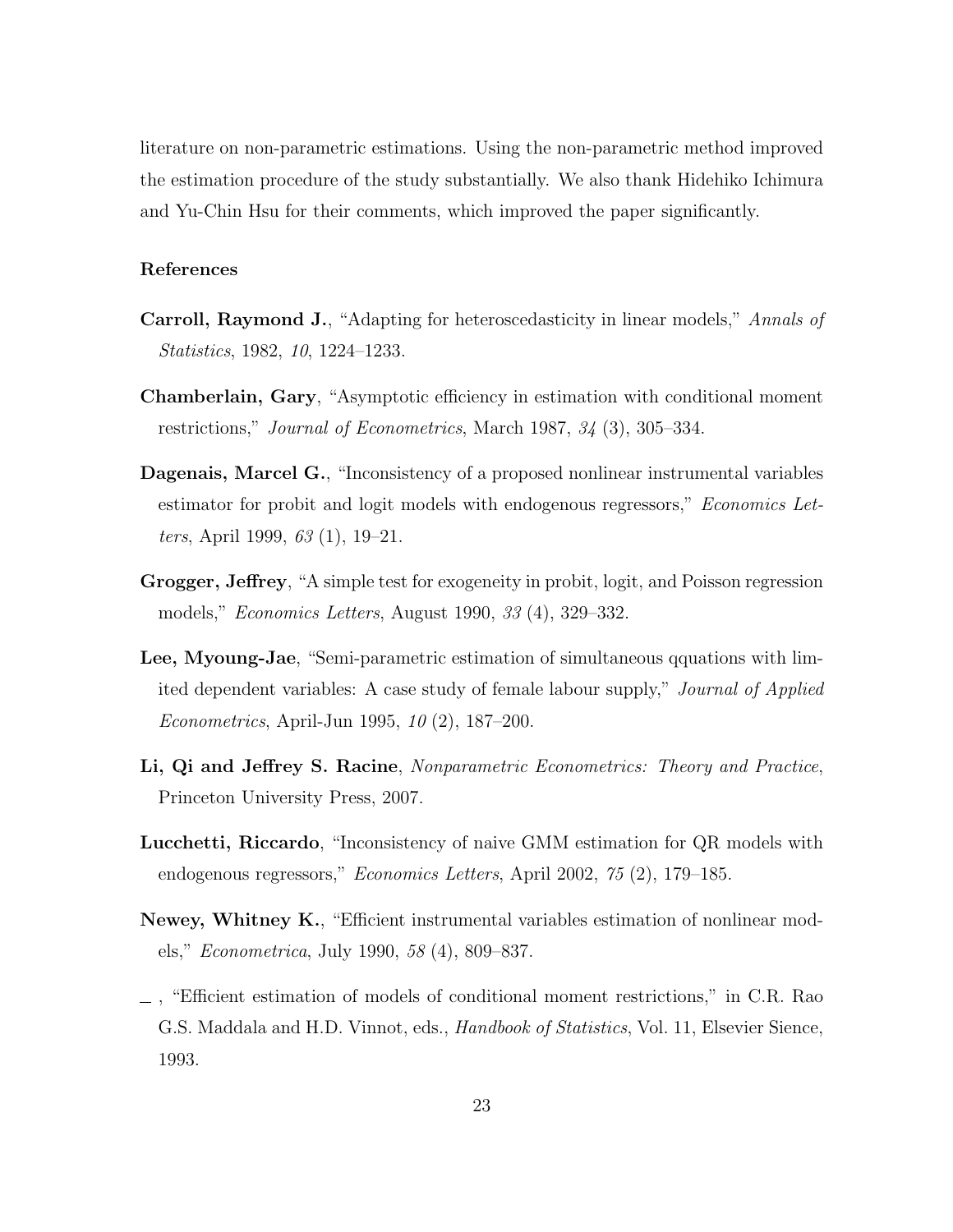- Rivers, Douglas and Quang H. Vuong, "Limited information estimators and exogeneity tests for simultaneous probit models," Journal of Econometrics, November 1988, 39 (3), 347–366.
- Robinson, Peter. M., "Efficient estimation in the presence of heteroskedasticity of unknown form," Econometrica, 1987, 55 (4), 875–891.
- Wolfgangs, Härdle and Oliver Linton, "Chapter 18: Applied nonparametric methods," Handbook of Econometrics, 1994, IV.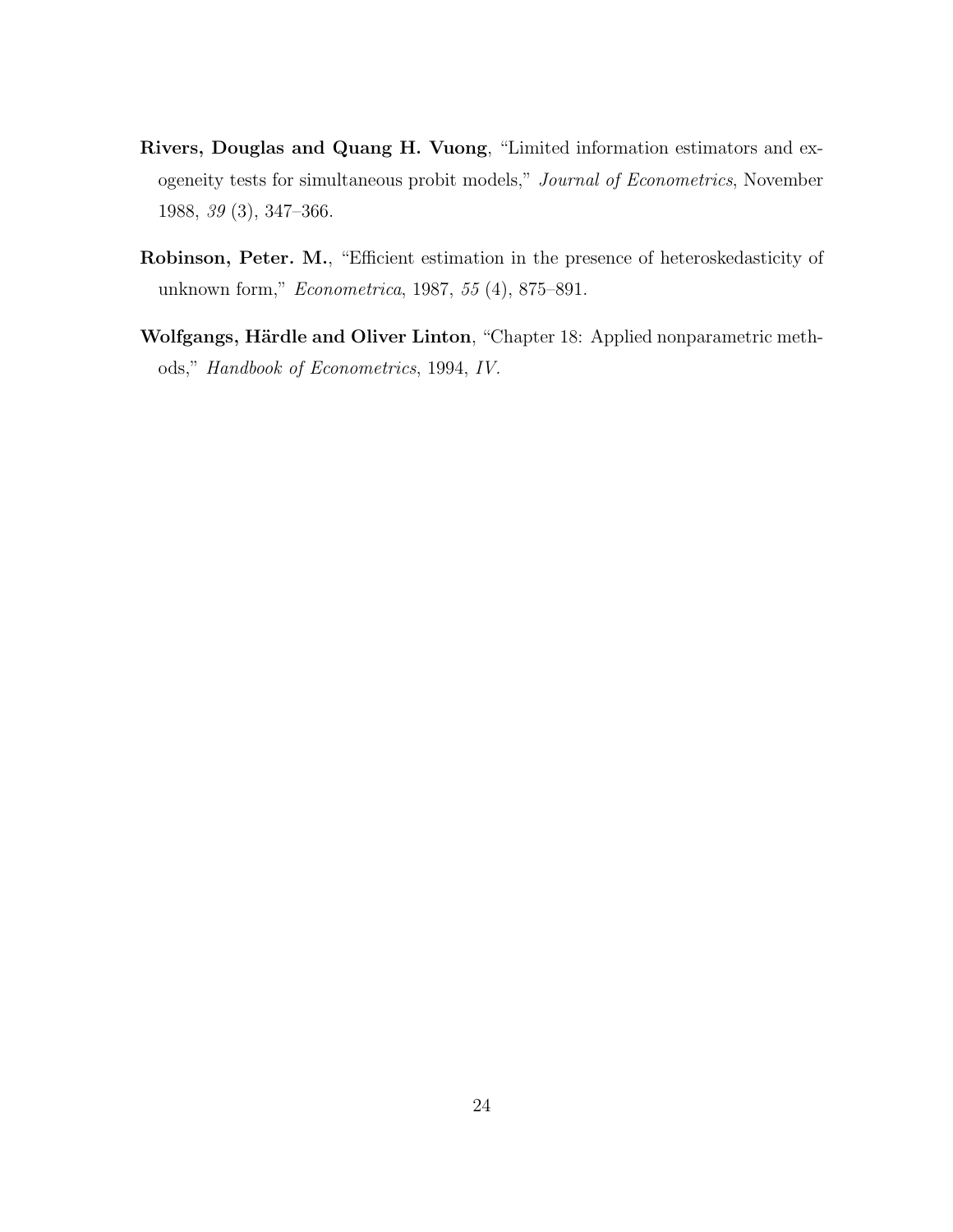|                  | parameter        | method |        | $\alpha$ | $\beta$ <sup>0</sup> |        | $\beta$ 1 |        | ρ         |        |
|------------------|------------------|--------|--------|----------|----------------------|--------|-----------|--------|-----------|--------|
| ρ                | λ                |        | bias   | rmse     | bias                 | rmse   | bias      | rmse   | bias      | rmse   |
| $\overline{0}$   | $\boldsymbol{0}$ | rv     | 0.0249 | 0.1258   | 0.0318               | 0.133  | $-0.0298$ | 0.1427 | 0.003     | 0.1239 |
| $\boldsymbol{0}$ | $\boldsymbol{0}$ | gmm    | 0.025  | 0.1259   | 0.0317               | 0.1331 | $-0.0298$ | 0.1426 | 0.003     | 0.1241 |
| $\boldsymbol{0}$ | 0.5              | rv     | 0.0327 | 0.1344   | 0.0327               | 0.1404 | $-0.0376$ | 0.1605 | 0.0059    | 0.1213 |
| $\boldsymbol{0}$ | 0.5              | gmm    | 0.0326 | 0.1346   | 0.0329               | 0.1398 | $-0.0375$ | 0.1604 | 0.0061    | 0.1215 |
| $\boldsymbol{0}$ | $\mathbf{1}$     | rv     | 0.0355 | 0.1578   | 0.039                | 0.1582 | $-0.0374$ | 0.1871 | 0.0077    | 0.1413 |
| $\boldsymbol{0}$ | $\mathbf 1$      | gmm    | 0.0344 | 0.1565   | 0.0408               | 0.1552 | $-0.0377$ | 0.1845 | 0.0098    | 0.1435 |
| $\mathbf{1}$     | $\overline{0}$   | rv     | 0.0296 | 0.1284   | 0.0345               | 0.163  | $-0.0306$ | 0.1561 | 0.0226    | 0.1759 |
| $\,1$            | $\boldsymbol{0}$ | gmm    | 0.0291 | 0.1288   | 0.0354               | 0.1655 | $-0.0321$ | 0.1589 | 0.0235    | 0.1763 |
| 1                | 0.5              | rv     | 0.0342 | 0.1504   | 0.048                | 0.2015 | $-0.0358$ | 0.1793 | 0.0361    | 0.1957 |
| $\mathbf 1$      | 0.5              | gmm    | 0.0344 | 0.148    | 0.0487               | 0.1963 | $-0.0379$ | 0.1737 | 0.0399    | 0.1955 |
| $\mathbf{1}$     | $\mathbf{1}$     | rv     | 0.0445 | 0.2123   | 0.0416               | 0.2916 | $-0.0321$ | 0.2535 | 0.0095    | 0.2529 |
| 1                | $\mathbf{1}$     | gmm    | 0.0482 | 0.1729   | 0.0434               | 0.2113 | $-0.0427$ | 0.1948 | 0.045     | 0.2268 |
| $\sqrt{2}$       | $\overline{0}$   | rv     | 0.0346 | 0.1604   | 0.0412               | 0.2098 | $-0.0334$ | 0.1858 | 0.0647    | 0.2862 |
| $\overline{c}$   | $\boldsymbol{0}$ | gmm    | 0.0339 | 0.1613   | 0.0437               | 0.2181 | $-0.0369$ | 0.1913 | 0.0684    | 0.2885 |
| $\overline{c}$   | 0.5              | rv     | 0.0451 | 0.1972   | 0.0552               | 0.2744 | $-0.0348$ | 0.2287 | 0.0825    | 0.3512 |
| $\overline{c}$   | 0.5              | gmm    | 0.0485 | 0.1774   | 0.0592               | 0.2618 | $-0.043$  | 0.2069 | 0.0994    | 0.3548 |
| $\overline{c}$   | $\mathbf{1}$     | rv     | 0.0412 | 0.327    | 0.0334               | 0.4912 | $-0.0207$ | 0.3969 | $-0.0184$ | 0.4679 |
| $\sqrt{2}$       | $\mathbf{1}$     | gmm    | 0.066  | 0.2086   | 0.0557               | 0.2892 | $-0.0586$ | 0.2428 | 0.1121    | 0.4121 |
| $-1$             | $\mathbf 0$      | rv     | 0.026  | 0.1239   | 0.0261               | 0.1329 | $-0.038$  | 0.1452 | $-0.0224$ | 0.1625 |
| $-1$             | $\boldsymbol{0}$ | gmm    | 0.0275 | 0.1252   | 0.026                | 0.1349 | $-0.0373$ | 0.1468 | $-0.024$  | 0.1641 |
| $-1$             | 0.5              | rv     | 0.0254 | 0.1311   | 0.0185               | 0.151  | $-0.0382$ | 0.1528 | $-0.0258$ | 0.1485 |
| $-1$             | 0.5              | gmm    | 0.0262 | 0.124    | 0.022                | 0.1405 | $-0.0369$ | 0.1461 | $-0.0258$ | 0.1416 |
| $-1$             | $\mathbf{1}$     | rv     | 0.0189 | 0.1913   | $-0.0164$            | 0.2878 | $-0.0423$ | 0.2236 | $-0.0199$ | 0.1961 |
| $-1$             | $\mathbf{1}$     | gmm    | 0.0255 | 0.1304   | 0.0159               | 0.1566 | $-0.0369$ | 0.1457 | $-0.0255$ | 0.1353 |
| $-2$             | $\boldsymbol{0}$ | rv     | 0.0236 | 0.1418   | 0.0182               | 0.1715 | $-0.0327$ | 0.1771 | $-0.0425$ | 0.2401 |
| $-2$             | $\boldsymbol{0}$ | gmm    | 0.031  | 0.1487   | 0.0237               | 0.1827 | $-0.0359$ | 0.1833 | $-0.0564$ | 0.2498 |
| $-2$             | 0.5              | rv     | 0.0276 | 0.1621   | 0.0127               | 0.2281 | $-0.0317$ | 0.2069 | $-0.0535$ | 0.2523 |
| $-2$             | 0.5              | gmm    | 0.0329 | 0.1469   | 0.0209               | 0.2113 | $-0.0323$ | 0.1805 | $-0.0642$ | 0.246  |
| $-2$             | $\mathbf{1}$     | rv     | 0.0177 | 0.3173   | $-0.0302$            | 0.4814 | $-0.0455$ | 0.3925 | $-0.0144$ | 0.4157 |
| $-2$             | $\mathbf{1}$     | gmm    | 0.0414 | 0.1851   | 0.029                | 0.2316 | $-0.0479$ | 0.2114 | $-0.0748$ | 0.3565 |

Table 1: The bias and RMSE of  $\alpha$ ,  $\beta$ 0,  $\beta$ 1 and  $\rho$ 

Notes: RV stands for the 2SCML by Rivers and Voung. The sample size is 500. The number of replication is 500 for each case.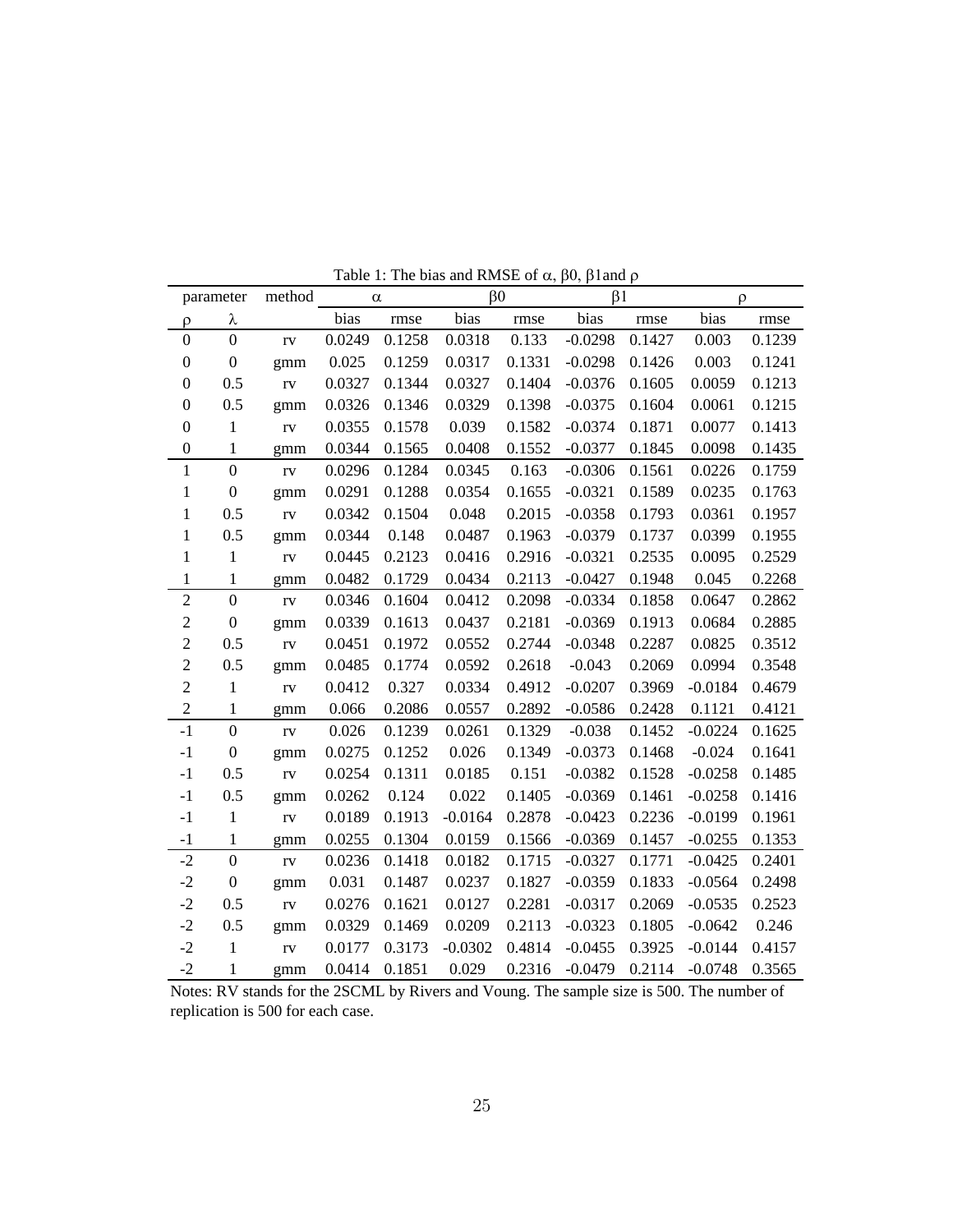| Table 2: Descriptive statistics of the analysis sample of married women               |                                                            |        |        |  |  |  |
|---------------------------------------------------------------------------------------|------------------------------------------------------------|--------|--------|--|--|--|
| Variable name Description<br>S.D.<br>Mean                                             |                                                            |        |        |  |  |  |
| emp                                                                                   | Wife reports positive hour                                 | 0.735  | 0.441  |  |  |  |
| ohhinc                                                                                | The other household income in \$1000                       | 29.69  | 28.8   |  |  |  |
| age                                                                                   | Age of the wife                                            | 36.813 | 11.353 |  |  |  |
| educ                                                                                  | Education years of the wife                                | 12.553 | 2.416  |  |  |  |
| $children0-5$                                                                         | Number of childrent for ages 0 to 5                        | 0.507  | 0.763  |  |  |  |
| nonwhite                                                                              | 1 if non-white                                             | 0.296  | 0.456  |  |  |  |
| hus manager                                                                           | 1 if the husband is manager or professional                | 0.284  | 0.451  |  |  |  |
| hus sales                                                                             | 1 if the husband is sales worker or clerical or cfraftsman | 0.302  | 0.459  |  |  |  |
| hus farm                                                                              | 1 if the husband is farm-related worker                    | 0.025  | 0.157  |  |  |  |
| Note: The number of observations is 3382. These data were extracted from 1987 wave of |                                                            |        |        |  |  |  |

Michigan Panel Study of Income Dynamics (PSID). Details are available in Lee (1995).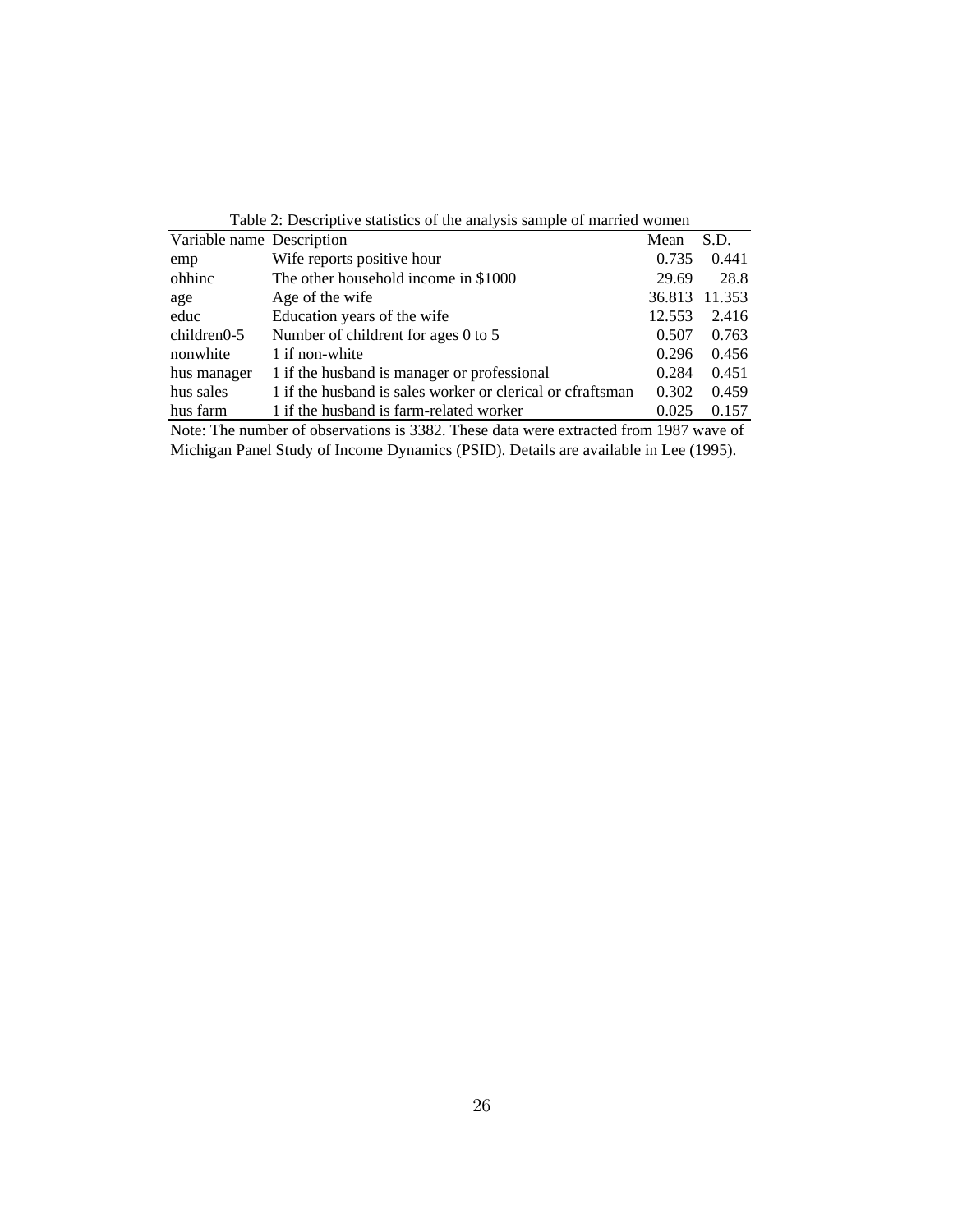|                               | (1)      | (2)          | (3)         | (5)          | (6)        |  |
|-------------------------------|----------|--------------|-------------|--------------|------------|--|
| Method                        | Probit   | Rivers-Voung |             | <b>GMM</b>   |            |  |
| Dep. Var.                     | Emp      | Other income | Emp         | Other income | Emp        |  |
| Other income                  | $-0.006$ |              | 0.002       |              | $-0.00013$ |  |
|                               | (0.001)  |              | (0.004)     |              | (0.0015)   |  |
| Age                           | $-0.032$ | 0.641        | $-0.038$    | 0.717        | $-0.034$   |  |
|                               | (0.003)  | (0.044)      | (0.005)     | (0.108)      | (0.002)    |  |
| Educ                          | 0.134    | 2.196        | 0.108       | 1.782        | 0.117      |  |
|                               | (0.011)  | (0.205)      | (0.023)     | (0.198)      | (0.012)    |  |
| Children 0-5                  | $-0.506$ | 0.809        | $-0.510$    | 1.126        | $-0.520$   |  |
|                               | (0.036)  | (0.648)      | (0.04)      | (0.529)      | (0.038)    |  |
| Nonwhite                      | 0.134    | $-6.522$     | 0.209       | $-6.149$     | 0.195      |  |
|                               | (0.057)  | (1.021)      | (0.069)     | (0.950)      | (0.059)    |  |
| Husband manager               |          | 16.647       |             | 8.477        |            |  |
|                               |          | (1.221)      |             | (3.046)      |            |  |
| Husband sales                 |          | 6.296        |             | 13.590       |            |  |
|                               |          | (1.108)      |             | (13.00)      |            |  |
| Husband farm                  |          | $-3.802$     |             | $-20.181$    |            |  |
|                               |          | (2.903)      |             | (24.119)     |            |  |
| V hat / Rho                   |          |              | $-0.009$    |              | $-0.006$   |  |
|                               |          |              | (0.004)     |              | (0.0012)   |  |
| Constant                      | 0.620    | $-26.490$    | 0.876       | $-24.568$    | 0.907      |  |
|                               | (0.185)  | (3.396)      | (0.369)     | (8.940)      | (0.227)    |  |
| R2 / Log likelihood -1711.416 |          | 0.196        | $-1709.156$ |              |            |  |

Table 3: The determination of labor force participation of married women

Note: Number of observations is 3382. Standard errors are in parethesis.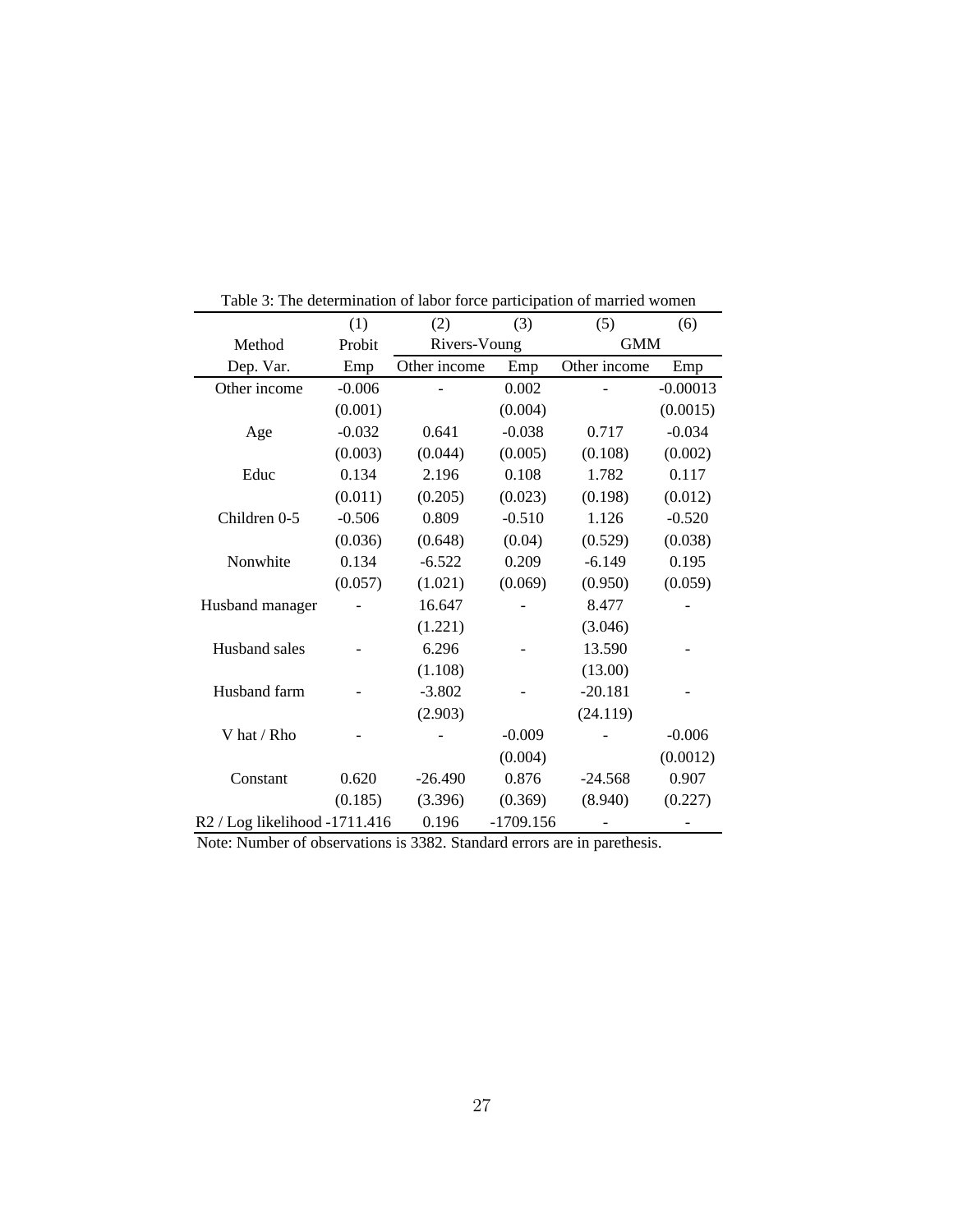### Appendix : Proof of the optimality of the proposed instrument

In the first step, we show that  $G_3 = G_3'$ <sup>'</sup><sub>3</sub>. When  $Z_{3i}^*$  is used, then  $q_{3i} = Z_{3i}^{*'}$  $x_{3i}^*r_{3i}$ . By the definition of  $G_3$ , we have

$$
G_3 = E\left[\frac{\partial q_3}{\partial \theta_3}\right]
$$
  
=  $E[Z_{3i}^{*\prime} \frac{\partial r_{3i}}{\partial \theta_3}]$   
=  $E[R(y_{2i}, z_i)'\Omega(z_i, y_{2i})^{-1} \frac{\partial r_{3i}}{\partial \theta_3}]$ 

Now we calculate  $R(y_{2i}, z_i)' \Omega(z_i, y_{2i})^{-1}$ . This can be calculated as follows:

$$
R(y_{2i}, z_i)' \Omega(z_i, y_{2i})^{-1}
$$
  
= 
$$
\begin{pmatrix} E[\nabla_{\delta}r_1 | z_i, y_{2i}], E[\nabla_{\gamma}r_1 | z_i, y_{2i}] \\ 0_{1 \times (2+k)}, E[\nabla_{\gamma}r_2 | z_i] \end{pmatrix} \Omega(z_i, y_{2i})^{-1}
$$
  
= 
$$
\begin{pmatrix} E[\nabla_{\delta}r_1 | z_i, y_{2i}]', \mathbf{0}_{(2+k) \times 1} \\ E[\nabla_{\gamma}r_1 | z_i, y_{2i}]', E[\nabla_{\gamma}r_2 | z_i]' \end{pmatrix} \Omega(z_i, y_{2i})^{-1}
$$
  
= 
$$
\begin{pmatrix} \frac{1}{\sigma_1^2(y_{2i}, z_i)} E[\nabla_{\delta}r_1 | z_i, y_{2i}]', \mathbf{0}_{(2+k) \times 1} \\ \frac{1}{\sigma_2^2(y_{2i}, z_i)} E[\nabla_{\gamma}r_1 | z_i, y_{2i}]', \frac{1}{\sigma_2^2(z_i)} E[\nabla_{\gamma}r_2 | z_i]' \end{pmatrix}
$$

Next, we calculate  $R(y_{2i}, z_i)' \Omega(z_i, y_{2_i})^{-1} \frac{\partial r_{3i}}{\partial \theta_3}$  $\frac{\partial r_{3i}}{\partial \theta_3}.$ 

$$
R(y_{2i}, z_i)' \Omega(z_i, y_{2i})^{-1} \frac{\partial r_{3i}}{\partial \theta_3}.
$$
  
\n
$$
= \left( \begin{array}{cc} \frac{1}{\sigma_1^2(y_{2i}, z_i)} E[\nabla_{\delta} r_1 | z_i, y_{2i}]', & \mathbf{0}_{(2+k)\times 1} \\ \frac{1}{\sigma_1^2(y_{2i}, z_i)} E[\nabla_{\gamma} r_1 | z_i, y_{2i}]', & \frac{1}{\sigma_2^2(z_i)} E[\nabla_{\gamma} r_2 | z_i]' \end{array} \right) \frac{\partial r_{3i}}{\partial \theta_3}
$$
  
\n
$$
= \left( \begin{array}{cc} \frac{1}{\sigma_1^2(y_{2i}, z_i)} E[\nabla_{\delta} r_1 | z_i, y_{2i}]', & \mathbf{0}_{(2+k)\times 1} \\ \frac{1}{\sigma_1^2(y_{2i}, z_i)} E[\nabla_{\gamma} r_1 | z_i, y_{2i}]', & \frac{1}{\sigma_2^2(z_i)} E[\nabla_{\gamma} r_2 | z_i]' \end{array} \right) \left( \begin{array}{cc} \nabla_{\delta} r_1 & \nabla_{\gamma} r_1 \\ \mathbf{0}_{1\times(2+k)} & \nabla_{\gamma} r_2 \end{array} \right)
$$
  
\n
$$
= \left( \begin{array}{cc} \frac{1}{\sigma_1^2(y_{2i}, z_i)} E[\nabla_{\delta} r_1 | z_i, y_{2i}]' \nabla_{\delta} r_1, & \frac{1}{\sigma_1^2(y_{2i}, z_i)} E[\nabla_{\gamma} r_1 | z_i, y_{2i}]' \nabla_{\gamma} r_1, & \frac{1}{\sigma_1^2(y_{2i}, z_i)} E[\nabla_{\gamma} r_1 | z_i, y_{2i}]' \nabla_{\gamma} r_1 + \frac{1}{\sigma_2^2(z_i)} E[\nabla_{\gamma} r_2 | z_i]' \nabla_{\gamma} r_2 \end{array} \right)
$$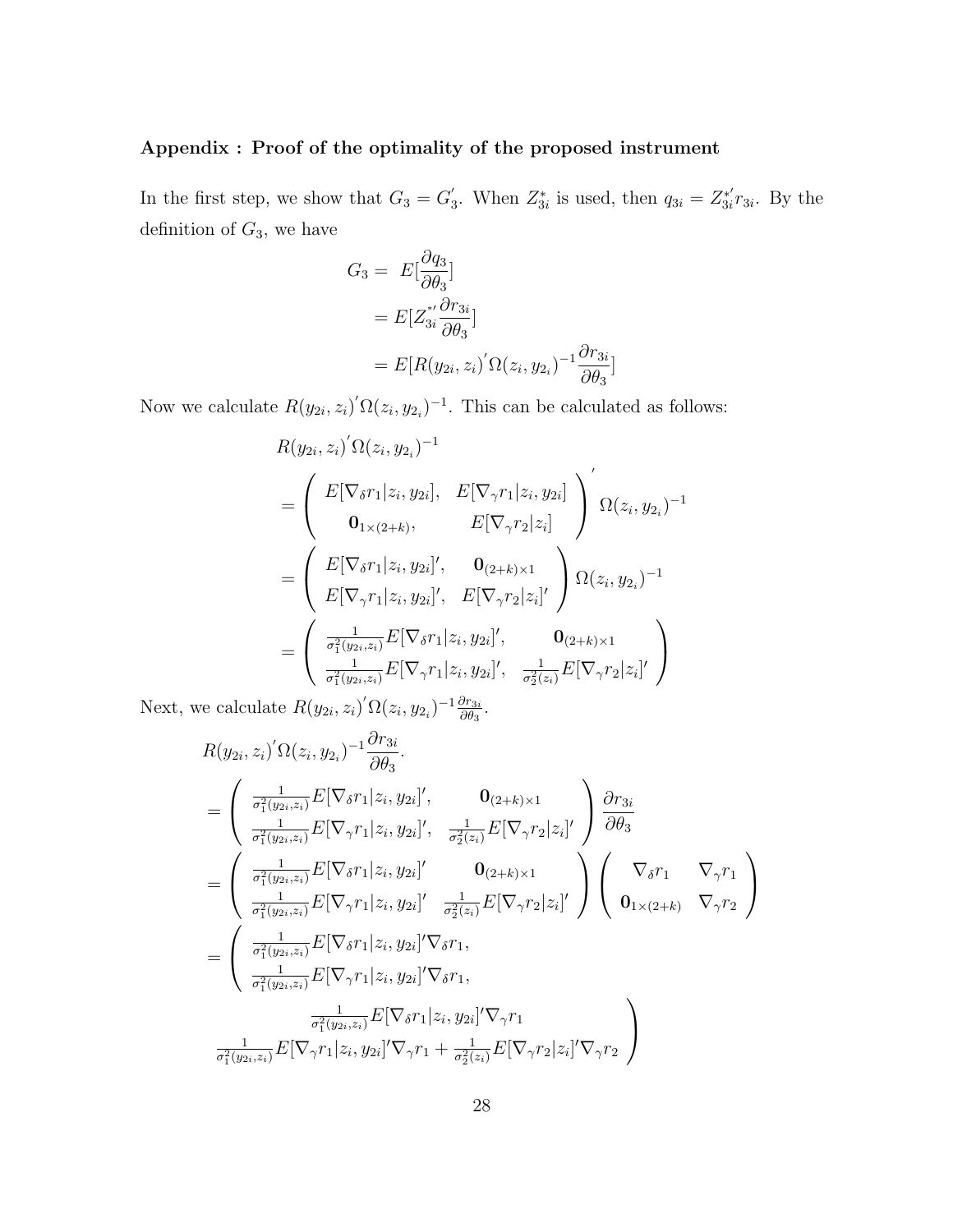Thus,  $G_3$  becomes

$$
E\left(\begin{array}{ll}\frac{1}{\sigma_{1}^{2}(y_{2i},z_{i})}E[\nabla_{\delta}r_{1}|z_{i},y_{2i}]'\nabla_{\delta}r_{1}, & \frac{1}{\sigma_{1}^{2}(y_{2i},z_{i})}E[\nabla_{\delta}r_{1}|z_{i},y_{2i}]'\nabla_{\gamma}r_{1} \\
\frac{1}{\sigma_{1}^{2}(y_{2i},z_{i})}E[\nabla_{\gamma}r_{1}|z_{i},y_{2i}]'\nabla_{\delta}r_{1}, & \frac{1}{\sigma_{1}^{2}(y_{2i},z_{i})}E[\nabla_{\gamma}r_{1}|z_{i},y_{2i}]'\nabla_{\gamma}r_{1} + \frac{1}{\sigma_{2}^{2}(z_{i})}E[\nabla_{\gamma}r_{2}|z_{i}]'\nabla_{\gamma}r_{2}\n\end{array}\right)
$$
\n
$$
= \left(\begin{array}{ll}\nE\left[\frac{1}{\sigma_{1}^{2}(y_{2i},z_{i})}E[\nabla_{\delta}r_{1}|z_{i},y_{2i}]'\nabla_{\delta}r_{1}\right], \\
E\left[\frac{1}{\sigma_{1}^{2}(y_{2i},z_{i})}E[\nabla_{\gamma}r_{1}|z_{i},y_{2i}]'\nabla_{\gamma}r_{1}\right], \\
E\left[\frac{1}{\sigma_{1}^{2}(y_{2i},z_{i})}E[\nabla_{\gamma}r_{1}|z_{i},y_{2i}]'\nabla_{\gamma}r_{1} + \frac{1}{\sigma_{2}^{2}(z_{i})}E[\nabla_{\gamma}r_{2}|z_{i}]'\nabla_{\gamma}r_{2}\right]\n\end{array}\right)
$$

For the top right, top left, lower left parts, we take the conditional expectation on  $y_{2i}$ and  $z_i$  and apply the law of iterated expectation.

$$
\begin{split}\n&\left(E[E[\frac{1}{\sigma_1^2(y_{2i},z_i)}E[\nabla_{\delta}r_1|z_i,y_{2i}]'\nabla_{\delta}r_1|y_{2i},z_i]], \\
&E[E[\frac{1}{\sigma_1^2(y_{2i},z_i)}E[\nabla_{\gamma}r_1|z_i,y_{2i}]'\nabla_{\delta}r_1|y_{2i},z_i]], \\
&E[E[\frac{1}{\sigma_1^2(y_{2i},z_i)}E[\nabla_{\delta}r_1|z_i,y_{2i}]'\nabla_{\gamma}r_1|y_{2i},z_i]] \\
&E[\frac{1}{\sigma_1^2(y_{2i},z_i)}E[\nabla_{\gamma}r_1|z_i,y_{2i}]'\nabla_{\gamma}r_1+\frac{1}{\sigma_2^2(z_i)}E[\nabla_{\gamma}r_2|z_i]'\nabla_{\gamma}r_2]\n\end{split}\right)\n\\ =\n\begin{pmatrix}\nE[\frac{1}{\sigma_1^2(y_{2i},z_i)}E[\nabla_{\delta}r_1|z_i,y_{2i}]'E[\nabla_{\delta}r_1|y_{2i},z_i]], \\
&E[\frac{1}{\sigma_1^2(y_{2i},z_i)}E[\nabla_{\delta}r_1|z_i,y_{2i}]'E[\nabla_{\gamma}r_1|y_{2i},z_i]], \\
&E[\frac{1}{\sigma_1^2(y_{2i},z_i)}E[\nabla_{\delta}r_1|z_i,y_{2i}]'E[\nabla_{\gamma}r_1|y_{2i},z_i]] \\
&E[\frac{1}{\sigma_1^2(y_{2i},z_i)}E[\nabla_{\gamma}r_1|z_i,y_{2i}]'\nabla_{\gamma}r_1+\frac{1}{\sigma_2^2(z_i)}E[\nabla_{\gamma}r_2|z_i]'\nabla_{\gamma}r_2]\n\end{split}
$$

For the lower right part, first divide the expectation into two parts. Thus, we have

$$
E\left[\frac{1}{\sigma_1^2(y_{2i}, z_i)} E[\nabla_\gamma r_1 | z_i, y_{2i}]'\nabla_\gamma r_1 + \frac{1}{\sigma_2^2(z_i)} E[\nabla_\gamma r_2 | z_i]'\nabla_\gamma r_2\right]
$$
  
= 
$$
E\left[E\left[\frac{1}{\sigma_1^2(y_{2i}, z_i)} E[\nabla_\gamma r_1 | z_i, y_{2i}]'\nabla_\gamma r_1\right] + E\left[\frac{1}{\sigma_2^2(z_i)} E[\nabla_\gamma r_2 | z_i]'\nabla_\gamma r_2\right]\right]
$$

For the first term, we take the conditional expectation on  $z_i$  and  $y_{2i}$  and apply the law of iterated expectation. For the second part, we take the conditional expectation on  $z_i$ and apply the law of iterated expectation. Then, we have

$$
= E[E[E\left[\frac{1}{\sigma_1^2(y_{2i}, z_i)} E[\nabla_\gamma r_1 | z_i, y_{2i}]'\nabla_\gamma r_1 | y_{2i}, z_i]\right] + E[E\left[\frac{1}{\sigma_2^2(z_i)} E[\nabla_\gamma r_2 | z_i]'\nabla_\gamma r_2 | z_i]\right]]
$$
  

$$
= E[\frac{1}{\sigma_1^2(y_{2i}, z_i)} E[\nabla_\gamma r_1 | z_i, y_{2i}]' E[\nabla_\gamma r_1 | y_{2i}, z_i]] + E[\frac{1}{\sigma_2^2(z_i)} E[\nabla_\gamma r_2 | z_i]' E[\nabla_\gamma r_2 | z_i]]
$$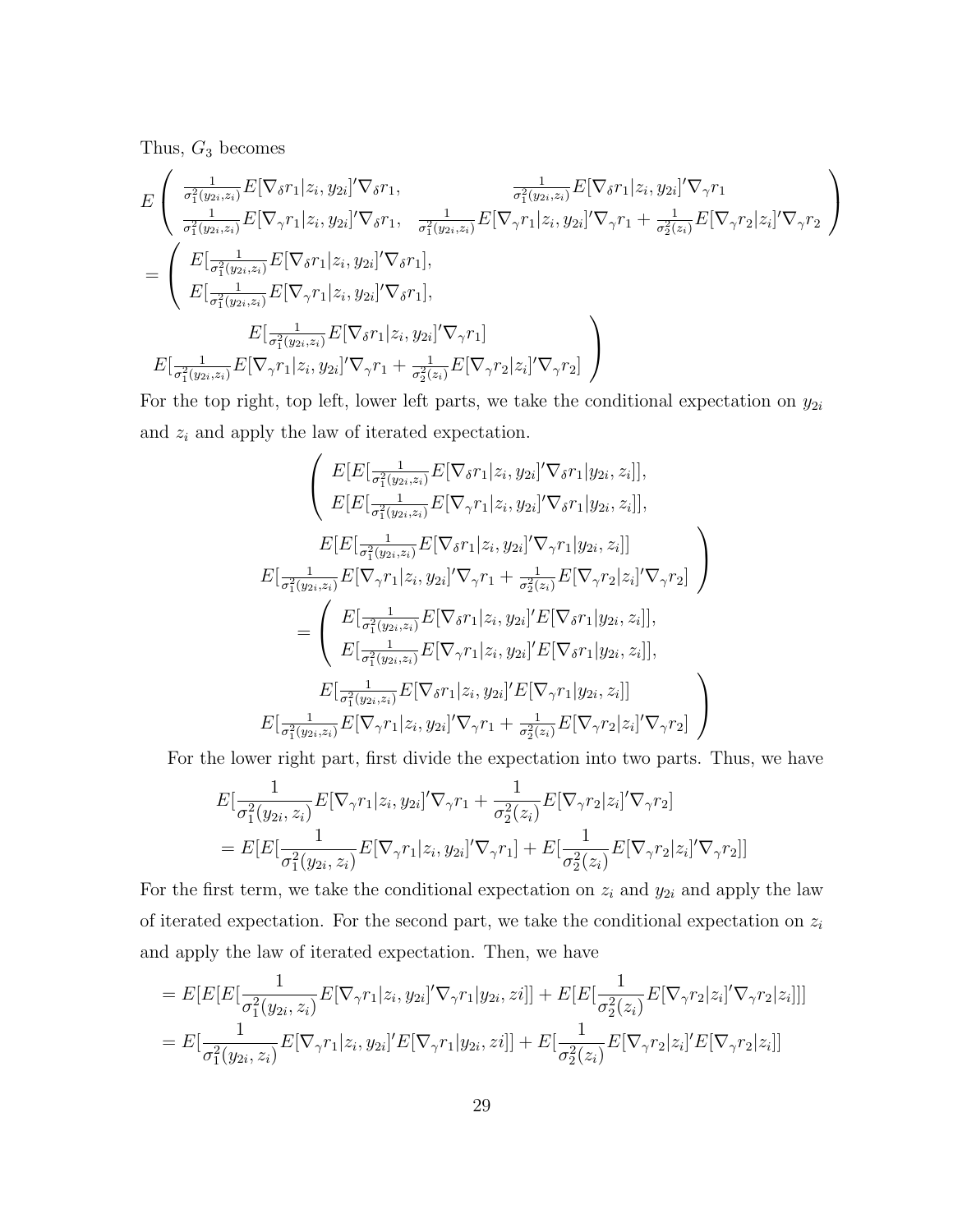Therefore, G<sup>3</sup> becomes

$$
G_{3} = \left( \begin{array}{c} E[\frac{1}{\sigma_{1}^{2}(y_{2i},z_{i})}E[\nabla_{\delta}r_{1}|z_{i},y_{2i}]^{\prime}E[\nabla_{\delta}r_{1}|y_{2i},z_{i}]],\\ E[\frac{1}{\sigma_{1}^{2}(y_{2i},z_{i})}E[\nabla_{\gamma}r_{1}|z_{i},y_{2i}]^{\prime}E[\nabla_{\delta}r_{1}|y_{2i},z_{i}]],\\ E[\frac{1}{\sigma_{1}^{2}(y_{2i},z_{i})}E[\nabla_{\delta}r_{1}|z_{i},y_{2i}]^{\prime}E[\nabla_{\gamma}r_{1}|y_{2i},z_{i}]]\\ E[\frac{1}{\sigma_{1}^{2}(y_{2i},z_{i})}E[\nabla_{\gamma}r_{1}|z_{i},y_{2i}]^{\prime}E[\nabla_{\gamma}r_{1}|y_{2i},zi]] + E[\frac{1}{\sigma_{2}^{2}(z_{i})}E[\nabla_{\gamma}r_{2}|z_{i}]^{\prime}E[\nabla_{\gamma}r_{2}|z_{i}]] \end{array} \right)
$$

Note that the above matrix is symmetric. It implies that  $G_3 = G'_3$ . Therefore, the asymptotic covariance of GMM can be written as

$$
Avar(\sqrt{n}(\widehat{\theta}_3 - \theta_3^o)) = [G'_3 W_3 G_3]^{-1} G'_3 W_3 E[q_{3i} q'_{3i}] W_3 G_3 [G'_3 W_3 G_3]^{-1}
$$
  
= 
$$
G_3^{-1} E[q_{3i} q'_{3i}] G_3^{-1}
$$

In the second step, we calculate  $E[q_{3i}q'_{3i}]$ . When the optimal instrument  $Z_{3i}^*$  is used,  $q_{3i} = Z^{*'}_{3i}$  $s_i^{*'}r_{3i}$ . Thus,  $E[q_{3i}q'_{3i}]$  becomes

$$
E[q_{3i}q'_{3i}]
$$
  
=  $E[Z_{3i}^{*'}r_{3i}r'_{3i}Z_{3i}^{*}]$   
=  $E[R(z_i, y_{2i})'\Omega(z_i, y_{2i})^{-1}r_{3i}r'_{3i}\Omega(z_i, y_{2i})^{-1}R(z_i, y_{2i})]$ 

Taking the conditional expectation on  $y_{2i}$  and  $z_i$  and applying the law of the iterated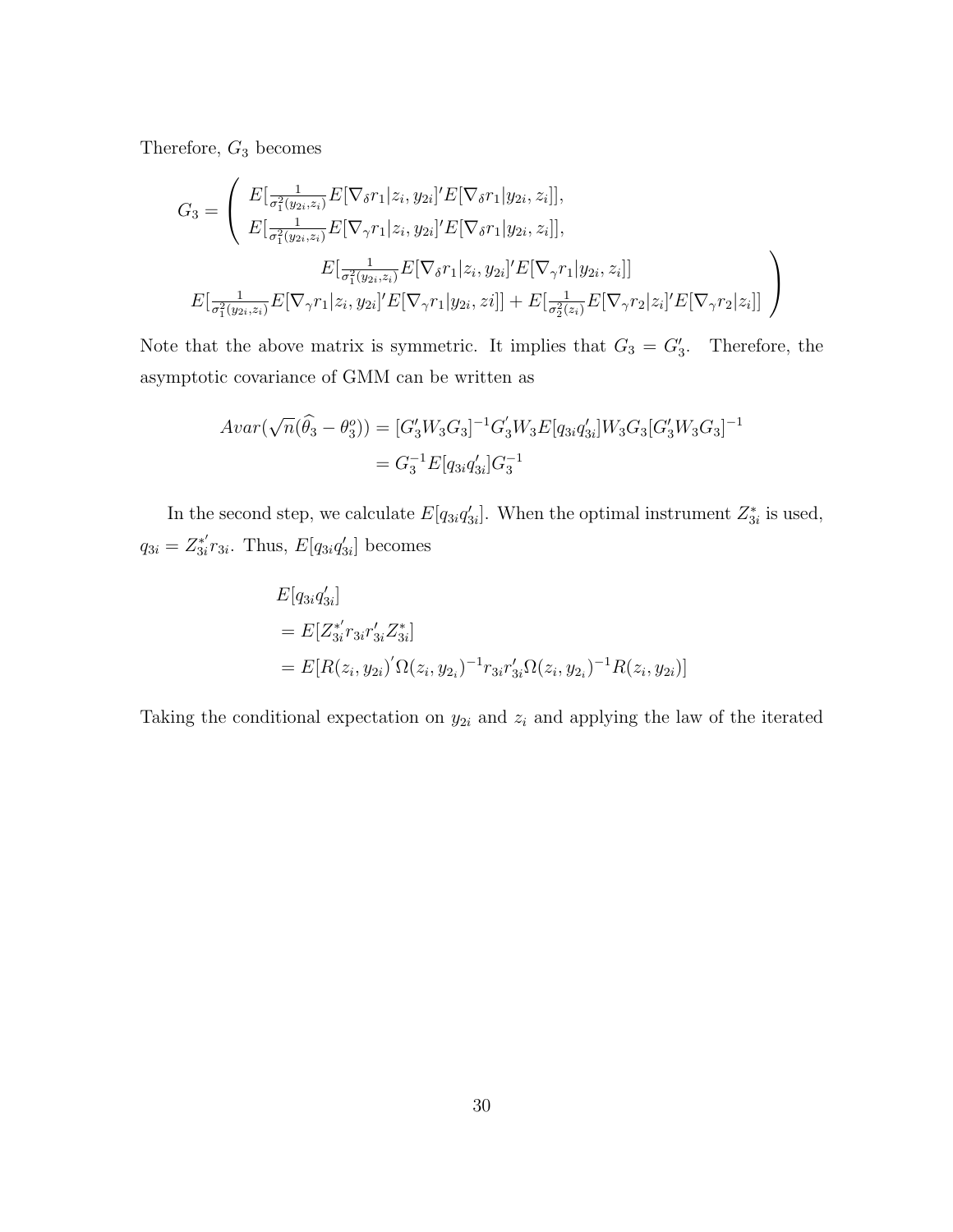expectation, we have

$$
E[R(z_i, y_{2i})'\Omega(z_i, y_{2i})^{-1}E[r_{3i}r'_{3i}|y_{2i}, z_i]\Omega(z_i, y_{2i})^{-1}R(z_i, y_{2i})]
$$
\n
$$
= E[R(z_i, y_{2i})'\Omega(z_i, y_{2i})^{-1}\begin{pmatrix} E[r_{1i}^2|y_{2i}, z_i] & 0 \\ 0 & E[r_{2i}^2|z_i, y_{2i}] \end{pmatrix} \Omega(z_i, y_{2i})^{-1}R(z_i, y_{2i})]
$$
\n
$$
= E[R(z_i, y_{2i})'\begin{pmatrix} \frac{1}{\sigma_1^2(y_{2i}, z_i)} & 0 \\ 0 & E[r_{2i}^2|z_i, y_{2i}] \end{pmatrix} \Omega(z_i, y_{2i})^{-1}R(z_i, y_{2i})]
$$
\n
$$
= E[\begin{pmatrix} E[\nabla_{\delta}r_1|z_i, y_{2i}]' & 0_{(2+k)\times 1} \\ E[\nabla_{\gamma}r_1|z_i, y_{2i}]' & E[\nabla_{\gamma}r_2|z_i]' \end{pmatrix} \begin{pmatrix} \frac{1}{\sigma_1^2(y_{2i}, z_i)} & 0 \\ 0 & \frac{1}{\sigma_2^2(z_i)} E[r_2^2|z_i, y_{2i}] \frac{1}{\sigma_2^2(z_i)} \end{pmatrix}
$$
\n
$$
\times \begin{pmatrix} E[\nabla_{\delta}r_1|z_i, y_{2i}] & E[\nabla_{\gamma}r_1|z_i, y_{2i}] \\ 0_{1\times (2+k)} & E[\nabla_{\gamma}r_2|z_i] \end{pmatrix}
$$
\n
$$
= E[\begin{pmatrix} E[\nabla_{\delta}r_1|z_i, y_{2i}]' & 0_{(2+k)\times 1} \\ E[\nabla_{\gamma}r_1|z_i, y_{2i}]' & E[\nabla_{\gamma}r_2|z_i] \end{pmatrix}]
$$
\n
$$
\times \begin{pmatrix} \frac{1}{\sigma_1^2(y_{2i}, z_i)} E[\nabla_{\delta}r_1|z_i, y_{2i}] \\ E[\nabla_{\gamma}r_1|z_i, y_{2i}]' & E[\nabla_{\gamma}r_2|z_i] \end{pmatrix}
$$
\n
$$
= E[\begin{pmatrix
$$

Now, focus on the lower right part. Divide the expectation on two terms. Then, we have

$$
E[E[\nabla_{\gamma}r_{1}|z_{i},y_{2i}]\frac{1}{\sigma_{1}^{2}(y_{2i},z_{i})}E[\nabla_{\gamma}r_{1}|z_{i},y_{2i}]]+E[E[\nabla_{\gamma}r_{2}|z_{i}]\sigma_{2}^{2}(z_{i})^{-2}E[r_{2}^{2}|z_{i},y_{2i}]E[\nabla_{\gamma}r_{2}|z_{i}]]
$$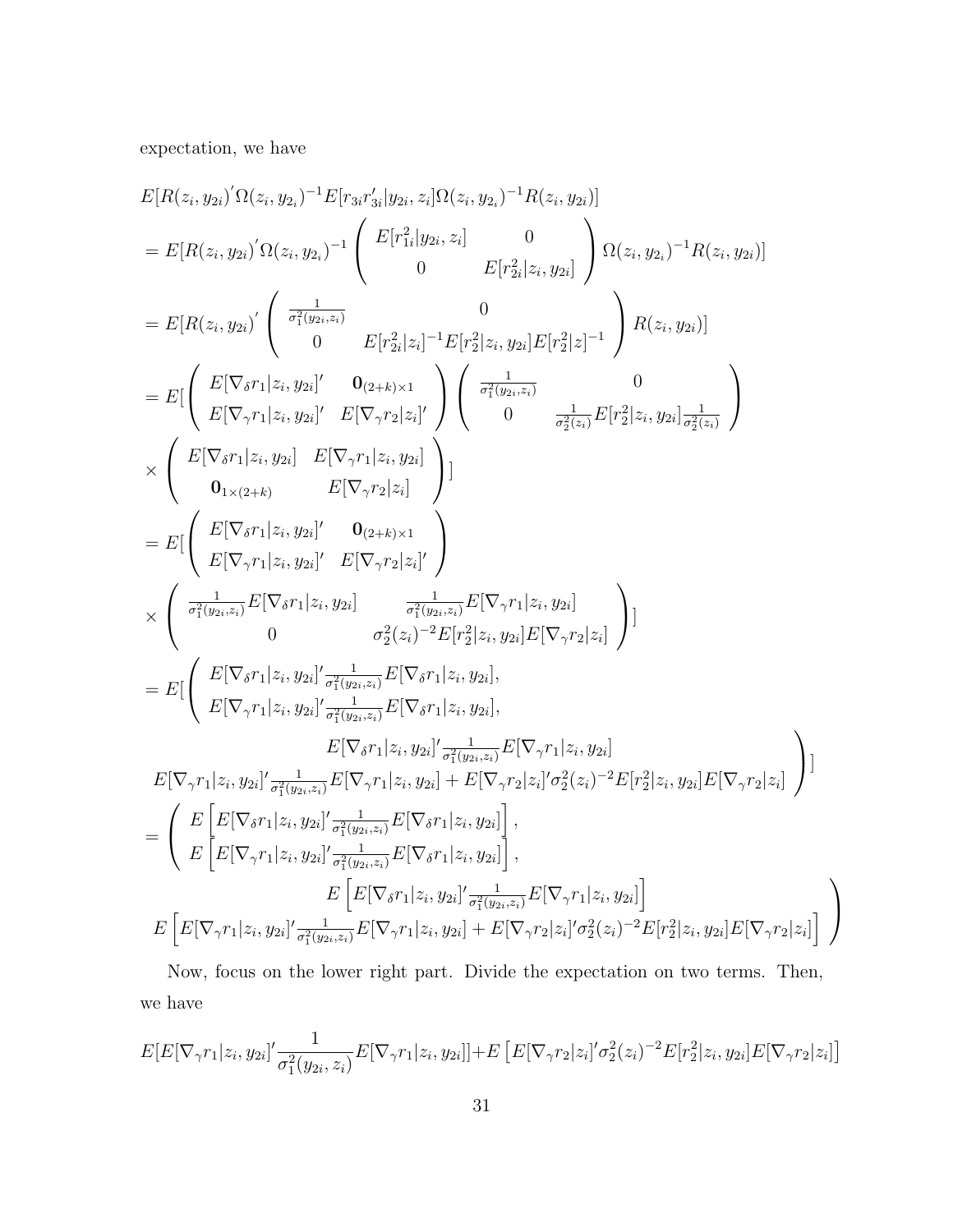For the second term, taking the conditional expectation on  $z_i$  and apply the law of iterated expectation. Note that  $E[E[r_2^2|z_i,y_{2i}]|z_i] = E[r_2^2|z_i]$ . Then, we have

$$
E[E[\nabla_{\gamma}r_{1}|z_{i},y_{2i}]'\frac{1}{\sigma_{1}^{2}(y_{2i},z_{i})}E[\nabla_{\gamma}r_{1}|z_{i},y_{2i}]] + E[E[E[\nabla_{\gamma}r_{2}|z_{i}]'\sigma_{2}^{2}(z_{i})^{-2}E[r_{2}^{2}|z_{i},y_{2i}]E[\nabla_{\gamma}r_{2}|z_{i}]|z_{i}]]
$$
\n
$$
= E[E[\nabla_{\gamma}r_{1}|z_{i},y_{2i}]'\frac{1}{\sigma_{1}^{2}(y_{2i},z_{i})}E[\nabla_{\gamma}r_{1}|z_{i},y_{2i}]] + E[E[E[\nabla_{\gamma}r_{2}|z_{i}]'\sigma_{2}^{2}(z_{i})^{-2}E[r_{2}^{2}|z_{i}]E[\nabla_{\gamma}r_{2}|z_{i}]]]
$$
\n
$$
= E[E[\nabla_{\gamma}r_{1}|z_{i},y_{2i}]'\frac{1}{\sigma_{1}^{2}(y_{2i},z_{i})}E[\nabla_{\gamma}r_{1}|z_{i},y_{2i}]] + E[E[\nabla_{\gamma}r_{2}|z_{i}]'\sigma_{2}^{2}(z_{i})^{-1}E[\nabla_{\gamma}r_{2}|z_{i}]]
$$
\n
$$
= E[E[\nabla_{\gamma}r_{1}|z_{i},y_{2i}]'\frac{1}{\sigma_{1}^{2}(y_{2i},z_{i})}E[\nabla_{\gamma}r_{1}|z_{i},y_{2i}] + E[\nabla_{\gamma}r_{2}|z_{i}]'\frac{1}{\sigma_{2}^{2}(z_{i})}E[\nabla_{\gamma}r_{2}|z_{i}]]
$$

Therefore,  $E[q_{3i}q'_{3i}]$  becomes

$$
E[q_{3i}q'_{3i}]
$$
  
\n
$$
= \left( \begin{array}{c} E\left[E[\nabla_{\delta}r_{1}|z_{i}, y_{2i}]'\frac{1}{\sigma_{1}^{2}(y_{2i}, z_{i})}E[\nabla_{\delta}r_{1}|z_{i}, y_{2i}]\right] \\ E\left[E[\nabla_{\gamma}r_{1}|z_{i}, y_{2i}]'\frac{1}{\sigma_{1}^{2}(y_{2i}, z_{i})}E[\nabla_{\delta}r_{1}|z_{i}, y_{2i}]\right] \end{array} \right]
$$
  
\n
$$
E\left[E[\nabla_{\delta}r_{1}|z_{i}, y_{2i}]'\frac{1}{\sigma_{1}^{2}(y_{2i}, z_{i})}E[\nabla_{\gamma}r_{1}|z_{i}, y_{2i}]\right]
$$
  
\n
$$
E[E[\nabla_{\gamma}r_{1}|z_{i}, y_{2i}]'\frac{1}{\sigma_{1}^{2}(y_{2i}, z_{i})}E[\nabla_{\gamma}r_{1}|z_{i}, y_{2i}] + E[\nabla_{\gamma}r_{2}|z_{i}]'\frac{1}{\sigma_{2}^{2}(z_{i})}E[\nabla_{\gamma}r_{2}|z_{i}]\right]
$$
  
\n
$$
= G_{3}
$$

Therefore, we have

$$
G_3 = G_3' = E[q_{3i}q_{3i}']
$$

This implies the asymptotic covariance becomes

$$
Avar(\sqrt{n}(\widehat{\theta}_3 - \theta_3^o)) = G_3^{-1}
$$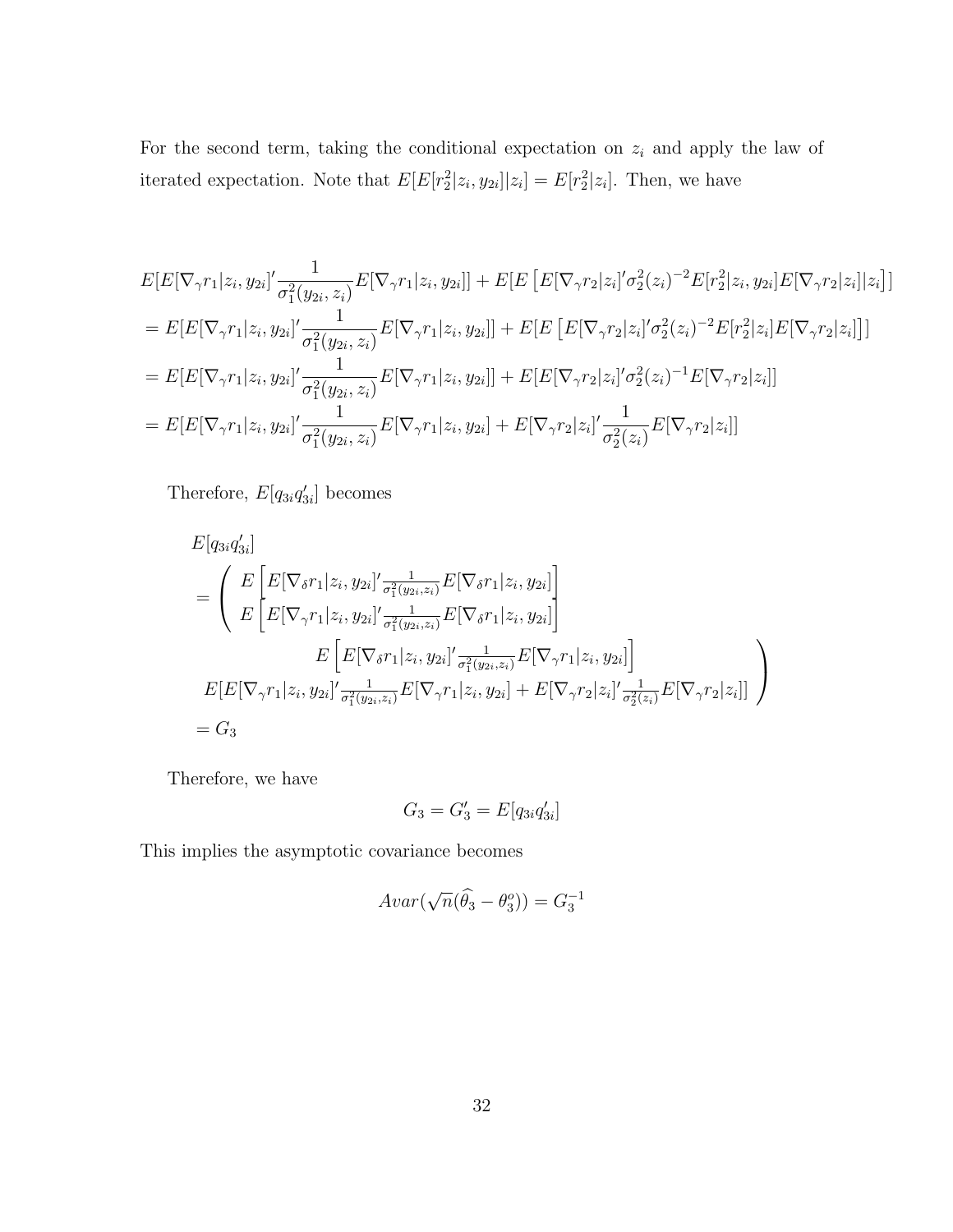In the third step, we calculate  $E[R(y_{2i}, z_i)'\Omega(z_i, y_{2i})^{-1}R(y_{2i}, z_i)].$ 

$$
E[R(y_{2i}, z_i)' \Omega(z_i, y_{2i})^{-1} R(y_{2i}, z_i)]
$$
  
\n
$$
= E\left[\begin{pmatrix} \frac{1}{\sigma_1^2(y_{2i}, z_i)} E[\nabla_{\delta} r_1 | z_i, y_{2i}]' & \mathbf{0}_{(2+k)\times 1} \\ \frac{1}{\sigma_1^2(y_{2i}, z_i)} E[\nabla_{\gamma} r_1 | z_i, y_{2i}]' & \frac{1}{\sigma_2^2(z_i)} E[\nabla_{\gamma} r_2 | z_i]' \end{pmatrix} R(y_{2i}, z_i)\right]
$$
  
\n
$$
= E\left[\begin{pmatrix} \frac{1}{\sigma_1^2(y_{2i}, z_i)} E[\nabla_{\delta} r_1 | z_i, y_{2i}]' & \mathbf{0}_{(2+k)\times 1} \\ \frac{1}{\sigma_1^2(y_{2i}, z_i)} E[\nabla_{\gamma} r_1 | z_i, y_{2i}]' & \frac{1}{\sigma_2^2(z_i)} E[\nabla_{\gamma} r_2 | z_i]' \end{pmatrix} \begin{pmatrix} E[\nabla_{\delta} r_1 | z_i, y_{2i}] & E[\nabla_{\gamma} r_1 | z_i, y_{2i}] \\ \mathbf{0}_{1\times(2+k)} & E[\nabla_{\gamma} r_2 | z_i] \end{pmatrix}\right]
$$
  
\n
$$
= E\left(\begin{array}{cc} \frac{1}{\sigma_1^2(y_{2i}, z_i)} E[\nabla_{\delta} r_1 | z_i, y_{2i}]' E[\nabla_{\delta} r_1 | z_i, y_{2i}], \\ \frac{1}{\sigma_1^2(y_{2i}, z_i)} E[\nabla_{\gamma} r_1 | z_i, y_{2i}]' E[\nabla_{\delta} r_1 | z_i, y_{2i}] \end{array}\right)
$$
  
\n
$$
\frac{1}{\sigma_1^2(y_{2i}, z_i)} E[\nabla_{\gamma} r_1 | z_i, y_{2i}]' E[\nabla_{\gamma} r_1 | z_i, y_{2i}] + \frac{1}{\sigma_2^2(z_i)} E[\nabla_{\gamma} r_2 | z_i]' E[\nabla_{\gamma} r_2 | z_i] \end{pmatrix}
$$
  
\n
$$
= G_3
$$

Thus,  $G_3 = G'_3 = E[R(y_{2i}, z_i)'\Omega(z_i, y_{2i})^{-1}R(y_{2i}, z_i)]$ . This implies that

$$
Avar(\sqrt{n}(\widehat{\theta}_3 - \theta_3)) = G_3^{-1} = E[R(y_{2i}, z_i)'\Omega(z_i, y_{2i})^{-1}R(y_{2i}, z_i)]^{-1}
$$

At the final step, we show that when  $Avar($ √  $\overline{n}(\theta_3 - \theta_3)$  has this form, it achieves its minimum bound. To prove this result, let  $m_A = G'_3 W_3 q_{3i}$ . Then,

$$
E[m_A m'_A]
$$
  
=  $E[G'_3 W_3 q_{3i} q_{3i} W_3 G_3]$   
=  $G'_3 W_3 E[q_{3i} q'_{3i}] W_3 G_3$ 

Let  $m_B = Z_{3i}^* r_{3i}$ . Then,  $Avar$ √  $\overline{n}(\hat{\theta}_3 - \theta_3^o) = E[m_B m'_B]^{-1}.$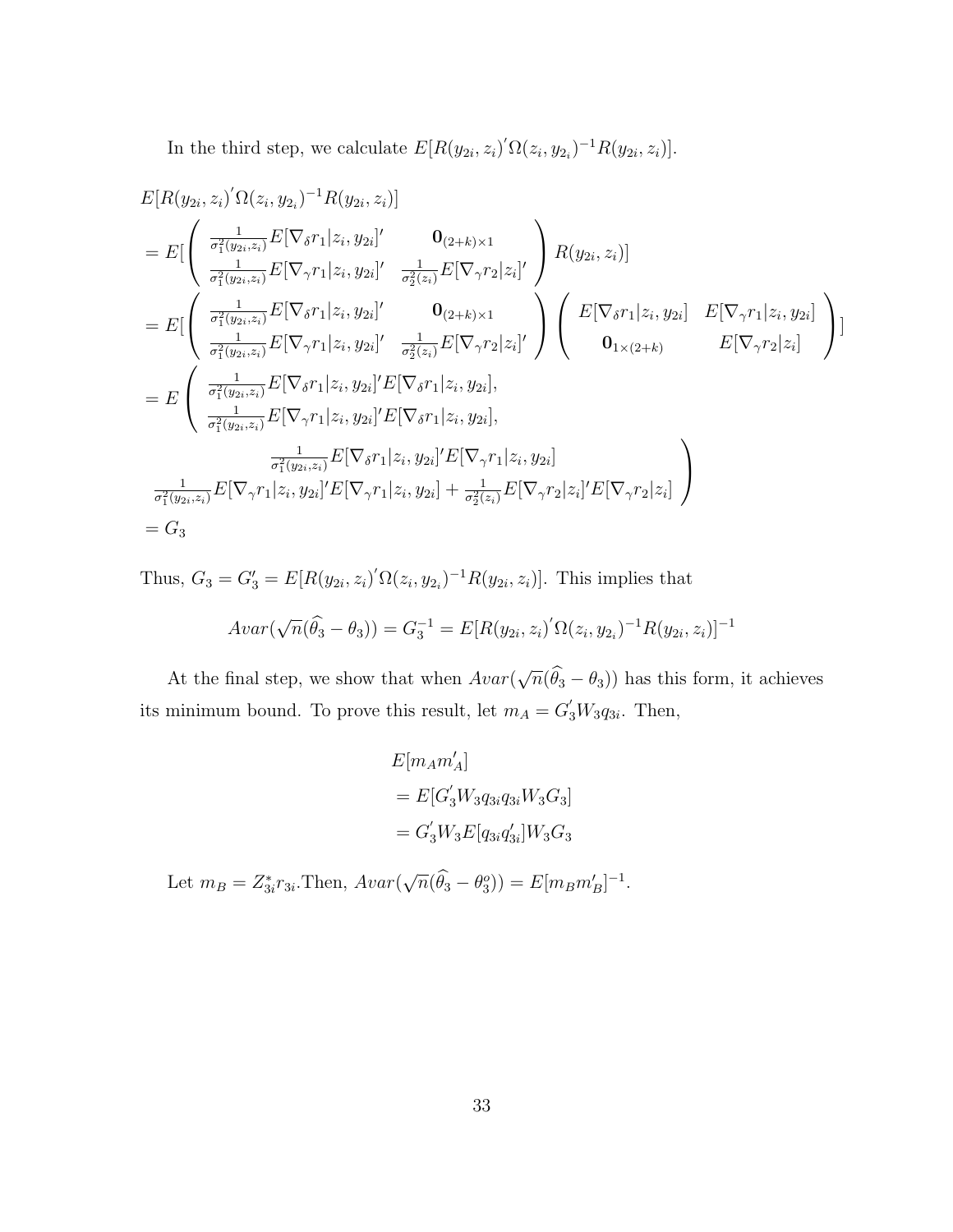$$
E[m_Am'_B]
$$
  
\n
$$
= E[G'_3W_3Z'_{3i}r_{3i}r'_3R_i]
$$
  
\n
$$
= G'_3W_3E[Z'_{3i}E[r_{3i}r_{3i}|y_{2i}z_i]Z^*_{3i}]
$$
  
\n
$$
= G'_3W_3E[Z'_{3i} \begin{pmatrix} E[r_1^2|y_{2i}, z_i] & 0 \\ 0 & E[r_2^2|y_{2i}, z_i] \end{pmatrix} \Omega(z_i, y_{2i})^{-1} \times R(z_i, y_{2i}) \end{pmatrix}
$$
  
\n
$$
= G'_3W_3E[Z'_{3i} \begin{pmatrix} E[r_1^2|y_{2i}, z_i]E[r_1^2|y_{2i}, z_i]^{-1} & 0 \\ 0 & E[r_2^2|y_{2i}, z_i]E[r_1^2|z_i]^{-1} \end{pmatrix}
$$
  
\n
$$
\times \begin{pmatrix} E[\nabla_{\delta}r_1|z_i, y_{2i}] & E[\nabla_{\gamma}r_1|z_i, y_{2i}] \\ 0_{1 \times (2+k)} & E[\nabla_{\gamma}r_2|z_i] \end{pmatrix}]
$$
  
\n
$$
= G'_3W_3E[Z'_{3i} \begin{pmatrix} 1 & 0 \\ 0 & E[r_2^2|y_{2i}, z_i]E[r_1^2|z_i]^{-1} \end{pmatrix} \begin{pmatrix} E[\nabla_{\delta}r_1|z_i, y_{2i}] & E[\nabla_{\gamma}r_1|z_i, y_{2i}] \\ 0_{1 \times (2+k)} & E[\nabla_{\gamma}r_2|z_i] \end{pmatrix}]
$$
  
\n
$$
= G'_3W_3E[Z'_{3i} \begin{pmatrix} E[\nabla_{\delta}r_1|z_i, y_{2i}] & E[\nabla_{\gamma}r_1|z_i, y_{2i}] \\ 0 & E[r_2^2|y_{2i}, z_i]E[r_1^2|z_i]^{-1}E[\nabla_{\gamma}r_2|z_i] \end{pmatrix}]
$$
  
\n
$$
= G'_3W_3E[[Z'_{1i} Z'_{2i}] \begin{pmatrix} E[\nabla_{\delta}r_1|z_i, y_{2i}] & E[\nabla_{\gamma}r_1
$$

Note that  $E[E[Z'_{1i}\nabla_{\delta}r_1|z_i,y_{2i}]] = E[Z'_{1i}\nabla_{\delta}r_1]$ . Also note that

$$
E[E[r_2^2|y_{2i}, z_i]E[r_1^2|z_i]^{-1}E[Z'_{2i}\nabla_\gamma r_2|z_i]]
$$
  
= 
$$
E[E[r_1^2|z_i]^{-1}E[Z'_{2i}\nabla_\gamma r_2|z_i]E[E[r_2^2|y_{2i}, z_i]|z_i]]
$$
  
= 
$$
E[E[r_1^2|z_i]^{-1}E[Z'_{2i}\nabla_\gamma r_2|z_i]E[r_2^2||z_i]]
$$
  
= 
$$
E[E[Z'_{2i}\nabla_\gamma r_2|z_i]]
$$
  
= 
$$
E[Z'_{2i}\nabla_\gamma r_2]
$$